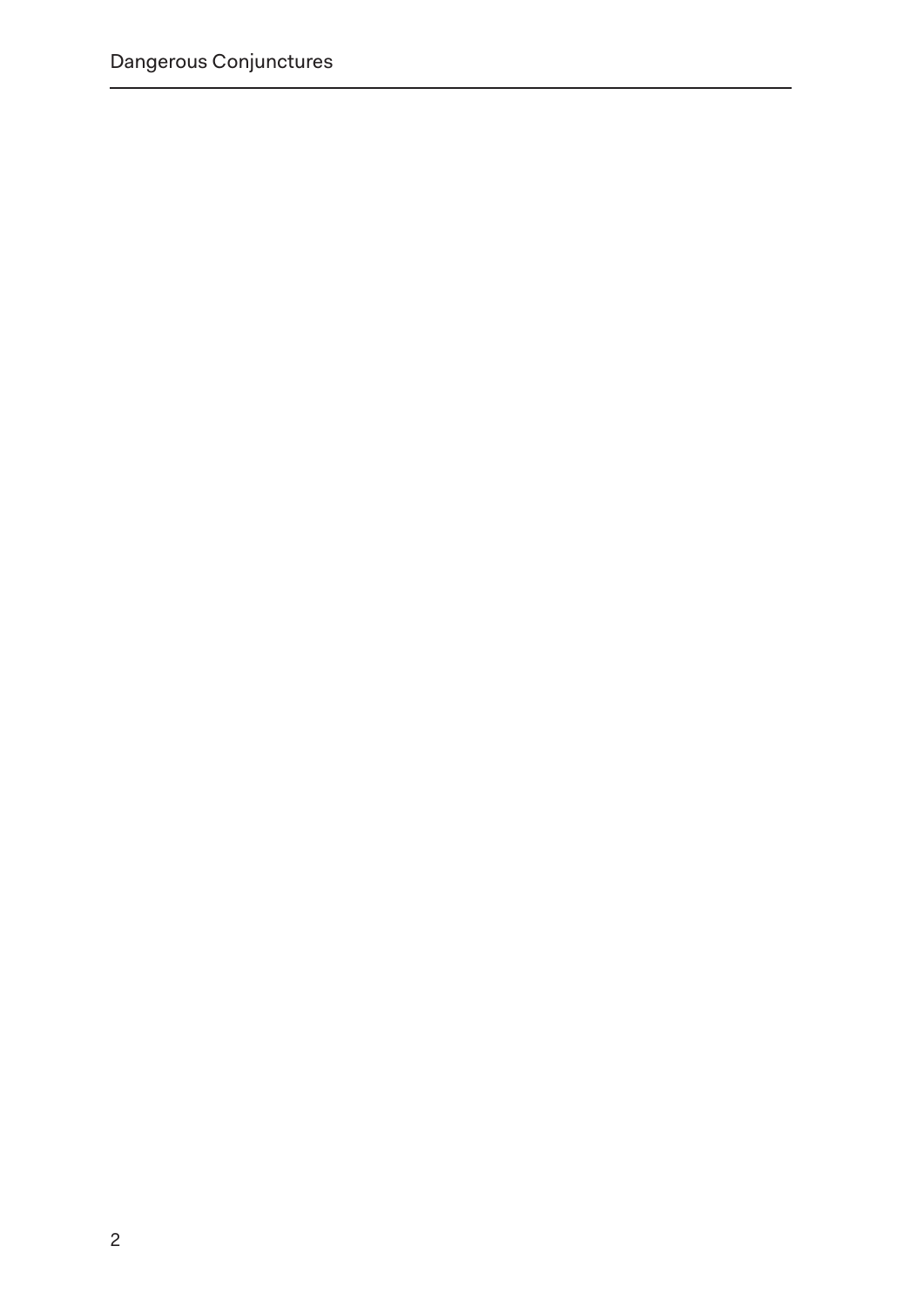## Dangerous Conjunctures

Resituating Balibar/Wallerstein's *Race, Nation, Class*

Racism articulates itself through class relations and intensifies in nationalist currents. A new understanding of this dynamic is needed in order to create emancipatory and solidary social models. That is the diagnosis of the seminal volume *Race, Nation, Class: Ambiguous Identities* by Étienne Balibar and Immanuel Wallerstein. Thirty years after it was first published—at a time when this sinister triad rises again—it has become urgent to redefine the ambiguous effects of their relations.

Both state and society are undergoing widespread change, whether through the effects of global financialization on local markets, the logistical interpenetration of production and everyday life, or increasing digitization, which presents entirely new challenges, for example to the concept of citizenship. Through global capitalism, racist structures are realigning and previously established class structures are being transformed. In contrast, new transnational social movements are forming, such as feminist initiatives, the Black Lives Matter movement, and migrants' struggles for rights and selfdetermination. This conflicting situation demands an examination of the conjuncture of racism with regard to class relations and nationalisms.

The three-day symposium *Dangerous Conjunctures. Resituating Balibar/Wallerstein's "Race, Nation, Class"* pursues this redefinition with theorists and activists from a variety of professional, linguistic, and local perspectives. In discussions, lectures, and presentations, they will examine new forms of racism and question conventional notions of class as well as the radical transformations of the concept of nation today. At the time of writing, Balibar, a political philosopher, and Wallerstein, a sociologist and historian, understood their book project as a "practice of theory"—a perpetual dialogue between different positions and a space for new perspectives. By pursuing the question of how historical constructs of race, nation, and class correlate, they ventured to define the conjunctures of a new racism, which today need to be updated. The symposium takes up this exploration in a dialogic form to come to a common understanding and interrogates the globalized context of these ambiguous constructs. How can their ongoing effectiveness be sociopolitically negotiated today, and how can a theoretical practice be instrumental in counteracting dangerous conjunctures?

Curated by Manuela Bojadžijev and Katrin Klingan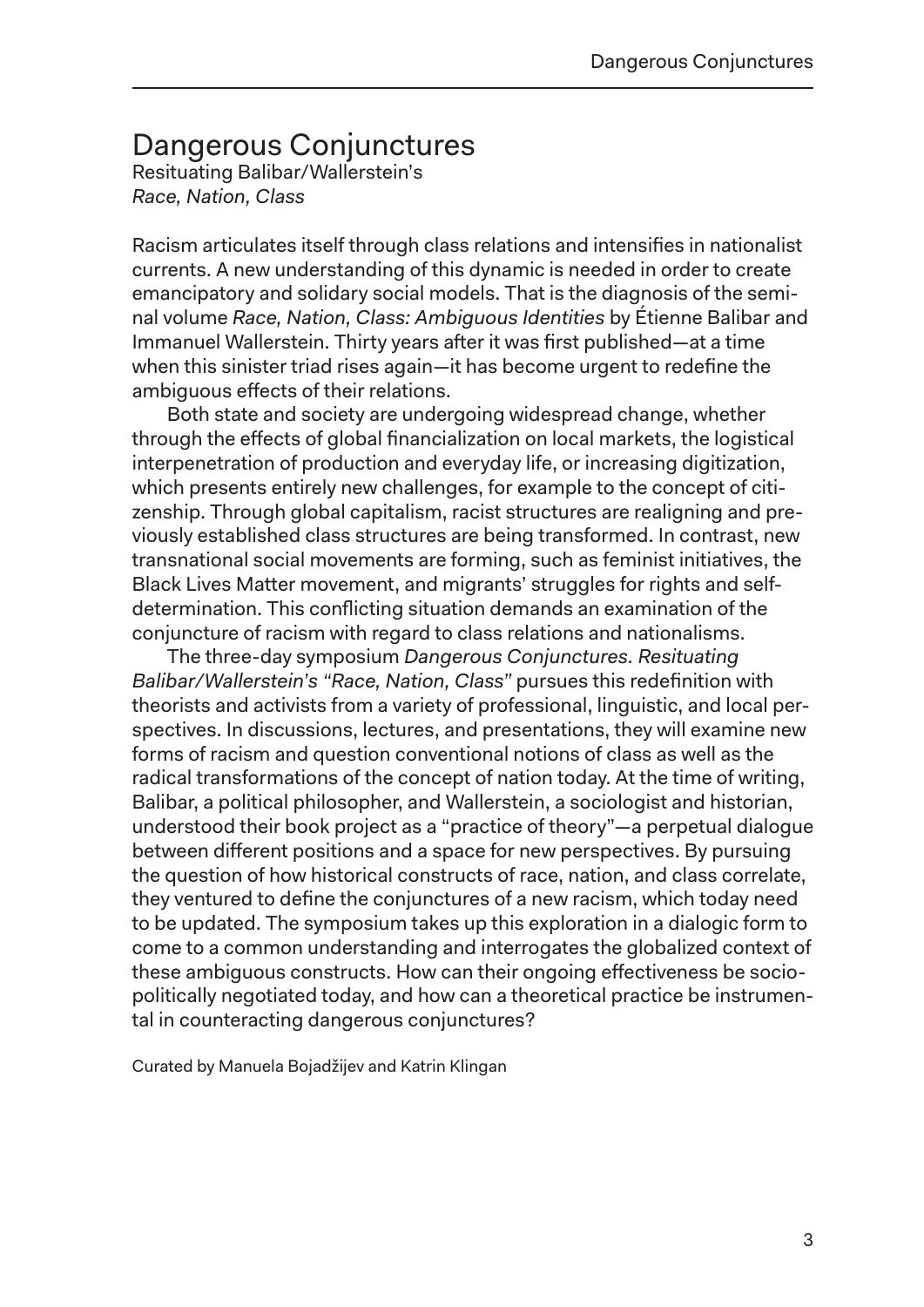Inputs, Discussions Racisms Today?

Session 1

Balibar and Wallerstein's classic text offers prescient readings and analytic terms for our contemporary symptomologies of race, nation, and class. To what extent do these terms remain relevant today, nearly three decades on? What new racisms—seemingly operating independently of the once dominant biologistic arguments—eclipse past understandings of racism as inequalities are deepened? While the ongoing relevance of social categories of race and class has often been denied, it can be observed that nationalism is on the rise in the face of proliferating demographic and cultural heterogeneities; bodies are being individualized, yet inscribed with renewed ethnoracial markings; and whole groups have been "evaporated" by being made stateless. How is racism being reconfigured as technological developments remake bodies; transform, if not render obsolete, large swaths of work and labor or reorganize it across borders; and promote aggressive militarization as well as new surveillance techniques? How is religion being refashioned and repurposed to obscure the workings of race, class, and nation while simultaneously rewiring them? What critical anti-racisms are being imagined and activated today as key responses to these developments?

Program in collaboration with David Theo Goldberg and Françoise Vergès

Thu, March 15, 3 pm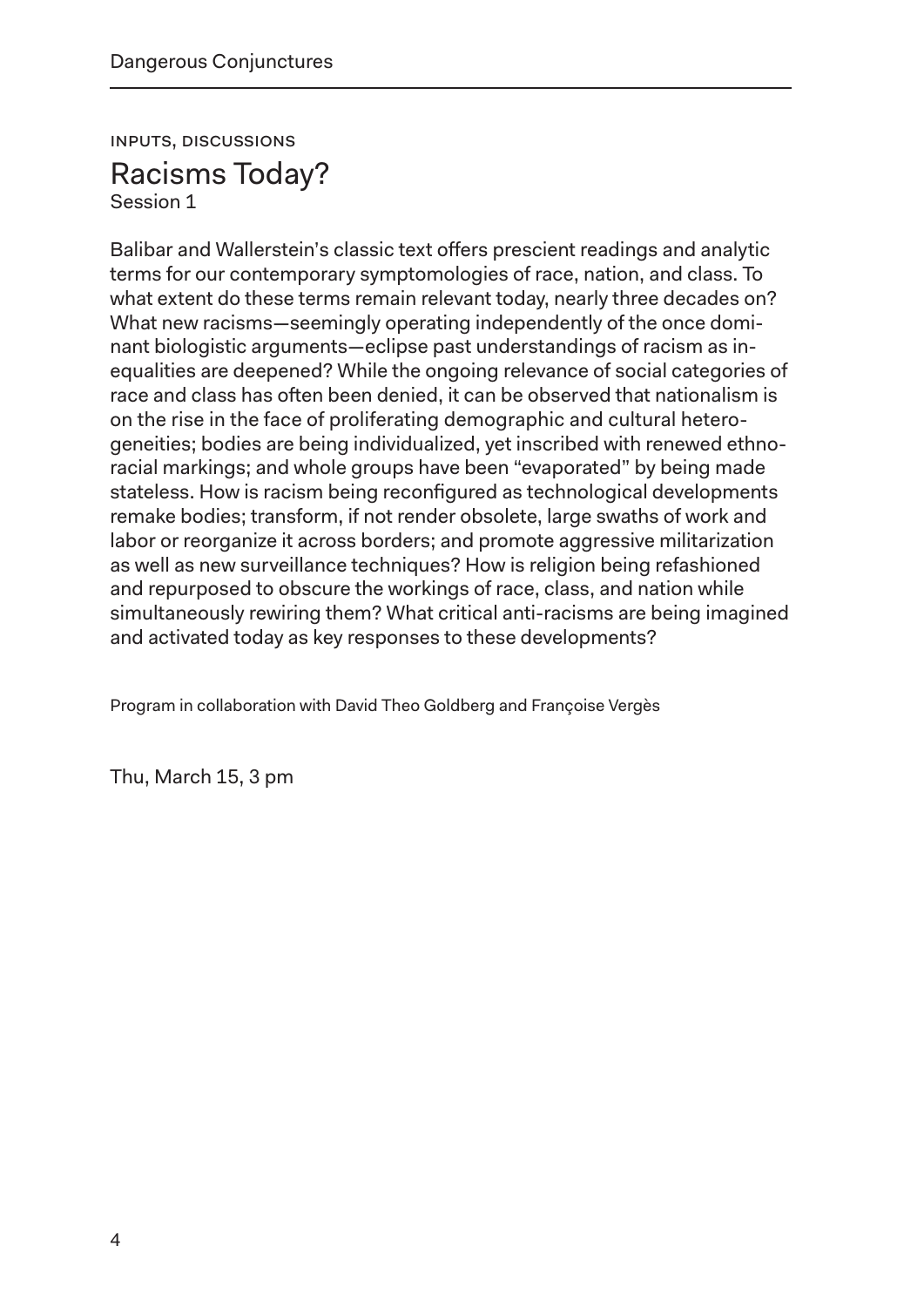## Inputs, Discussions The Nation-Form: Histories and Presence Session 2

In their chapter *The Historical Nation*, Balibar and Wallerstein describe how racism emerges with the constitution of classes, thus ensuring social stratification. Nationalism, in turn, mobilizes society to demarcate the state in contrast to others and to enforce imperialist strategies. How do we read this analysis in our current conjunctures, with its proliferation of authoritarian and racist nationalisms? Today, the nation-state is being rearticulated through political, technological, economic, social, and cultural transformations. For example, traditional household structures have dissolved while reproductive labor has been outsourced to care chains and surrogate motherhood at a global scale. Digital technologies increasingly structure all aspects of social and economic interaction, which introduces a new set of questions concerning citizenship and workers' rights. It has become evident that there is an inherent contradiction between the push for the free circulation of goods on the one hand and an intensified effort to restrict the movement of human bodies across national borders on the other; the domain of property becomes ever more expansive. But what impact do these changes have on the current understandings of the nation-form? In the current context, which sees a repetition of some earlier structures and atmospheres of authoritarian nationalism while also operating within newer regimes of transnational, financialized capital, how can issues of individual and collective rights as well as a democratic constitution for societies be imagined? How does this enclose and disclose political mobilizations for the Left?

Program in collaboration with Manuela Bojadžijev, Katrin Klingan, and Kaushik Sunder Rajan

Fri, March 16, 10 am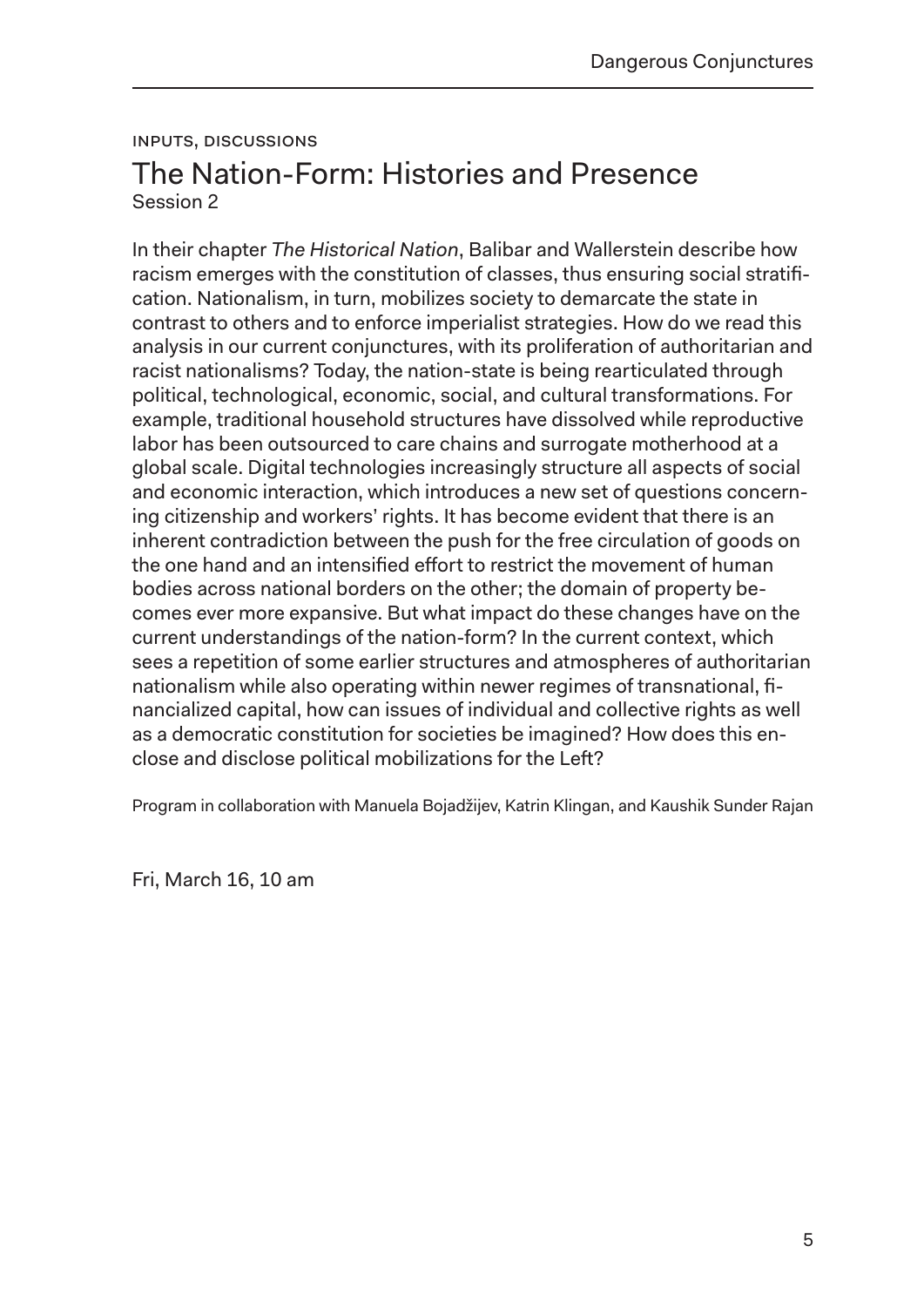### Inputs, Discussions Rethinking Class and Class Politics Today Session 3

Class and class politics are not the same. There is a need to ask when and under what conditions class politics is effective. It cannot simply be conceived as dependent on the presence and activity of specific organizations (political parties or unions) capable of producing a particular class identity. Today, some of the most important moments in class politics are defined by the emergence of autonomous practices, which challenge and transform the organizations of the labor movement. These practices often blur the boundary between body and territory, law and violence, and life and labor. New feminist mobilizations in Latin America and elsewhere, Black Lives Matter in the US, and #FeesMustFall and #RhodesMustFall in South Africa, as well as the struggles of migrants in, around, and across Europe, are all examples of new social movements. Each points to elements of a "civil war" logic between labor and capital, that infiltrates the fabric of social cooperation. At the same time, they suggest that class must be thought about in connection with race, gender, and nation, thus raising crucial questions for a rethinking of the notion of class in relation to "difference."

Program in collaboration with Verónica Gago and Sandro Mezzadra

Fri, March 16, 3 pm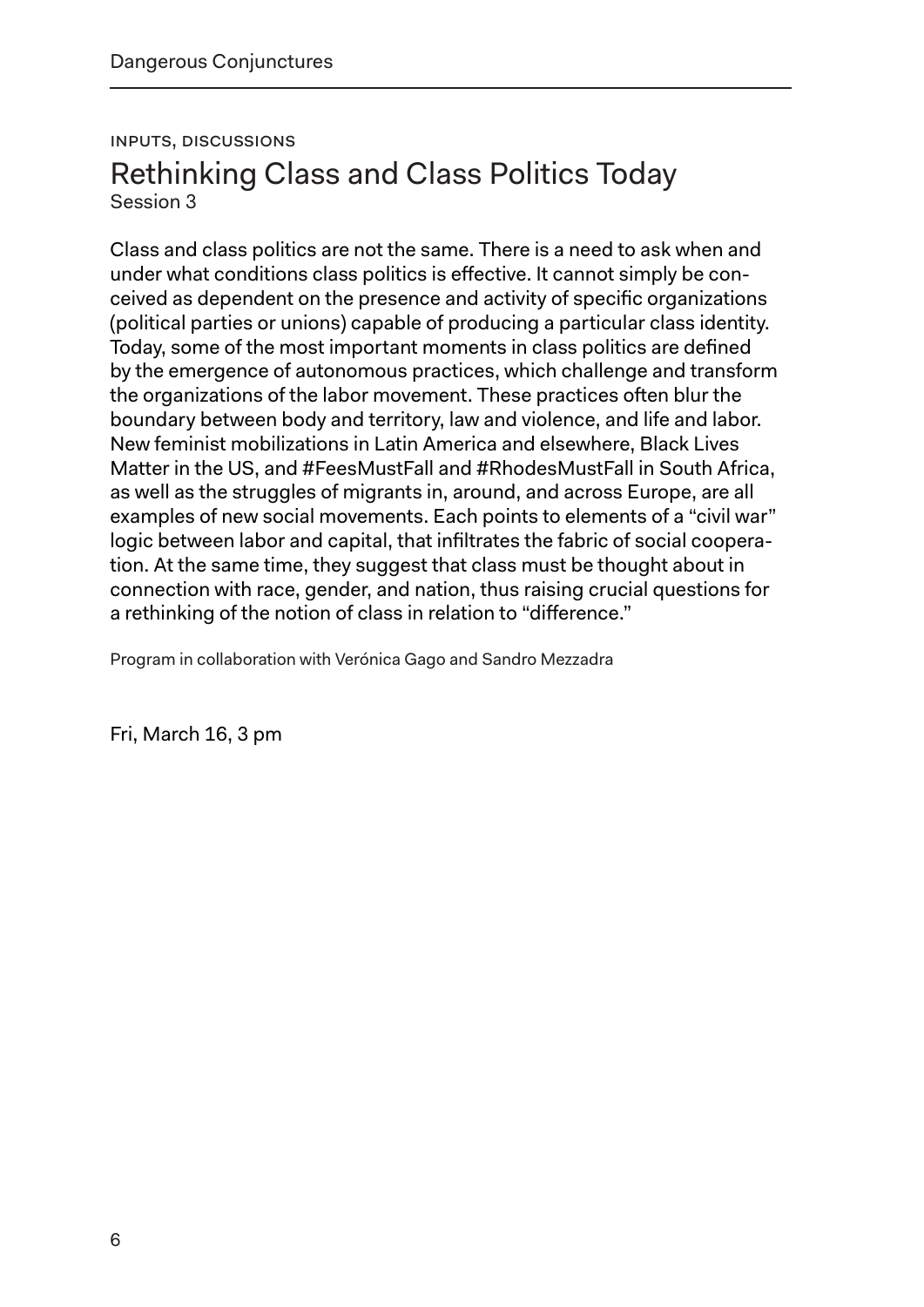#### **DISCUSSIONS**

### Current Conjunctures of Racism Session 4

How is racism produced and reproduced as a network of social relations in global capitalism today? What forms of racism have emerged, in view both of the changes to the nation-state system on the one hand and of increased nationalism in many places in the world on the other? What racist structures are at the bottom of current class politics? Do we need to update our understanding of class? Balibar's diagnosis seems more timely now than ever: to counteract the political estrangement of society, a new class politics is needed, one based on an efficient anti-racism. Equally significant is Wallerstein's prognosis that only by moving toward an international class consciousness can we overcome the escalation of national identity and racism. The participants in the three sessions *Racisms Today?, The Nation-Form: Histories and Presence*, and *Rethinking Class and Class Politics Today* discuss with the audience the current conjunctures of racism with regard to class relations and nationalisms today, developing strategies for a new, critical anti-racism.

Moderated by David Theo Goldberg and Vanessa Eileen Thompson

Sat, March 17, 10 am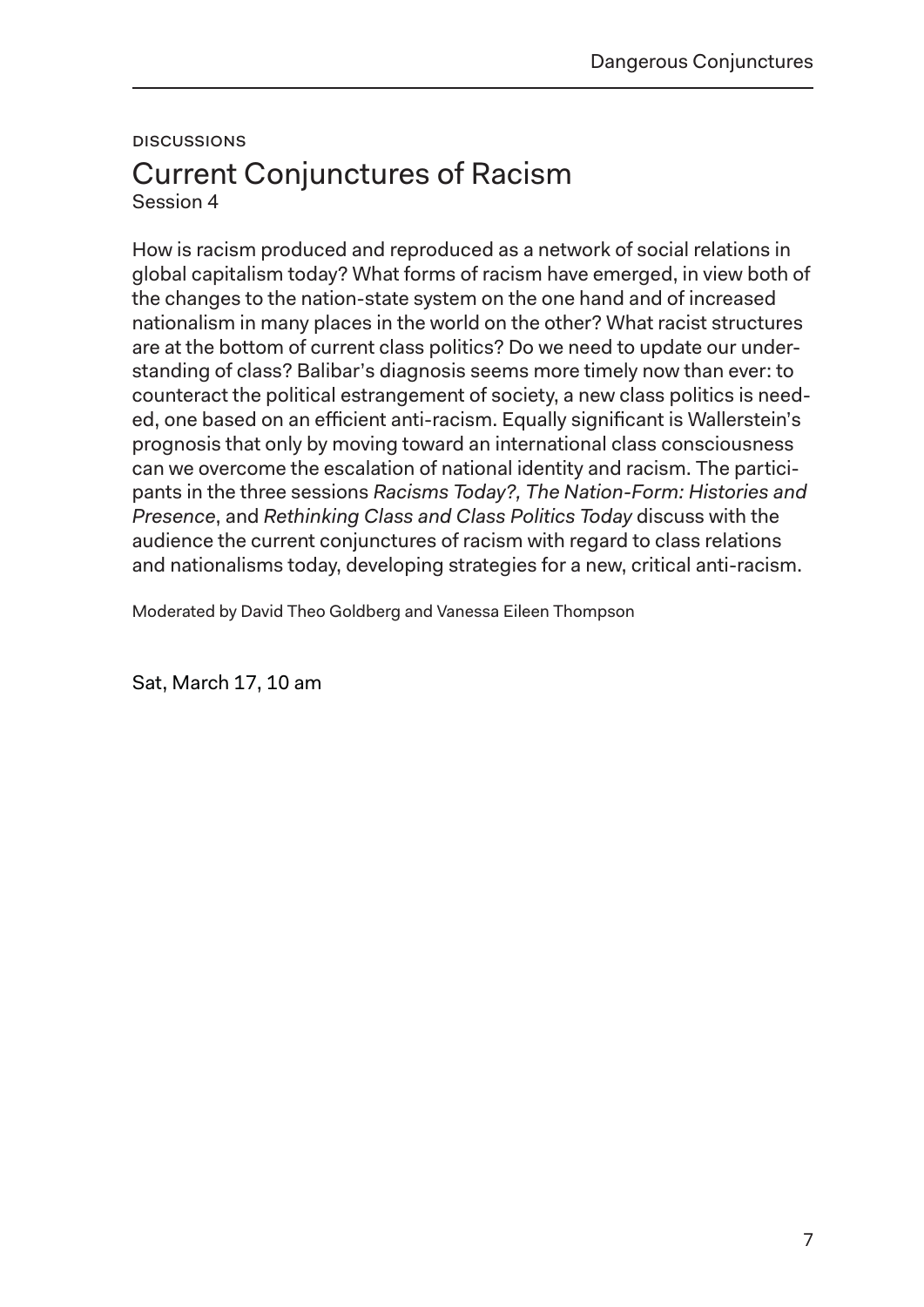## **CONVERSATIONS** Six Perspectives for a "Practice of Theory"

A series of conversations probe the topicality of the questions raised in Balibar and Wallerstein's *Race, Nation, Class*. They derive from a compilation of analyses of and reflections on the worldwide reverberations the authors initiated with their dialogic volume of essays thirty years ago. The talks take up these threads to discuss the fundamental enmeshment of racism, nationalism, and class relations against the backdrop of current global developments. How have the book's theories been adapted, expanded, and criticized? How have they shifted within different local contexts around the world? What resonance do these theories have, say, in Russia, the region of former Yugoslavia, in South Korea, South Africa, the United States, or in India? The participants moreover look at what a "practice of theory" can signify today: How can the intersection of theory and practice be made productive again as an act of sociopolitical negotiation? The emergence of new geopolitics, the diagnosis of a post-apartheid condition as a globalized phenomenon, and the religionizing of politics in different localities are just three crucial issues to be further discussed.

Sat, March 17, 2 pm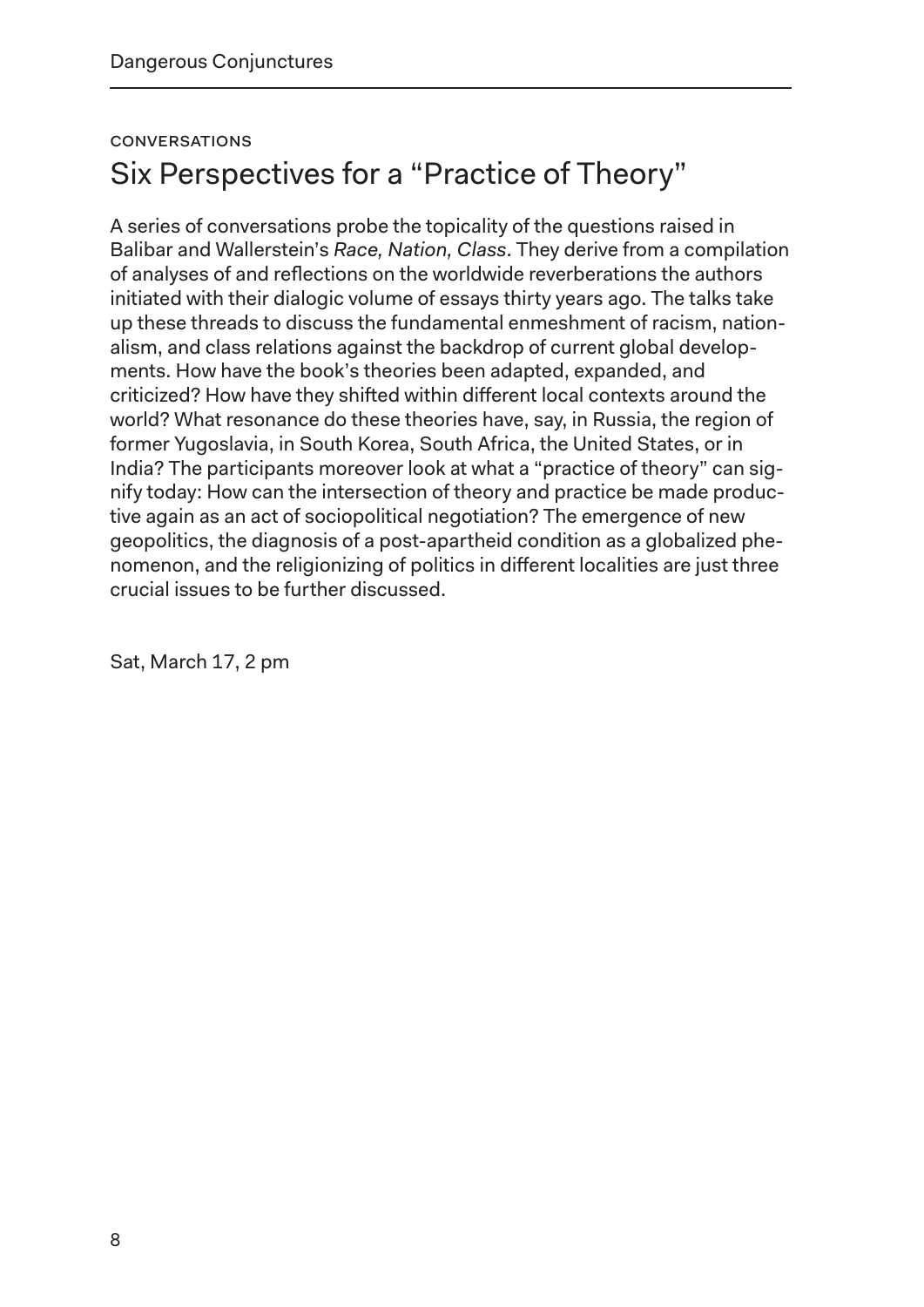## Film Intersecting Optics: A Dialogue on *Race, Nation, Class* 30 years on

A filmed interview with Étienne Balibar and Immanuel Wallerstein in conversation with Manuela Bojadžijev

Before *Race, nation, classe. Les identités ambiguës* was published in France in 1988, Étienne Balibar and Immanuel Wallerstein met for three seminars at the Maison des sciences de l'homme in Paris, where they and other colleagues discussed the challenges that racism posed to Marxism and leftist politics as well as to the theoretical analysis of social transformations. For the film directed by the researchers and filmmakers Charles Heller and Lorenzo Pezzani, Balibar and Wallerstein returned to the institution. In a conversation with cultural studies scholar Manuela Bojadžijev, they look back at the context surrounding the genesis of their book. Along with its dialogical character, its methodological particularity is the global perspective of its analysis, which positions the three historical constructions "race," "class," and "nation" alongside one another, exposing their contradictions and interactions and pushing them to their limits. Balibar and Wallerstein discuss this approach with Bojadžijev and update the text's central theses: What political challenges are being posed today? What further gradations, theoretical developments, and methodological demands would Balibar and Wallerstein suggest in the mirror of the present?

Directed by Charles Heller and Lorenzo Pezzani, ca. 40 min, EN, 2018

Charles Heller and Lorenzo Pezzani have been working together since 2011. They co-founded the Watch the Med online mapping platform and have been working on Forensic Oceanography, a project that critically investigates the militarized border regime and the politics of migration in the Mediterranean Sea. Their collaborative work has been used as evidence in courts of law, published across different media and academic outlets, and exhibited widely. Heller and Pezzani's recent works include the video *Liquid Traces* (2014), the report and video *Death by Rescue* (2016), and the report *Blaming the Rescuers* (2017). Charles Heller is a researcher and

filmmaker whose work has a long-standing focus on the politics of migration. In 2015, he completed a PhD in Research Architecture at Goldsmiths, University of London, where he continues to be affiliated as a research fellow. He is currently based in Geneva, conducting postdoctoral research supported by the Swiss National Fund. Lorenzo Pezzani is an architect and researcher. In 2015, he completed a PhD in Research Architecture at Goldsmiths, University of London, where he currently is a lecturer and leads the MA studio of Forensic Architecture. His work deals with the spatial politics and visual cultures of migration, with a particular focus on the geography of the ocean.

Thu, Fri, Sat from 2 pm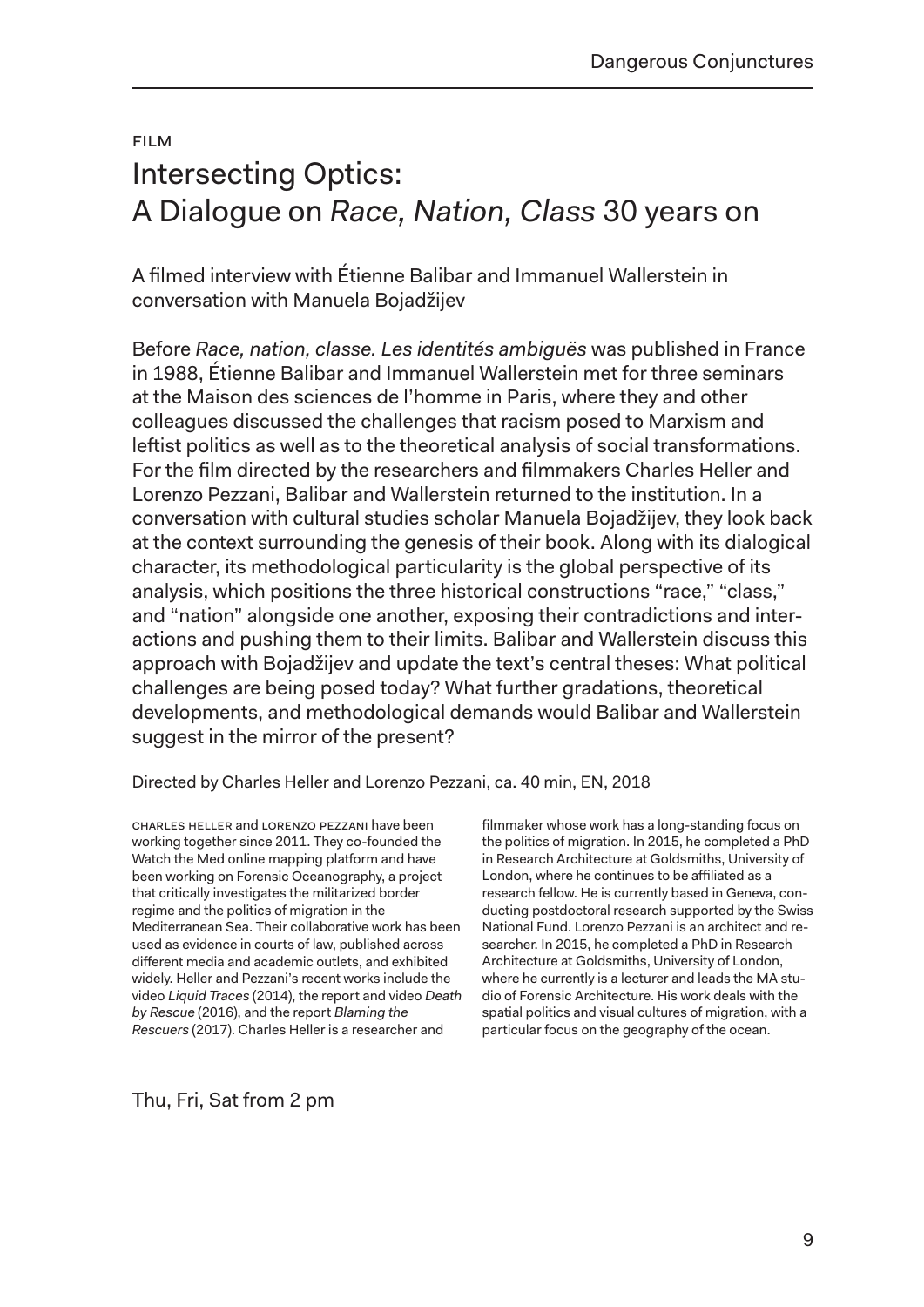## Reader Balibar/Wallerstein's *Race, Nation, Class*: Rereading a Dialogue for Our Times

Since its first publication in French in 1988, *Race, nation, classe. Les identités ambiguës* has been translated into nine languages, sparking an intriguing variety of discussions. How have Balibar and Wallerstein's theses since been expanded, adapted, and criticized? How can the questions raised in the book be connected with their manifold reverberations, which continue today? How have they shifted in diverse local contexts? Published alongside the symposium*,* the contributions in this publication reflect the book's reception and the relevance of its topics in both past and present. Authors from diverse local contexts—from Argentina to South Africa, from Palestine to India and Japan—investigate its impact in relation to local political and social developments. Additionally, workshops that took place between November 2017 and January 2018 in Ankara, Belgrade, Berlin, Buenos Aires, Kolkata, and Cape Town, discussed the current conjuncture of racisms, class relations, and nationalisms. Together, the essays and findings of the workshops provide a basis for the "practice of theory" that *Race, Nation, Class* advocates, and which is urgently needed in the current global predicament.

With contributions by Norman Ajari, Rana Anani, Étienne Balibar and Immanuel Wallerstein, Samata Biswas, Manuela Bojadžijev, Tanıl Bora, Petar Bojanić, Maria Chehonadskih, Karl Dahlquist, William Ellis, Andrea Fagioli, Marjan Ivković and Djurdja Trajković, Matan Kaminer, Dimitris Kousouris, Alex Taek-Gwang Lee, Nasser Mufti, Chikako Nakayama, Maurilio Pirone, Philippe Rekacewicz, Ranabir Samaddar, John Solomos, Mark **Terkessidis** 

Edited by Manuela Bojadžijev & Katrin Klingan Haus der Kulturen der Welt & Argument Verlag, 2018, 338 pages, English ISBN 978-3-86754-511-2 Available at HKW Bookshop during the symposium for 12,50€, later 20€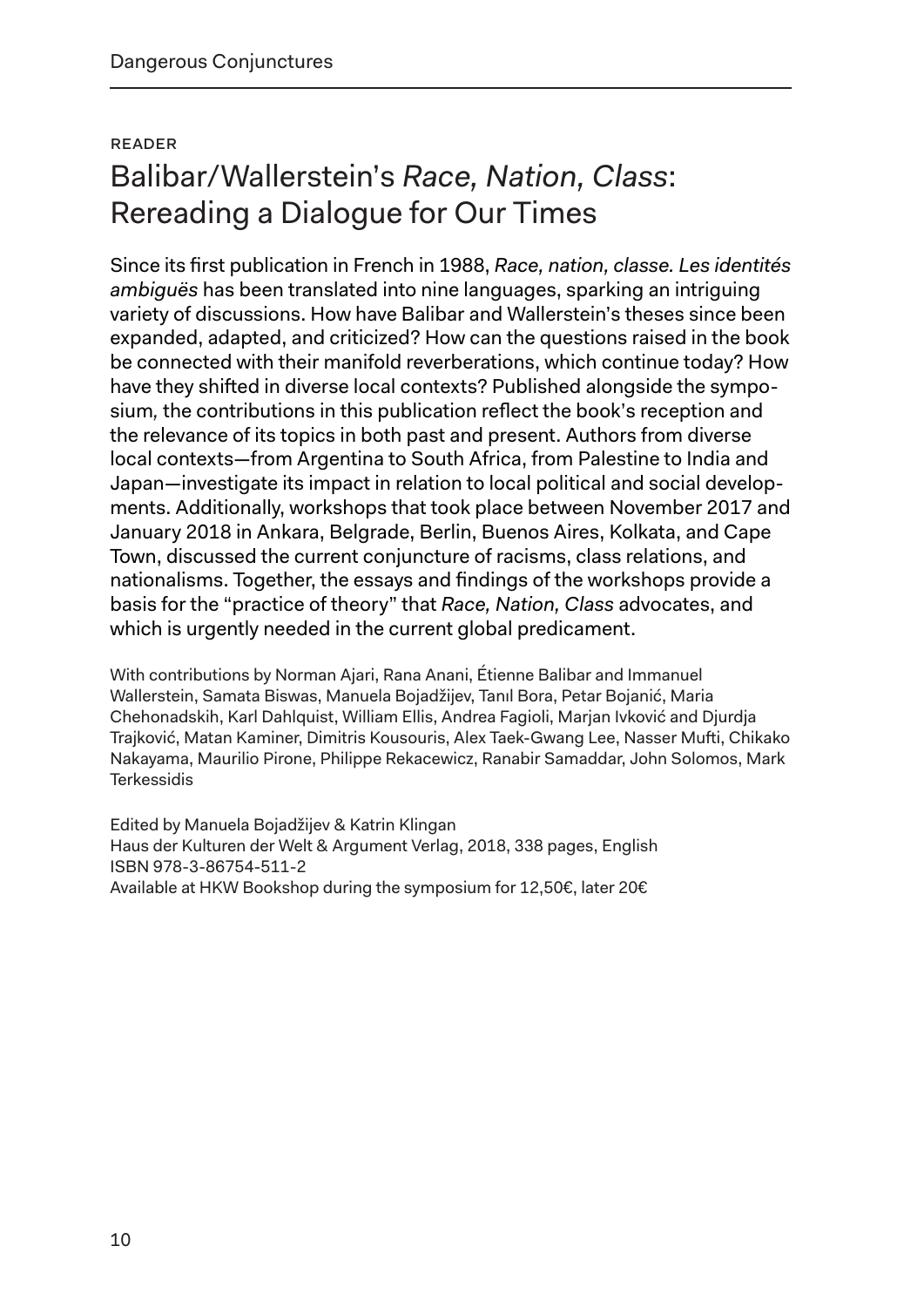## "Is there an option to go beyond racism?"

Étienne Balibar and Immanuel Wallerstein in conversation with Manuela Bojadžijev

Bojadžijev: There are three things I would like us to discuss. First, what were the reasons for organizing the seminar series and the idea of *Race, Nation, Class: Ambiguous Identities*? The second revolves around the conceptual ideas underpinning the book, which is based on an integral analysis of the three core historical constructions "race," "nation," and "class". And the third point is the reception of the book until today regarding its political impact and the achievements that have come out of it.

So, what motivated the seminar series you organized together in Paris in the 1980s? To what extent were the seminars planned regarding their chronology and methodology, and how did you decide to use these three core categories as the main points of focus? In which way did the discussions from the seminars enter the book and how did the co-authored dialogical format emerge?

Wallerstein: We met in 1981 at a conference that was organized in New Delhi. We became friends, and over lunch one day we decided to do this kind of seminar. Initially we had planned to do one year only; it was on the topics of racism and ethnicity, and that one was a big success—people came and were interested. So, we did a second year and then a third year, and basically, the idea was to have extended discussions which were led each time by a paper prepared by someone in advance. That worked very well; it was precisely the beginning, the moment when people were raising questions about what had seemed traditional ideas about "class," "race," and so forth, and it was the right moment to do this. But,

having done it, the original idea, I suppose, was to publish a book as a result of each year's seminar, but the papers were of unequal quality, and then you can't always get people to submit them on time. So, it occurred to us to forget about the others' papers and to write about our own papers, since both of us had written papers for the seminars. The book, therefore, brings together the discussion between Étienne and me of the intellectual problem that is posed by the relationship "race" has to "nation" has to "class." So, I think that's how it came about.

Balibar: I think it's important to add that we had not planned, or not fully planned the sequence, of the themes in advance.

> Bojadžijev: How would you describe the political conjuncture at that time which made thinking through these historical constructions necessary?

Balibar: We began with "race," which, in a sense, remained the hidden and the most visible issue. That was immediately after the new fascist French political party emerged that grew even more prominent later. That the Front National had won its first critical local elections was very striking to most of us, a very worrying phenomenon; more was to come. So, of course, they already had the same political themes as now. The question of Islam was not yet central, but the issue of migration, so-called invasions from the formerly colonized people, what is now called—and I find this disgusting—reverse colonization.

It was already very racist at the time. The migrants in France were a very persistent theme. So, I said to Immanuel, what bothers me is racism because it's politically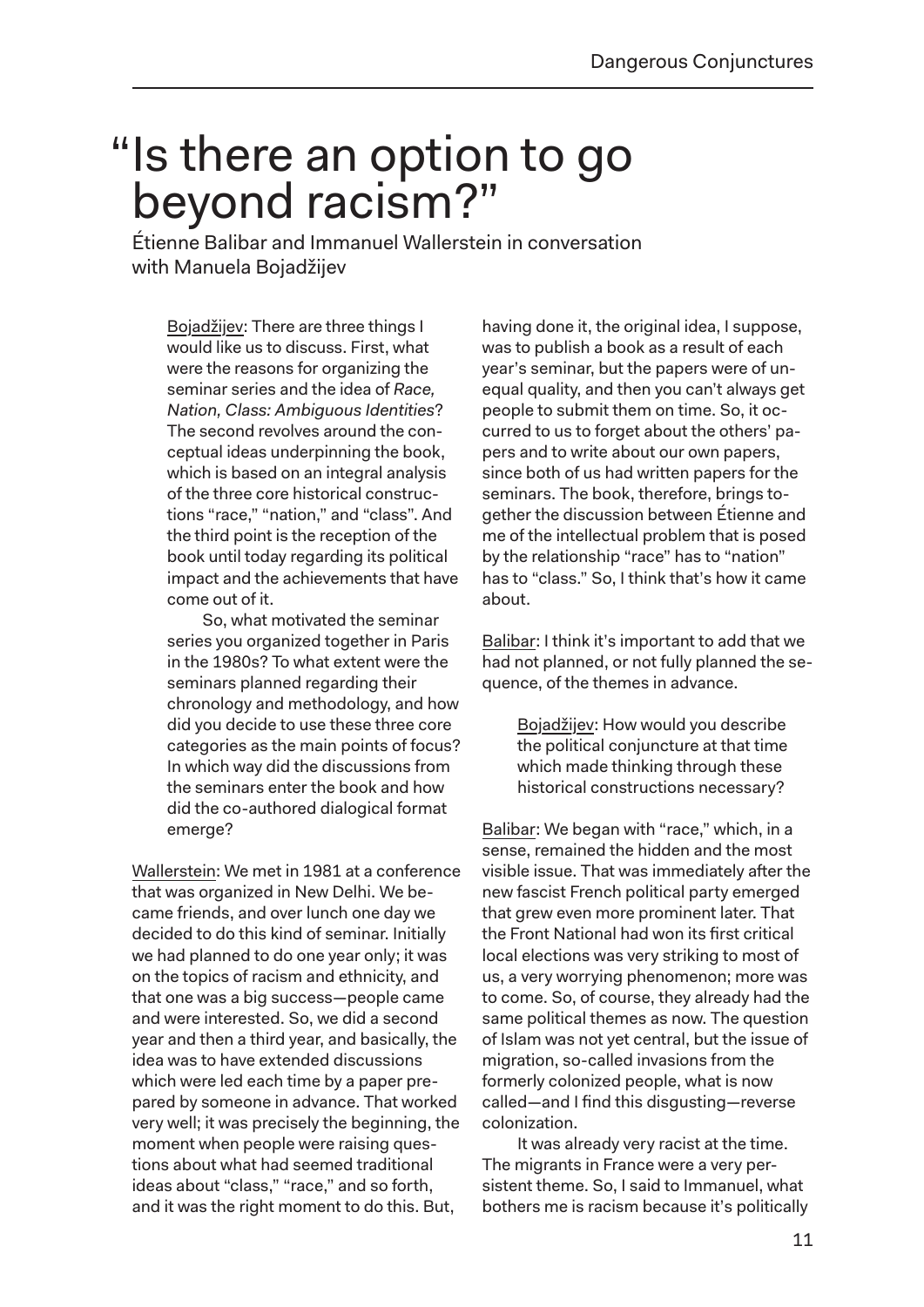worrying and meaningful, but also because I feel somehow theoretically disarmed or unable to address this question efficiently. I suspected that he had more precise ideas because, of course, the issue of migration it wasn't being called the post-colony yet had a central function in Immanuel's understanding of the world-system. But I was trained, not in an entirely traditional brand of Marxism, but still, on this kind of issue, we had nothing to say. I asked Immanuel, what was it that he found interesting, or what did he feel that he would like to work on at this moment. And I remember you said, Immanuel, "ethnicity." So, we found that in a sense we had the same interests at the same time, and so were able to approach these questions from different aca demic backgrounds and in different intellectual trajectories and that was fortuitous.

This is how the idea of the first seminar was set up. The seminar went very, very well. It was crowded. The discussions were very interesting. At the time, you must realize that, in France, to the best of my knowledge, there was no place where this question could be discussed from an interdisciplinary standpoint, bringing together historians, anthropologists, sociologists, philosophers, and so on.

Immanuel's problematic is a perfect framework into which to bring this. So, at the end of the year, we asked each other: what are we doing now? I said I was very willing to continue, but that we could not keep to the same subject. Immanuel, whom I suspect had some plans in mind, said we should proceed with "nation;" then in the third year we continued with "class." But in my memory, there was no plan at that time of writing a book called *Race, Nation and Class*; it was an idea that came to us only in retrospect. But, again, these themes or issues were not all of equal interest to our colleagues. "Race" was a big success; "nation" did not go too badly. The least successful seminar of all was the one on "class", believe it or not. It's very different today I think, but the questions of capitalism, as a social system and the class divisions and antagonisms—there were discussions about

inequalities and exclusion and therefore, inevitably, "class," but far less intense than today. It was less well attended, but at the end of all that, we had material.

What prompted us to do the book as we did it was the fact that we also used the seminar as a kind of indirect instrument for a conversation among us. I enormously benefited from that, because I learned to discuss and understand capitalism in a completely different manner through my reading and by listening to Immanuel. But others came from very different backgrounds. A friend of mine, who unfortunately died some time ago, was a French feminist philosopher, Françoise Duroux. She contributed a very interesting and provocative paper on a question hotly debated at the time among French feminists namely, "Should we apply the category class to gender?" which also has political consequences. And later, I'm guilty here; I used her ideas in the paper I wrote, but her paper had not been published, and she resented that very strongly. She said to me, "You see, once again, a woman talks at the seminar, she brings in interesting ideas and the guy who leads the seminar, a man, of course, picks up what he finds useful and he's the one who makes it public." And she was right. She was absolutely right.

Wallerstein: Yes, but there's one more thing to say about class: you have to remember that there was a period right after the Second World War, from 1945 on, when everyone was a Marxist, I mean more or less, and especially in France.

Balibar: Everyone on the left.

Wallerstein: Everyone on the left, yes. And then there was a relatively sudden shift whereby people seemed to steer away, saying "Oh no, that's old stuff," and they removed the concept of "class" from the discussion. So, putting out this book was an attempt to restore the discussion of "class," which had as I say in fact disappeared, especially in France, but not only in France, Italy, even Germany.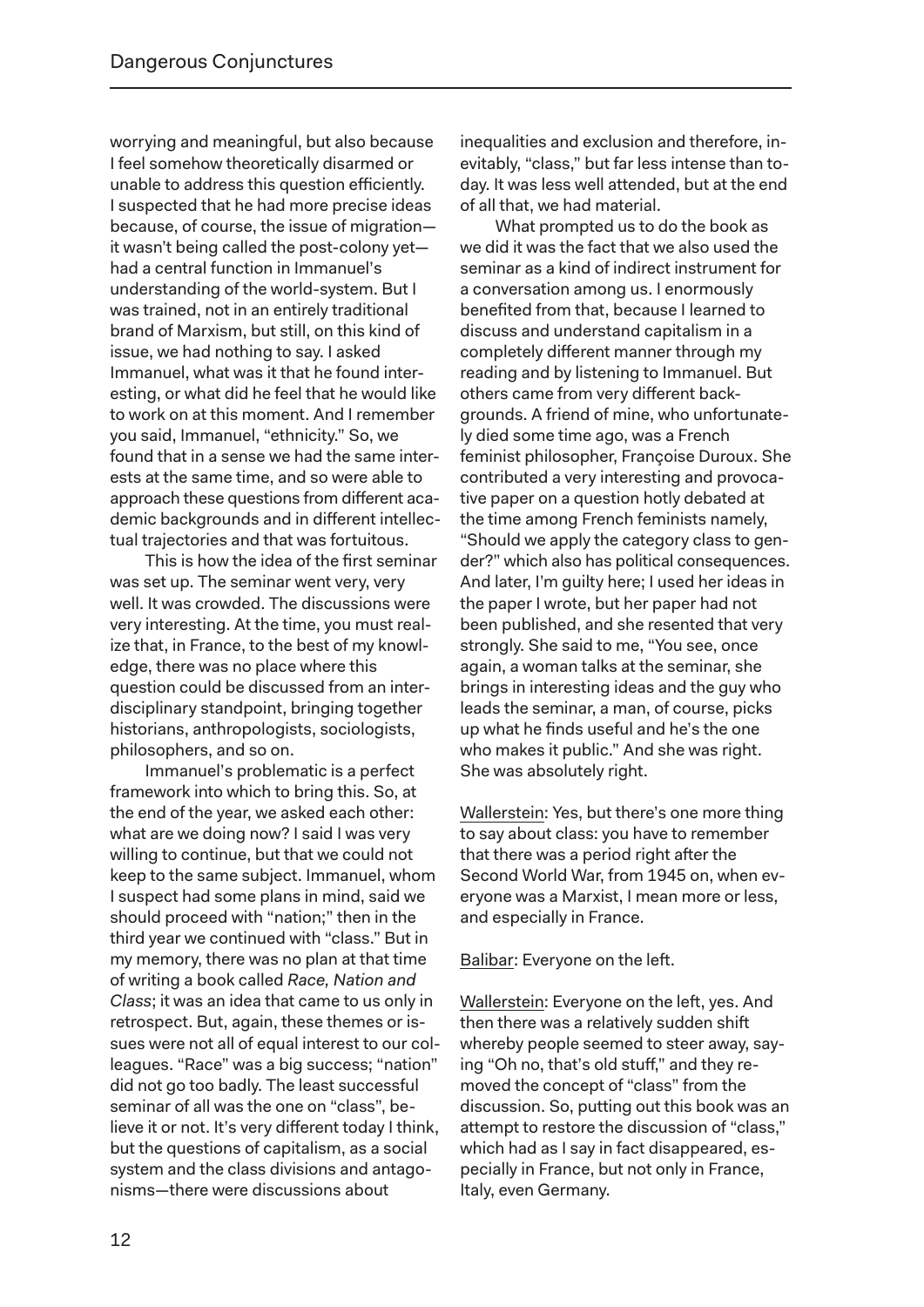## **Schedule**

Thursday, March 15 – Saturday, March 17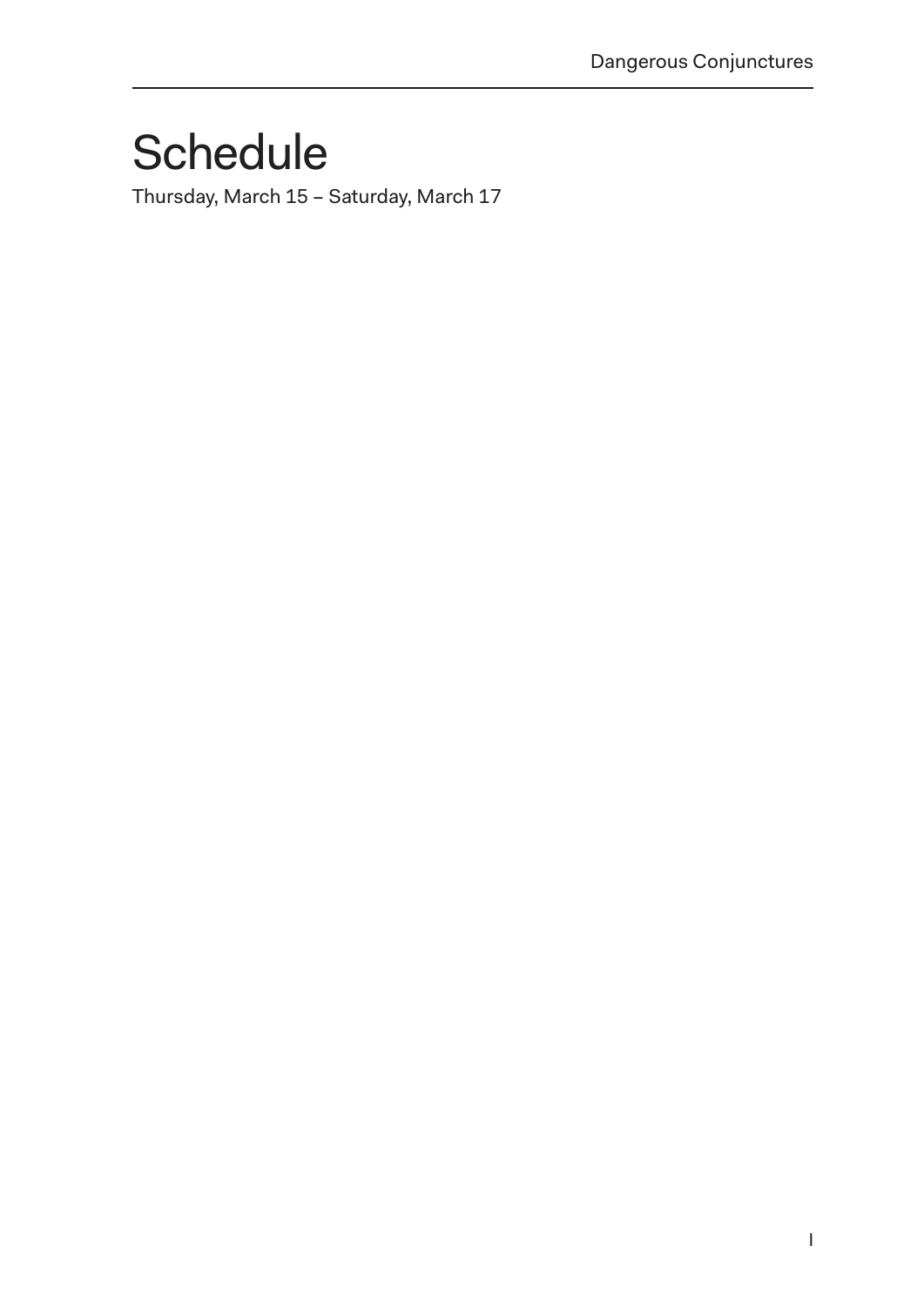#### **THURSDAY, MARCH 15**

2 pm Foyer Film Intersecting Optics: A Dialogue on *Race, Nation, Class* 30 years on

3 pm Auditorium Inputs, Discussions Session 1: Racisms Today?  $EN \rightarrow Q$  DE

5 pm, 7 pm Vortragssaal Film Intersecting Optics: A Dialogue on *Race, Nation, Class* 30 years on

7.30 pm Auditorium Lecture, Discussion, RESPONSE Race, Nation and Class: Rethinking their Articulation EN, ES  $\rightarrow$  Q DE, EN

#### **FRIDAY, MARCH 16**

10 am Auditorium Inputs, Discussions Session 2: The Nation-Form: Histories and Presence  $EN \rightarrow Q$  DE

2 pm Vortragssaal Film Intersecting Optics: A Dialogue on *Race, Nation, Class* 30 years on

3 pm Auditorium Inputs, Discussions Session 3: Rethinking Class and Class Politics Today EN, ES, IT  $\rightarrow$   $\curvearrowright$  DE, EN

5 pm, 7 pm Vortragssaal Film Intersecting Optics: A Dialogue on *Race, Nation, Class* 30 years on

7.30 pm Auditorium Lecture, Discussion, RESPONSE The Global Left between Race and Religion — Competing or Converging Categories?  $EN \rightarrow Q$  DE

#### **SATURDAY, MARCH 17**

10 am Auditorium **DISCUSSIONS** Session 4: Current Conjunctures of Racism EN, ES  $\rightarrow$  Q DE, EN

2 pm, 3 pm, 4 pm, 5 pm, 6 pm, 7 pm Vortragssaal Film Intersecting Optics: A Dialogue on *Race, Nation, Class* 30 years on

2 pm Foyer **CONVERSATION** Data Discrimination, Dystopia, and the Future of Citizenship  $EN \rightarrow Q$  DE

3 pm Auditorium **CONVERSATION** Where Is the Nation-Form? Social Communities between Religion, Populism, and Resistance  $EN \rightarrow Q$  DE

3.30 pm Foyer **CONVERSATION** Where Is Racism? Global Apartheid, the Proliferation of Racisms, and New Anti-Racisms  $EN \rightarrow Q$  DE

4.30 pm Auditorium **CONVERSATION** Where Are Class Relations? On Contradictions and Compromise EN, ES  $\rightarrow$  Q DE, EN

5 pm Foyer **CONVERSATION** On Social Reproduction: Gender and Sexual Politics  $EN \rightarrow Q$  DE

6 pm Auditoirum **CONVERSATION** Where Are the New Geopolitics? Social Antagonisms and Shifts in the Nation-State System EN, FR  $\rightarrow$  Q DE, EN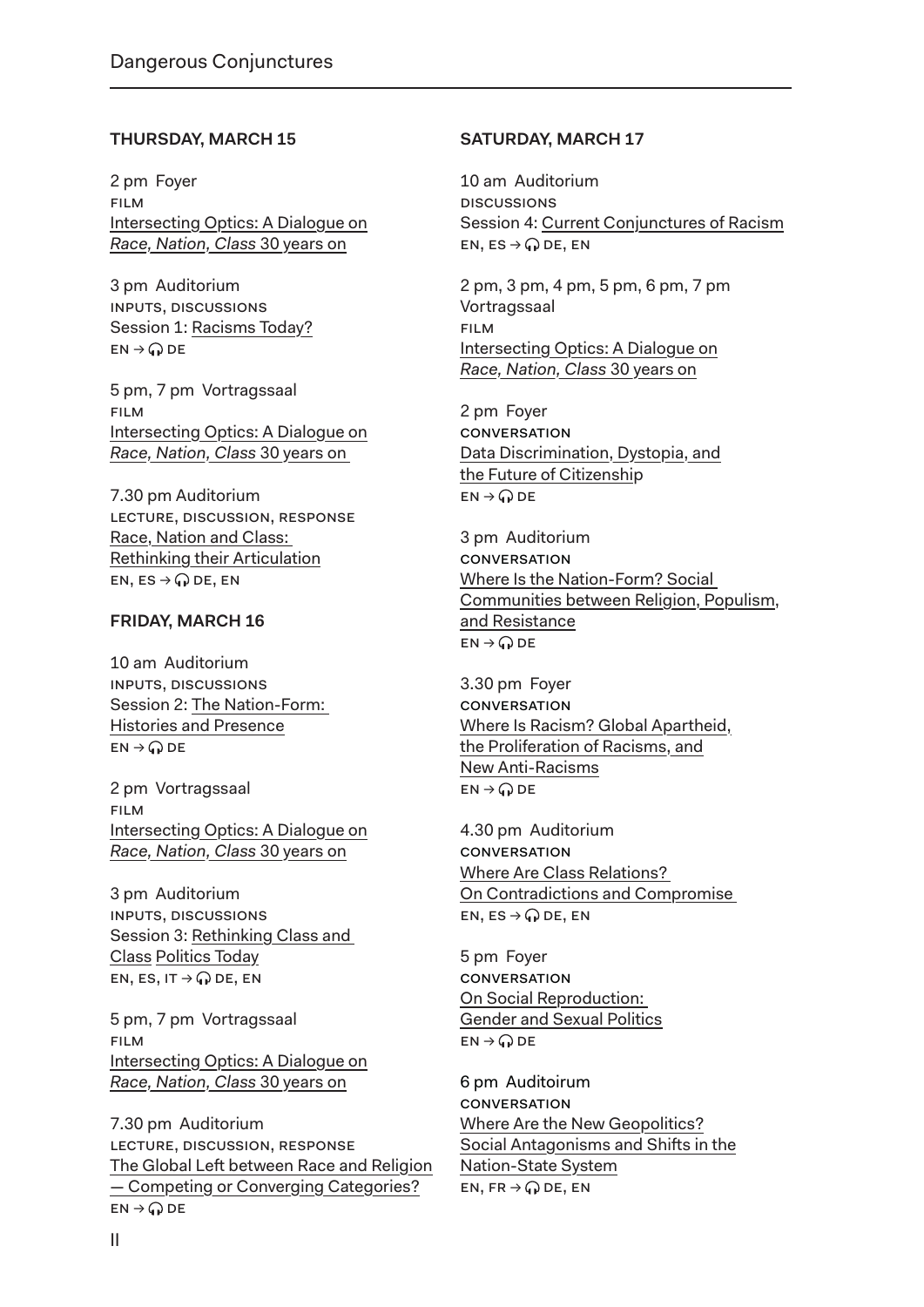3 pm Auditorium welcome and Introduction Katrin Klingan Manuela Bojadžijev

Inputs, Discussions Racisms Today? Zimitri Erasmus, Maya Indira Ganesh, Ruth Wilson Gilmore, Serhat Karakayali, Shahram Khosravi

Program in collaboration with David Theo Goldberg and Françoise Vergès

To come to a critical understanding of the current formations of racisms, this session takes up some basic observations and hypotheses from the book and joins them with current thoughts that critical race studies scholar **David Theo Goldberg** and political theorist **Françoise Vergès** have developed as follows.

There is no racism without theory. Racism is not simply a set of prejudicial outbursts; rather, it always offers reference to accounts—theories—of events, relations, and structures and purports to account for them in widely understandable terms. When racisms take hold broadly of a society or a significant segment of a society, they operate as populisms. They mobilize and rationalize factional power, both economic and political, at the expense of the less powerful, or those to become the excluded.

Racisms amount to a will to know, accompanied by misrecognition. The will to know works to define the discarded and rejected to render racist violence tolerable to those perpetrating it. As charges of racism have proliferated, so too have their denials, and histories of racism have been downplayed, if not completely erased from open acknowledgement. Racism is now expressed without recourse to race. This "neoracism" articulates itself in terms of differentialisms, and culture is taken to function like nature—a naturalizing of racist conduct. At the same time, there is a recent re-turn of explicitly racist articulation. Politicians are

priming the populist pump, fueling racisms vocally and unapologetically. This renewed reach for racisms represents a will to power in self-denial of impotence.

Against this backdrop, **David Theo Goldberg** and **Françoise Vergès**, together with sociologist **Zimitri Erasmus**, feminist data researcher **Maya Indira Ganesh**, sociologist **Serhat Karakayali**, geographer and militant scholar **Ruth Wilson Gilmore**, and anthropologist **Shahram Khosravi**, critically examine the application of Balibar and Wallerstein's analysis to contemporary articulations of and resistances to race and racisms across various sites.

#### PART 1

#### Thinking through Racisms

After a brief historical overview of the shift in racial formations, structures, and expressions that has been taking place since the late 1970s, the discussants elaborate on how Balibar and Wallerstein's analysis has impacted their own thinking on racial commitments today. Two rounds of inputs and discussions analyze current formations of racisms, touching upon questions such as: How are the politics of immigration a significant driving element in and of contemporary racisms? How has the history of transnational feminisms of color impacted national feminisms, which have remained largely segregated along racial and class lines? What impacts do digital technology and social media have on contemporary racial articulations? What sorts of anti-racist activism are most effective in facing down contemporary racisms?

#### PART 2

Speaking to Racial Conditions Today In the second part of the session, a curated set of still and multimedia images both demonstrating and critical of contemporary racist expression across a range of national contexts will be displayed. Participants will engage in an analysis of these materials, speaking to racial conditions today and discussing these materials with the audience.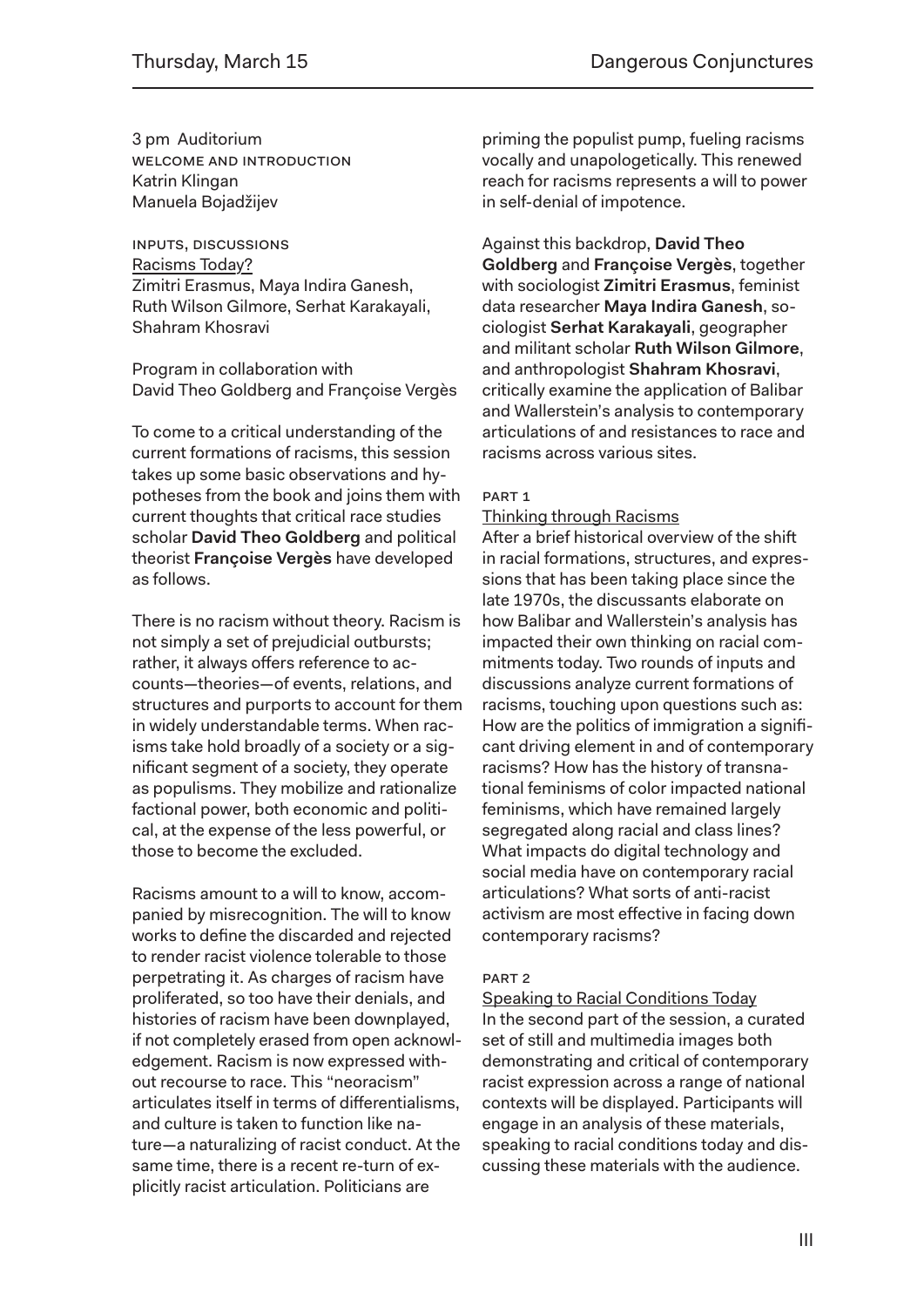Zimitri Erasmus is Associate Professor of Sociology at the University of the Witwatersrand, Johannesburg. Her scholarly work critiques the continued use of apartheid race categories, racialized biomedicine, and recreational genetics, engaging with theories of creolization and anti-racism as decolonizing praxis. Her book *Race Otherwise* (2017) conceptualizes the boundaries between racial identities as thresholds that are to be crossed through politically charged acts of imagination and love. Erasmus is the editor of the seminal volume *Coloured by History, Shaped by Place: New Perspectives on Coloured Identities in Cape Town* (2001). In 2010, she was a Harvard-UCT Mandela Mellon Fellow.

Maya Indira Ganesh works at the intersection of new media, digital technologies, gender, visual advocacy, and human rights as a researcher, writer, and information activist. She spent the past eight years with the Tactical Technology Collective in Bangalore and Berlin, where she was Director of Applied Research. As a doctoral candidate at Leuphana University of Lüneburg, she is investigating machine learning, ethics, and accountability. Her research includes work with engineers and scientists in academia, private corporations, and standards organizations. She contributes to the technology theory blog *Cyborgology*. Ganesh has presented at activism, art, and academic events such as re:publica, transmediale, and Chaos Communication Congress and at the Canadian Centre for Architecture, Montreal, among others.

RUTH WILSON GILMORE is Professor of Geography and Director of the Center for Place, Culture and Politics at the Graduate Center, City University of New York. She writes about racial capitalism, organized violence, organized abandonment, changing state structure, criminalization, labor, and social movements. A second edition of the prize-winning *Golden Gulag* (2007) will appear later in 2018. Recent works include "Beyond Bratton" in *Policing the Planet* (2016) and "Abolition Geography and the Problem of Innocence" in *Futures of Black Radicalism* (2017). Gilmore has lectured in Africa, Asia, Europe, and North America. She is a co-founder of many grassroots organizations including California Prison Moratorium Project and Critical Resistance.

DAVID THEO GOLDBERG is Director of the Humanities Research Institute and Executive Director of the Digital Media and Learning Research Hub at the University of California, Irvine. He holds faculty appointments as Professor of Comparative Literature, Anthropology, Criminology, Law, and Society at UC Irvine. His work focuses on political theory, race and racism, ethics, critical theory, and digital humanities. Among his publications are *The Threat of Race* (2009) and *Between Humanities and the Digital* (ed. with Patrik Svensson, 2015). In his latest book, *Are We All Postracial Yet?* (2015), Goldberg argues that the apparent advent of a "postracial" age indicates a new logic of raciality. Goldberg is a member of HKW's Program Advisory Board.

serhat karakayali works as a sociologist at the Berlin Institute for Integration and Migration Research (BIM) at the Humboldt University of Berlin. He conducts research on topics such as volunteering for refugees and cosmopolitan concepts of solidarity. As part of his research, he develops scientifically grounded concepts for dealing with migration and diversity. His dissertation, *Gespenster der Migration: zur Genealogie illegaler Migration in der Bundesrepublik Deutschland* (Ghosts of migration: On the genealogy of illegal migration in the Federal Republic of Germany), was published in 2008. Karakayali has published numerous articles and reports, most recently "The Volatility of the Discourse on Refugees in Germany" (with Bastian Vollmer, 2017) and "Feeling the Scope of Solidarity: The Role of Emotions for Volunteers Supporting Refugees in Germany" (2017).

SHAHRAM KHOSRAVI is an anthropologist with research focuses on mobility, border studies, migration, precarity, and waithood. He is currently Professor of Social Anthropology at Stockholm University. He is editor of *After Deportation: Ethnographic Perspectives* (2018) and author of *Precarious Lives: Waiting and Hope in Iran* (2017), *The "Illegal" Traveller: An Autoethnography of Borders* (2010), and *Young and Defiant in Tehran* (2008). He has also contributed to diverse magazines and journals, such as Exiled Ink! and Collective Exile. Khosravi recently participated in talks and conferences at HAU Hebbel am Ufer, Berlin (2017), HKW (2017), and CAMP / Center for Art on Migration Politics, Copenhagen (2016), among others.

Françoise Vergès holds the Chair of Global South(s) at the Fondation Maison des sciences de l'homme, Paris. Her work is concerned with slavery, colonialism, postcolonialism, and the French republican coloniality of power, identifying South-South exchanges taking place at different levels. Vergès collaborates with artists and filmmakers and acted as a project advisor for Documenta11 (2002) and the Triennale de Paris (2012). Her latest publications include the chapter "The Capitalocene: Is the Anthropocene Racial?" in *Futures of Black Radicalism* (2017) and the book *Le ventre des femmes. Capitalisme, racialisation, féminisme* (The black woman's womb: Capitalism, race, feminism, 2017), analyzing the racial politics of reproduction from slavery to today and the failures of French feminism to grasp that central dimension.

5 pm, 7 pm Vortragssaal Film Intersecting Optics: A Dialogue on *Race, Nation, Class* 30 years on D: Charles Heller and Lorenzo Pezzani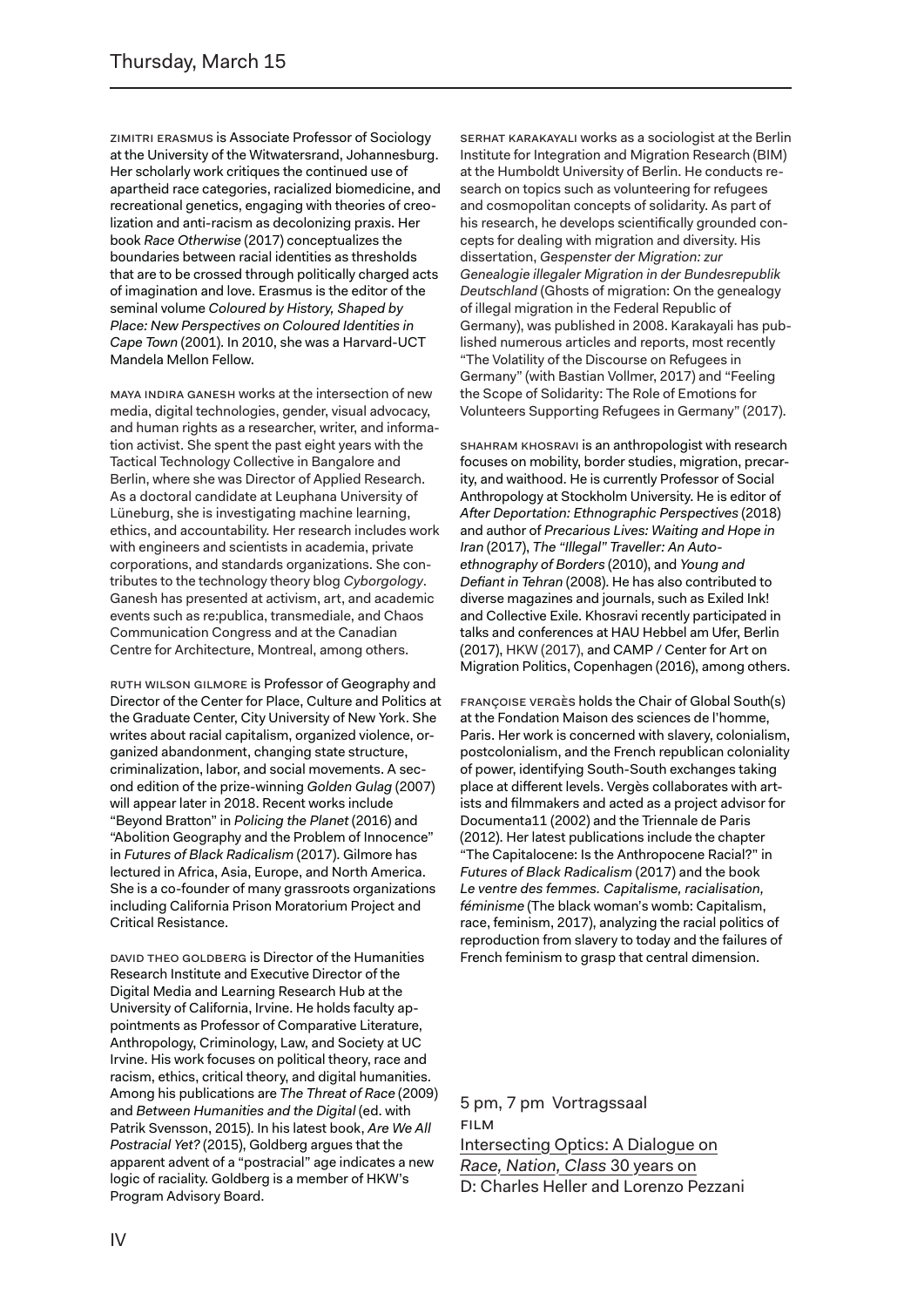7.30 pm Auditorium Welcome Bernd Scherer

Lecture Race, Nation and Class: Rethinking their Articulation Étienne Balibar

Reflecting on his and Wallerstein's book in the hindsight of the last thirty years, Étienne Balibar proposes a *single* general problematic in which the three categories (race, nation, and class) posed in the original work become strictly interdependent. This will grant a certain methodological primacy to the question of "race" and its metamorphoses as well as a more exacting inclusion of the concepts of gender and religion given their role in social formations which was, to some extent, not explicit in the former work. The profound changes that have taken place in the configuration of the capitalist worldsystem and its constitutive "social formations" make a revision of the understanding of the classical categories necessary. In trying to map the current landscape in this manner, Balibar's intention is not to "close" a circle that was opened thirty years ago but rather to demonstrate how open the issues remain, and how much they call for a confrontation of different, if not antithetic points of view.

Response Verónica Gago and Kaushik Sunder Rajan

Discussion with Q&A moderated by Manuela Bojadžijev

Étienne Balibar is Professor Emeritus of Moral and Political Philosophy at Université Paris Nanterre and a visiting professor at Columbia University, New York. He is a leading Marxist intellectual and has lectured and published widely in the areas of epistemology, Marxist philosophy, and moral and political philosophy in general. Among his most notable publications are *Reading Capital* (with Louis Althusser et al., 1965, Eng. 1970), *Race, Nation, Class* (with Immanuel Wallerstein, 1988, Eng. 1991), *We, the People of Europe? Reflections on Transnational Citizenship* (2001, Eng. 2004), and *Citizen Subject: Foundations for Philosophical Anthropology* (2017). Most recently he was awarded the Hannah Arendt Prize for Political Thought (2017)*.*

Manuela Bojadžijev is Professor for Globalized Cultures at the Leuphana University of Lüneburg and Commissioner for International Cooperations at the Berlin Institute for Integration and Migration Research (BIM), Humboldt University of Berlin. Previously, she was a lecturer at the Freie Universität Berlin; City University and Goldsmiths, University of London; and Goethe-Universität Frankfurt. In addition to her dissertation, *Die windige Internationale. Rassismus und Kämpfe der Migration* (The Windy Internationale: Racism and Struggles of Migration, 2008), she has published numerous articles on racism and migration research, the history of European migration, and postcolonial studies.

Verónica Gago is Professor of Social Sciences at the University of Buenos Aires and a professor at the Instituto de Altos Estudios Sociales (IDAES), Universidad Nacional de San Martín. She was part of Colectivo Situaciones, a militant collective actively engaging with social and political movements in Argentina, which deeply influences her work. Gago has published numerous articles on issues of capital, social movements, and popular economies. Her book *Neoliberalism from Below: Popular Pragmatics and Baroque Economies* (2017) examines how Latin American neoliberalism is propelled not only by corporate and state institutions but also by popular and migrant economies that assume neoliberalism as a battlefield.

Kaushik Sunder Rajan is Professor of Anthropology and Co-director of the Chicago Center for Contemporary Theory at the University of Chicago. His work engages social theories of capitalism, science, technology studies, and postcolonial studies, holding a special interest in the global political economy of biomedicine, with a comparative focus on the United States and India. He has lectured and published widely in the United States and beyond. In his first major study, *Biocapital: The Constitution of Postgenomic Life* (2006), he examines genomics and post-genomic drug development marketplaces in the US and India. His most recent book, *Pharmocracy: Value, Politics, and Knowledge in Global Biomedicine* (2017), elucidates the political economy of global pharmaceuticals as seen from contemporary India.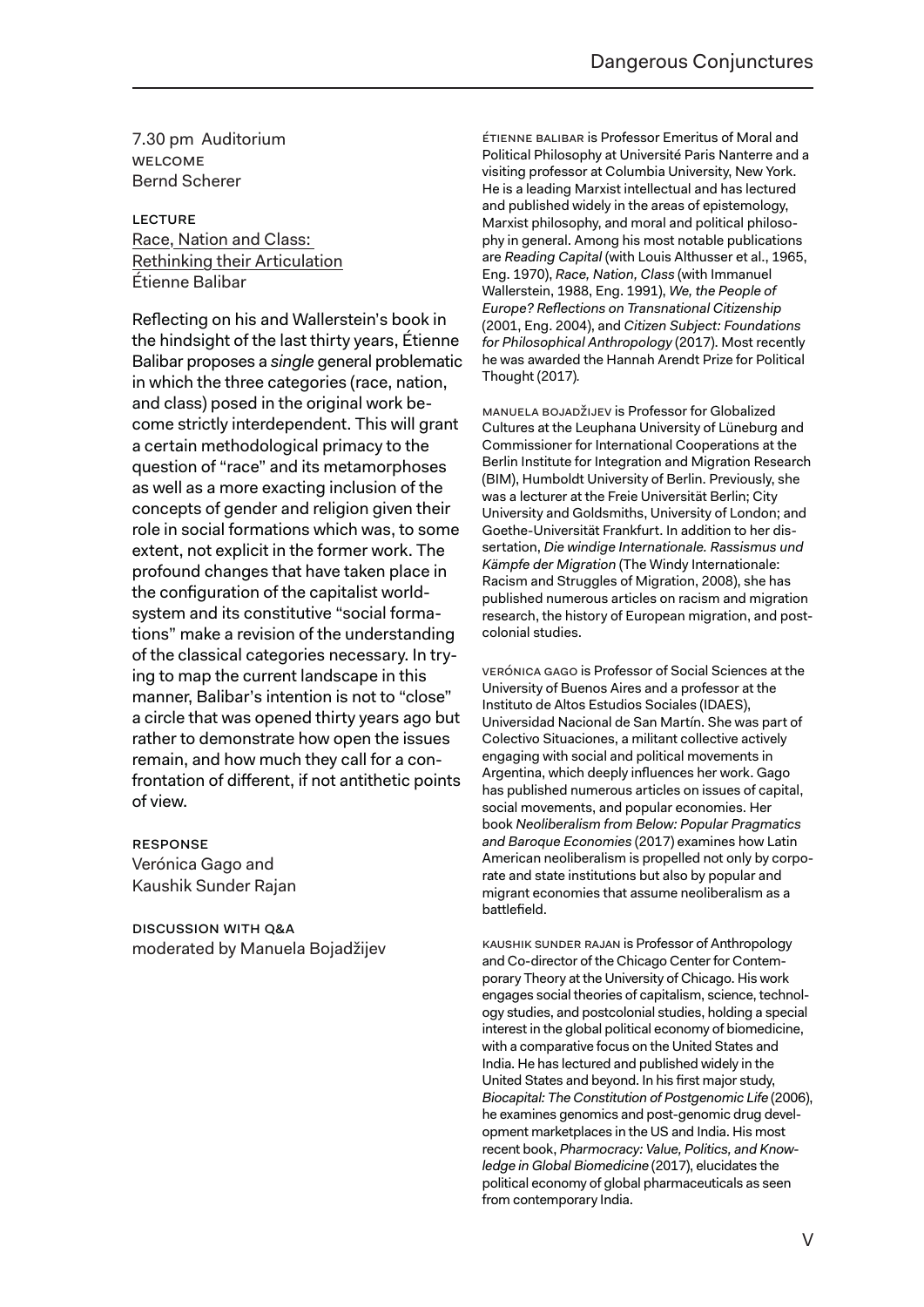10 am Auditorium Inputs, Discussions The Nation-Form: Histories and Presence Brenna Bhandar, Baidik Bhattacharya, Mark Graham, Kalindi Vora

Program in collaboration with Manuela Bojadžijev, Katrin Klingan, and Kaushik Sunder Rajan

In what ways is the idea of the nation-form and its establishment interlinked with colonialism? What is the function of the nationstate in the face of the globalization of labor and finance markets? How does global outsourcing of reproductive labor also contest patriarchal ideals of the nuclear family?

This session brings together a variety of short presentations that focus on the structure, history, and current rearticulations of the nation-state through political, technological, economic, social, and cultural transformations.

The presentations are interlinked by intense dialogues that continuously reframe and address the nation as a system of social exclusion and inclusion.

On Nation-Forms and Nation-Forming Kaushik Sunder Rajan in dialog with Brenna Bhandar

The nation-state constitutes itself through procedures of authority and affiliation to form and contain social order and to maintain its foundational distinction between the inside and the outside.

This conversation between anthropologist **Kaushik Sunder Rajan** and legal scholar **Brenna Bhandar** looks at the functionality and dysfunctionality of this formation within global capitalism.

The dialogue will be set in motion by an introductory statement by **Kaushik Sunder Rajan**, who will draw on his research on national and transnational marketplaces in general, and the global political economy of biomedicine in particular, to analyze the way in which the nation determines or fails to determine the formation and distribution of commodities, bodies, and knowledge.

Kaushik Sunder Rajan is Professor of Anthropology and Co-director of the Chicago Center for Contemporary Theory at the University of Chicago. His work engages social theories of capitalism, science, technology studies, and postcolonial studies, holding a special interest in the global political economy of biomedicine, with a comparative focus on the United States and India. He has lectured and published widely in the United States and beyond. In his first major study, *Biocapital: The Constitution of Postgenomic Life* (2006), he examines genomics and post-genomic drug development marketplaces in the US and India. His most recent book, *Pharmocracy: Value, Politics, and Knowledge in Global Biomedicine* (2017), elucidates the political economy of global pharmaceuticals as seen from contemporary India.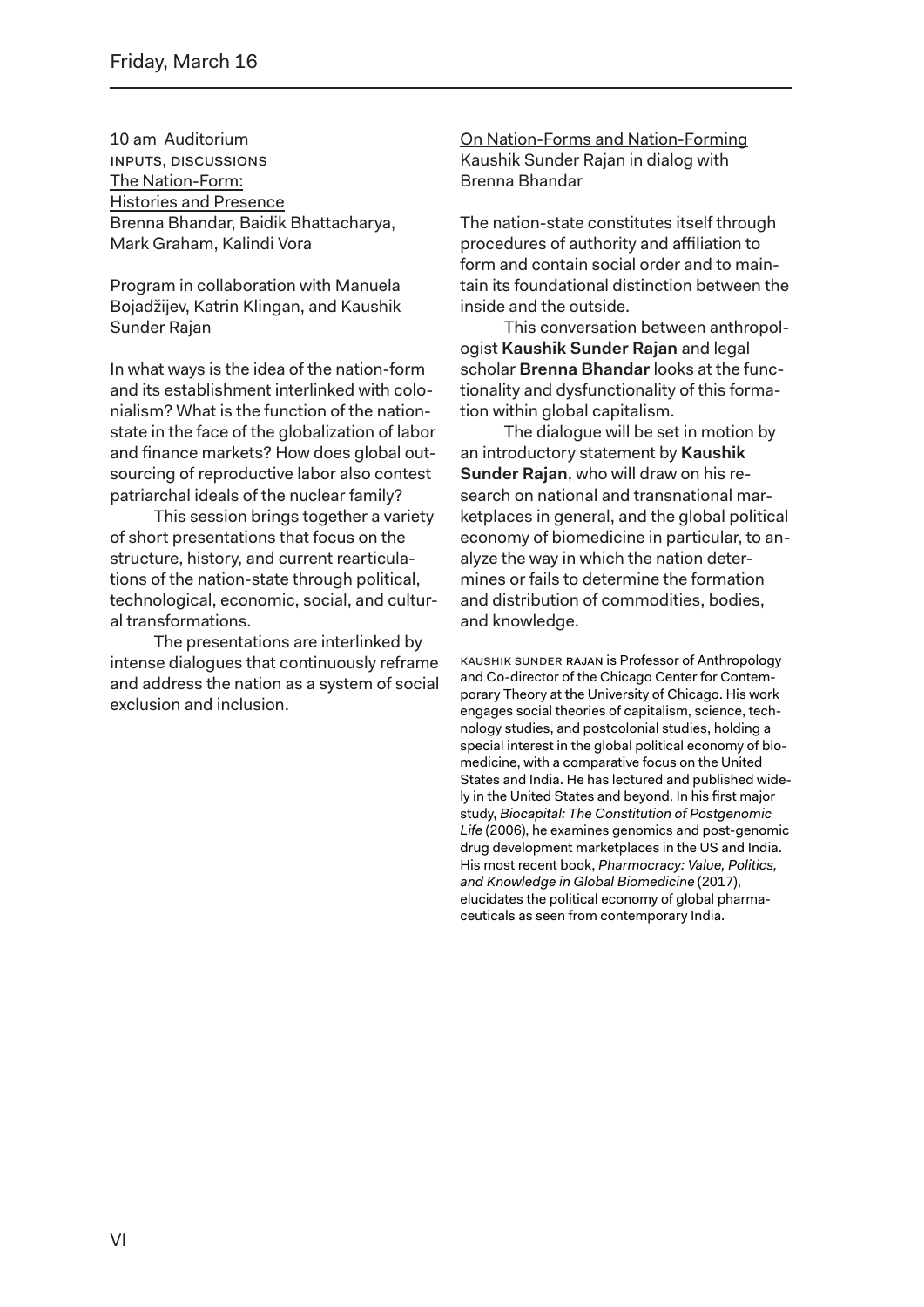Property, Sovereignty, and Colonialism Brenna Bhandar in dialog with Baidik Bhattacharya

In conversation, **Brenna Bhandar** and literary scholar **Baidik Bhattacharya** discuss the notion of property and the way it permeates both colonial structures and the construction of nations.

To set up the conversation, **Brenna Bhandar** will first explore the relationship between modern property law and racial subjectivity and examine how this juridical formation lies at the core of the nation-state form in settler colonies. How is the subjectivity of the "proper" citizen constituted both, through relations of private property ownership premised on the appropriation of indigenous lands, and through a racialized and gendered concept of the human? Political resistance requires new political imaginaries that will work to estrange the legal form of property from its current form.

Brenna Bhandar is Senior Lecturer in Law at SOAS, University of London. Her forthcoming book, *Colonial Lives of Property: Law, Land and Racial Regimes of Ownership* (May 2018), explores the relationship between racial formations and modern property law in settler colonial contexts. In particular, she examines the articulations of race and ownership that emerge through the appropriation of indigenous lands in Canada, Australia, and Palestine. With Jonathan Goldberg-Hiller, she co-edited the volume *Plastic Materialities: Legality, Politics and Metamorphosis in the Work of Catherine Malabou* (2015).

Narrating the Nation Baidik Bhattacharya in dialog with Mark Graham

The history of the nation-form seems to be a fateful linear narrative. But how exactly did this narrative come about? **Baidik Bhattacharya** and internet geographer **Mark Graham** talk about the systems of knowledge production involved in the construction of the nation and of its unparalleled capacity to calm class conflicts.

**Baidik Bhattacharya** will begin by examining the suggestion that all modern nations are created through colonialism. His research on colonial archives in South Asia shows that it was through modern disciplines, like comparative literature and literary history (which came out of the encounter between Europe and its colonies), that the idea of the nation was first articulated coherently during the nineteenth century, and that this part of the intellectual history of the concept of the nation cannot be understood without the colonial context.

Baidik Bhattacharya is Assistant Professor of English Literature at the University of Delhi. His current research encompasses the future of postcolonial writing in the age of globalization and a critical evaluation of the current debates on "world literature." He is the co-editor of *The Postcolonial Gramsci* (2011). His most recent publications are *Postcolonial Writing in the Era of World Literature: Texts, Territories, Globalizations* (forthcoming 2018), "Reading Rancière: Literature at the Limit of World Literature" (2017), and "On Comparatism in the Colony: Archives, Methods, and the Project of Weltliteratur" (2016).

Mark Graham is Professor of Internet Geography at the Oxford Internet Institute and a faculty fellow at the Alan Turing Institute, London. Graham leads a range of research projects spanning topics between digital labor, the gig economy, and internet geographies. He has published articles in major geography, communications, and urban studies journals, and his work has been covered by the Economist, BBC, CNN, Washington Post, Guardian, and many other international newspapers and magazines. Recently, he published *Towards a Fairer Gig Economy*, a collection of articles examining the social and economic problems associated with the gig economy (with Joe Shaw, 2017). A full collection of his work can be found at www.markgraham.space.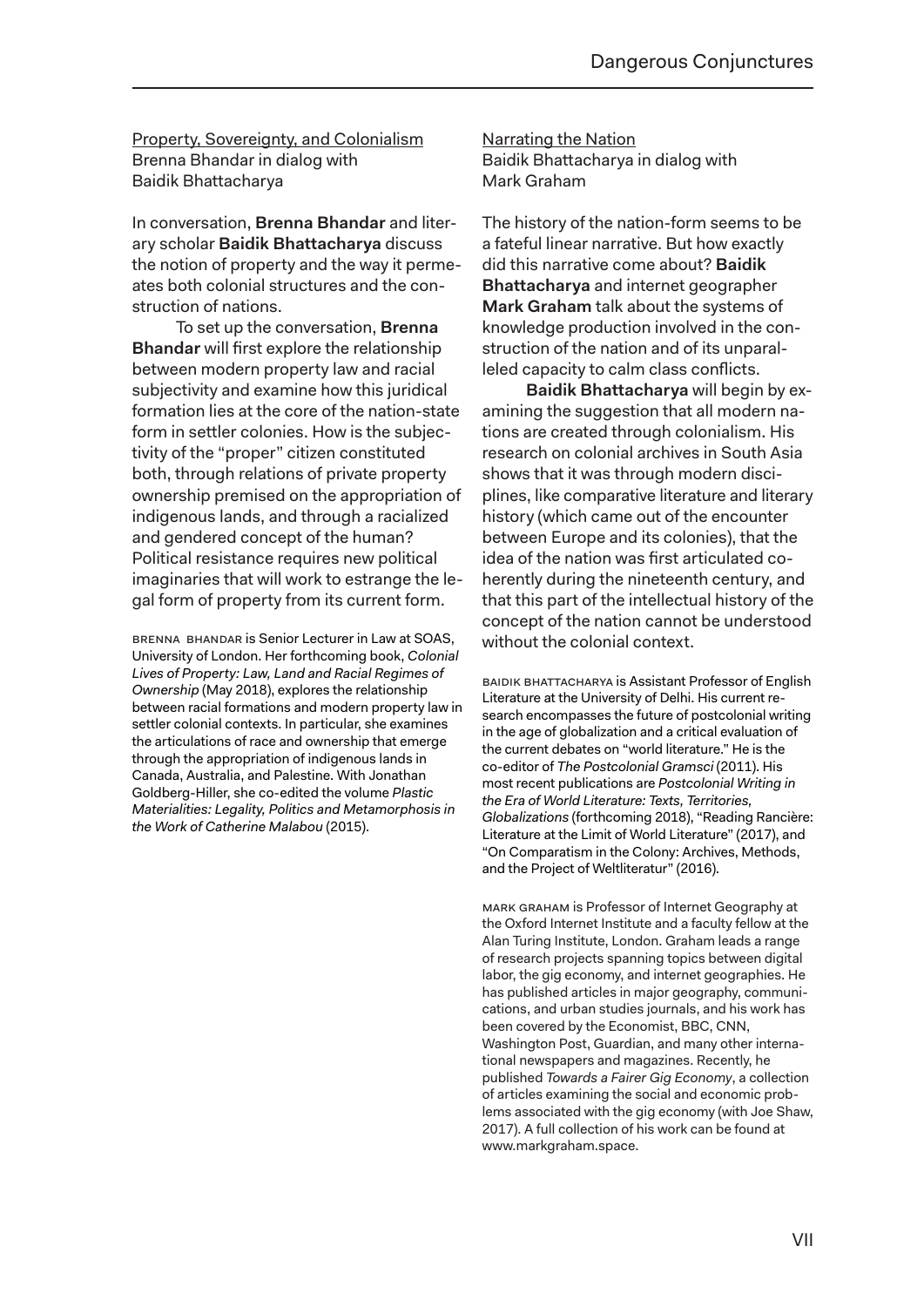Digitization and Reproduction Mark Graham in dialog with Kalindi Vora

The household, as a particular form of kinship and genealogy, has always been a key institutional structure of the nation-form and capitalist economies.

**Mark Graham** and critical race and gender studies scholar **Kalindi Vora** discuss how the transformation of these structures, through digitization and the globalization of the labor market, is also transforming the nation-form itself.

The conversation will be preceded by **Mark Graham's** presentation on the emergence of a "planetary labor market," exploring the ways in which this global-scale competition impacts the lives of workers. This new world of work offers jobs and opportunities to many, but also comes with significant concerns. What responses could be found for a global world of work?

To conclude, **Kalindi Vora** will address the outsourcing of reproductive labor and other forms of affective investment. As bodies, labor, work, and even genetic material move across borders, how do we understand the "reproduction" of the nation? Gestational surrogacy and artificial reproduction technologies can lead to new social forms that will have far-reaching effects on kinship structures, even as the notion of "family" shifts to conserve outdated models of patriarchy and the nuclear family. Vora examines these effects as well as the new coalitional possibilities that arise from them.

Kalindi Vora is Associate Professor for Gender, Sexuality and Women's Studies and Director of the Feminist Research Institute (FRI) at University of California, Davis. Her research is situated in feminist science and technology studies, postcolonial and transnational South Asian and diaspora studies, critical race studies, and cultural studies of gendered labor and globalization. In her most recent book, *Life Support: Biocapital and the New History of Outsourced Labor* (2015), Vora uses a combination of ethnographic, literary, and cultural studies methods to examine the ongoing legacies of colonial biopolitics in contemporary transnational Indian labor markets. With Neda Atanasoski, she is the co-author of the forthcoming book *Surrogate Humanity: Race, Technoliberalism and the Engineering of Contested Futures.*

#### **DISCUSSION** moderated by Manuela Bojadžijev and Kaushik Sunder Rajan

Manuela Bojadžijev is Professor for Globalized Cultures at the Leuphana University of Lüneburg and Commissioner for International Cooperations at the Berlin Institute for Integration and Migration Research (BIM), Humboldt University of Berlin. Previously, she was a lecturer at the Freie Universität Berlin; City University and Goldsmiths, University of London; and Goethe-Universität Frankfurt. In addition to her dissertation, *Die windige Internationale. Rassismus und Kämpfe der Migration* (The Windy Internationale: Racism and Struggles of Migration, 2008), she has published numerous articles on racism and migration research, the history of European migration, and postcolonial studies.

KATRIN KLINGAN is a literary scholar, curator, and producer of art and cultural projects. From 2003 to 2010 she was the artistic director of *relations*, an international art and cultural programme initiated by the German Federal Cultural Foundation, where she curated and produced projects in the fields of the visual arts, theatre, documentary film, television, contemporary history, architecture, and radio. Katrin Klingan was previously programming dramaturge at Wiener Festwochen. As head of the Department of Literature and Humanities at Haus der Kulturen der Welt since 2011, she was curator for the *Anthropocene Project* (2013–14) and the current four-year-program *100 Years of Now*. Her recent projects at HKW include *Now is the Time of Monsters* (2017) and *1948 Unbound. Unleashing the technical present* (2017).

2 pm Vortragssaal Film Intersecting Optics: A Dialogue on *Race, Nation, Class* 30 years on D: Charles Heller and Lorenzo Pezzani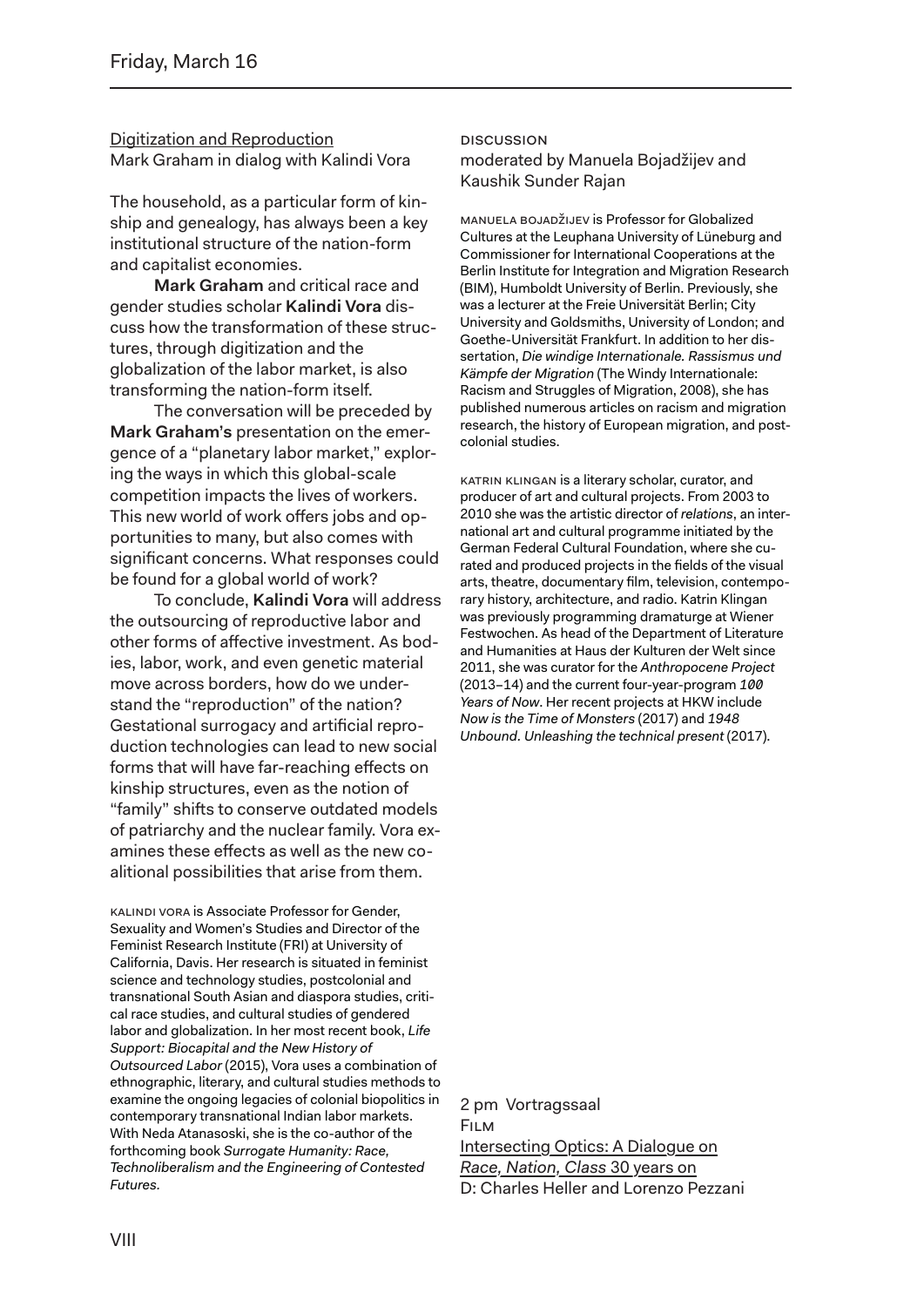3 pm Auditorium INPUTs, DISCUSSIONS Rethinking Class and Class Politics Today Kelly Gillespie, Raquel Gutiérrez Aguilar, Wang Hui, Antonio Negri

Program in collaboration with Verónica Gago and Sandro Mezzadra

In the preface to *Race, Nation, Class*, Étienne Balibar writes, "The division of the working class is not a secondary or residual phenomenon, but a structural (although this does not mean invariant) characteristic of present-day capitalist societies, which determines all the perspectives for revolutionary transformation and even for the daily organization of the movement for social change." The lines of division that crisscross the working class today take often violent and radical forms. There is a renewed need to ask when, and under which conditions, class politics is effective. Current social movements raise crucial questions around class matters through political vocabularies that correspond to specific experiences of exploitation and domination and go beyond the limits of existing forms of political organization and mediation. These struggles are exemplary for a rethinking of class in its relation with "difference" today. In a series of discussions, social scientist **Verónica Gago** and political theorist **Sandro Mezzadra** look at a set of three questions together with anthropologist **Kelly Gillespie**, sociologist and activist **Raquel Gutiérrez Aguilar**, historian and literary scholar **Wang Hui**, and political philosopher **Antonio Negri**, thinking class from the angle of its relation with race, gender, and nation.

#### PART 1

#### The Situated Experience

Starting from their own specific and situated experiences, the participants will ask whether and how class has been an operative category in their political and theoretical practices. Which other vocabularies and concepts need to be taken into account when attempting to reframe the notion of class and contesting established forms of class politics?

#### PART 2

#### "Difference" and Class Unity

For a long time, the notion of difference was considered to simply contradict class unity, positing homogeneity as a defining feature of class. Can it be contended that social movements and struggles of recent decades productively displaced the supposed opposition between "difference" and "unity"? How is it possible to struggle against the use of difference as a tool of division and fragmentation without taking as a point of departure an already constituted and homogenous subject?

#### PART 3

Unity and Revolutionary Politics Taking the proliferation and multiplication of struggles predicated upon the contestation of specific forms of exploitation and domination as a crucial point of reference, how can the idea of unity be reimagined? Can notions such as solidarity, transversality, and intersectionality productively open up debate? Class politics is a revolutionary politics; is it possible, or even necessary, to rethink the very notion of revolution from within the movements and struggles?

**DISCUSSION** moderated by Verónica Gago and Sandro Mezzadra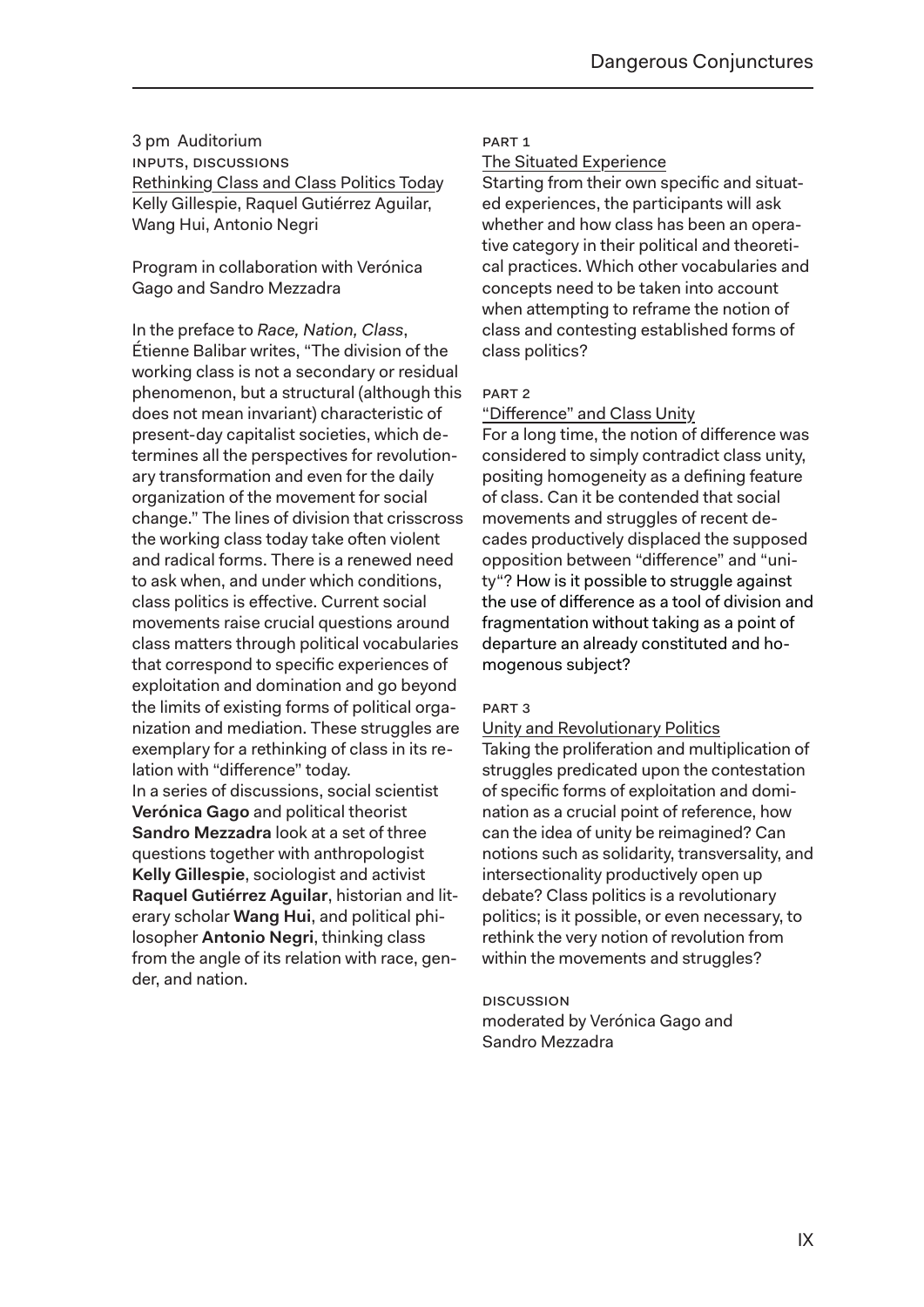Verónica Gago is Professor of Social Sciences at the University of Buenos Aires and a professor at the Instituto de Altos Estudios Sociales (IDAES), Universidad Nacional de San Martín. She was part of Colectivo Situaciones, a militant collective actively engaging with social and political movements in Argentina, which deeply influences her work. Gago has published numerous articles on issues of capital, social movements, and popular economies. Her book *Neoliberalism from Below: Popular Pragmatics and Baroque Economies* (2017) examines how Latin American neoliberalism is propelled not only by corporate and state institutions but also by popular and migrant economies that assume neoliberalism as a battlefield.

Kelly Gillespie is Senior Lecturer in the Department of Anthropology at the University of the Western Cape, Cape Town. She was a founder and convener of the Johannesburg Workshop Theory and Criticism, a project on theory from the South, based at the Wits Institute for Social and Economic Research, Johannesburg. Her work focuses on areas such as criminal justice, political and legal anthropology, South African history, race, and sexuality. Among her most recent publications is "Anthropology before the Commission: Ethnography as Public Testimony" in *If Truth Be Told* (2017). Her book *Idle Acts: Criminality and the Dialectics of Punishment in Post-Apartheid*, on criminal justice as the unreconciled remains of apartheid, is forthcoming.

raquel Gutiérrez Aguilar is Professor of Sociology at Benemérita Universidad Autónoma de Puebla. She has a background in philosophy, mathematics, and activism. Her research and activism engages with the experience of indigenous and peasant struggles in Latin America in the 1980s and 1990s, reframing them in terms of a "popular-communitarian" horizon in more recent social and political changes, including perspectives from Latin American feminism. Among her publications are *¡A desordenar! Por una historia abierta de la lucha social* (Call to Disorder: For an Open Narrative of the Social Struggle, 1995), *Rhythms of the Pachakuti: Indigenous Uprising and State Power in Bolivia* (2014), and *Horizontes comunitariopopulares* (Popular-Communitarian Horizons, 2017).

Wang Hui is Professor of Literature and History at Tsinghua University and Director of Tsinghua Institute for Advanced Study in Humanities and Social Sciences, Beijing, and has been a visiting professor at Harvard University and University of California, Los Angeles and Berkeley. Considered as one of China's foremost critical intellectuals, his work focuses on contemporary Chinese literature and intellectual history. In 1997, Hui published the groundbreaking article "Contemporary Chinese Thought and the Question of Modernity," analyzing the neoliberal restructuring of China and its official propagandists. He is author of *The End of Revolution: China and the Limits of Modernity* (2010), *China from Empire to* 

*Nation-State* (2014), and most recently *China's Twentieth Century: Revolution, Retreat and the Road to Equality* (2016).

Sandro Mezzadra is a political theorist whose work focuses on the relations between globalization, migration, and citizenship, as well as on autonomist Marxism and postcolonial theory and criticism. He teaches political theory at the University of Bologna, is Adjunct Fellow at the Institute for Culture and Society, Western Sydney University, and is a visiting professor at the New School for Social Research, New York. His books include *The Right to Escape: Migration, Citizenship, Globalization* (2001, Eng. 2004) and *In the Marxian Workshops: The Subject and Its Production*  (2014, Eng. forthcoming 2018). With Brett Neilson, he is the author of *Border as Method, or the Multiplication of Labor* (2013) and *Operations of Capital* (2015).

Antonio Negri is an activist, sociologist, philosopher, and one of the central figures of Italian autonomist Marxism. He taught at the University of Padua and the University of Paris VIII. Influenced by his long-standing participation and engagement in political struggles, his work is devoted to studies of political philosophy and the analysis of capitalism and globalization. Among his many publications are *Insurgencies: Constituent Power and the Modern State* (1999) and *Pipeline: Letters from Prison* (2015). With Michael Hardt, he co-authored the path-breaking book *Empire*  (2000), followed by *Multitude* (2004), *Commonwealth* (2009), and most recently *Assembly* (2017)—a series that reshaped ways of understanding resistance and revolution in an age of globalization.

7 pm Vortragssaal Film Intersecting Optics: A Dialogue on *Race, Nation, Class* 30 years on D: Charles Heller and Lorenzo Pezzani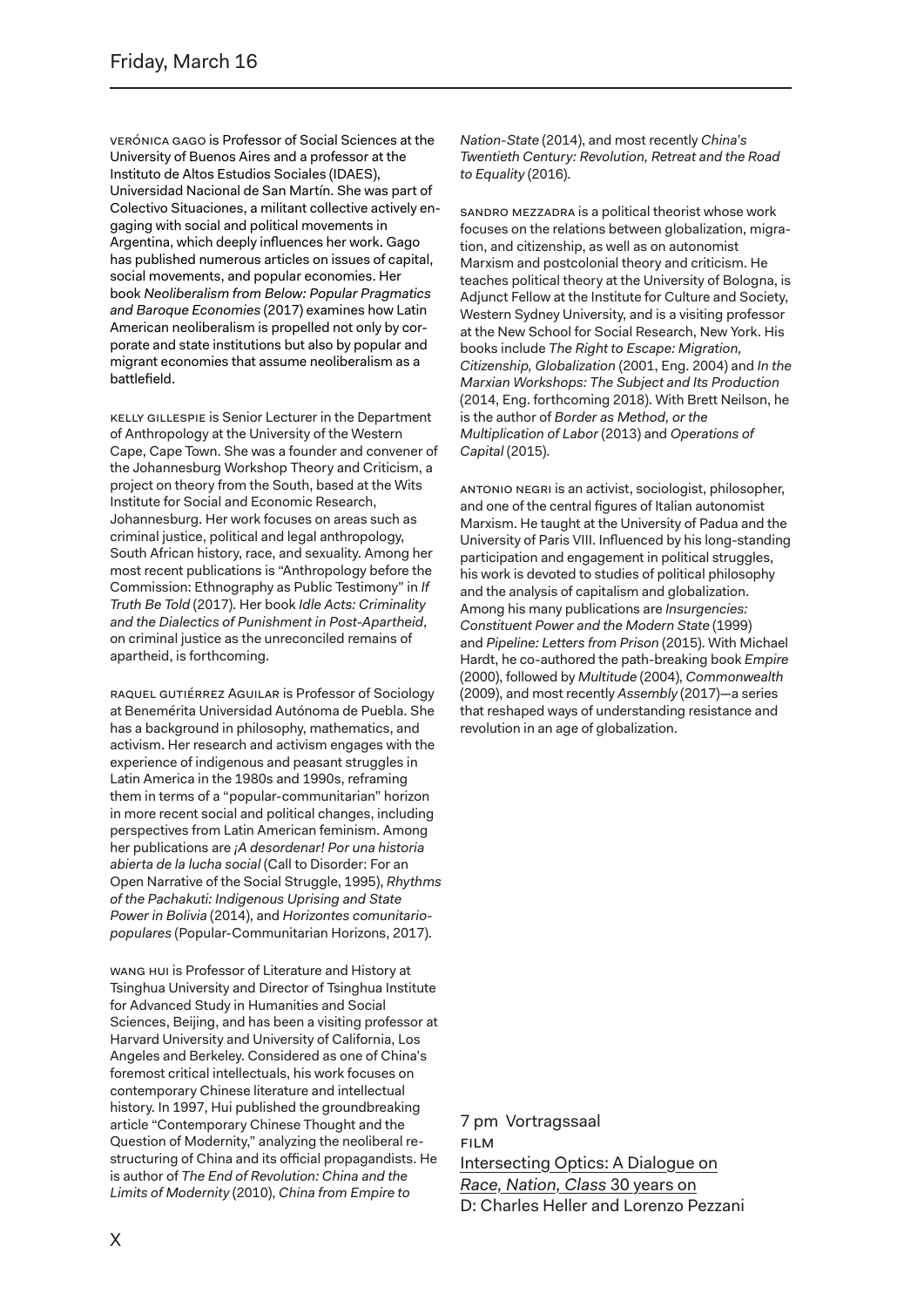7.30 pm Auditorium WELCOME Manuela Bojadžijev

#### **LECTURE**

#### The Global Left between Race and Religion —Competing or Converging Categories? Nilüfer Göle

The debates around migration and Islam become decisive in erasing the differences between left and right, challenging pluralistic democracies of European countries. The visibility of Islam in public life, and the emergence of cultural controversies around the headscarf, prayer in public, mosque construction, halal eating, and visual representations of Islam, challenges responses from the European left and multicultural, and secular goups. The place of religion in society is widely rejected and remains a blind spot in critical leftist thinking while the category of race and racism, associated with human rights discourses, is applied to encompass all kinds of discrimination in modern societies. How to entangle the categories of religion and race, islamization, and racialization? Are they competing or converging categories? What is the heuristic contribution of race and religion to critical thinking and inclusive politics? How does the global left enmesh race and religion?

#### Response Ranabir Samaddar

Discussion WITH Q&A moderated by Sandro Mezzadra

Nilüfer Göle is Professor of Sociology at École des hautes études en sciences sociales, Paris. Her work centers on Islamic visibility in European public spaces and the debates it engenders on religious and cultural difference. Göle's sociological approach aims to open up a new reading of modernity from a non-Western perspective and a broader critique of Eurocentrism in the definitions of secular modernity. Among her latest publications are *The Daily Lives of Muslims: Islam and Public Confrontation in Contemporary Europe* (2017) and the essay "Le global et la gauche: des convergences sont-elles possibles? " (The global and the left: Are common grounds possible?) in *La gauche globale. Hier, aujourd'hui, demain* (2017), edited by Immanuel Wallerstein*.*

Sandro Mezzadra is a political theorist whose work focuses on the relations between globalization, migration, and citizenship, as well as on autonomist Marxism and postcolonial theory and criticism. He teaches political theory at the University of Bologna, is Adjunct Fellow at the Institute for Culture and Society, Western Sydney University, and is a visiting professor at the New School for Social Research, New York. His books include *The Right to Escape: Migration, Citizenship, Globalization* (2001, Eng. 2004) and *In the Marxian Workshops: The Subject and Its Production* (2014, Eng. forthcoming 2018). With Brett Neilson, he is the author of *Border as Method, or the Multiplication of Labor* (2013) and *Operations of Capital* (2015).

Ranabir Samaddar holds the Distinguished Chair in Migration and Forced Migration Studies at the Calcutta Research Group and was recently O'Brien Fellow in Residence at the Centre for Human Rights and Legal Pluralism at McGill University, Montreal. As a critical theorist, his extensive work on rights, justice, and peace culminated in the book *The Politics of Dialogue* (2004). Samaddar's work has challenged predominant accounts of the origins of nationalism and influenced a turn in critical postcolonial thinking with writings such as *The Nation Form: Essays on Indian Nationalism* (2012). In *A Post-colonial Enquiry into Europe's Debt and Migration Crisis* (2016), he states that Europe's present crisis suggests a postcolonial bind, or even a postcolonial destiny of Europe.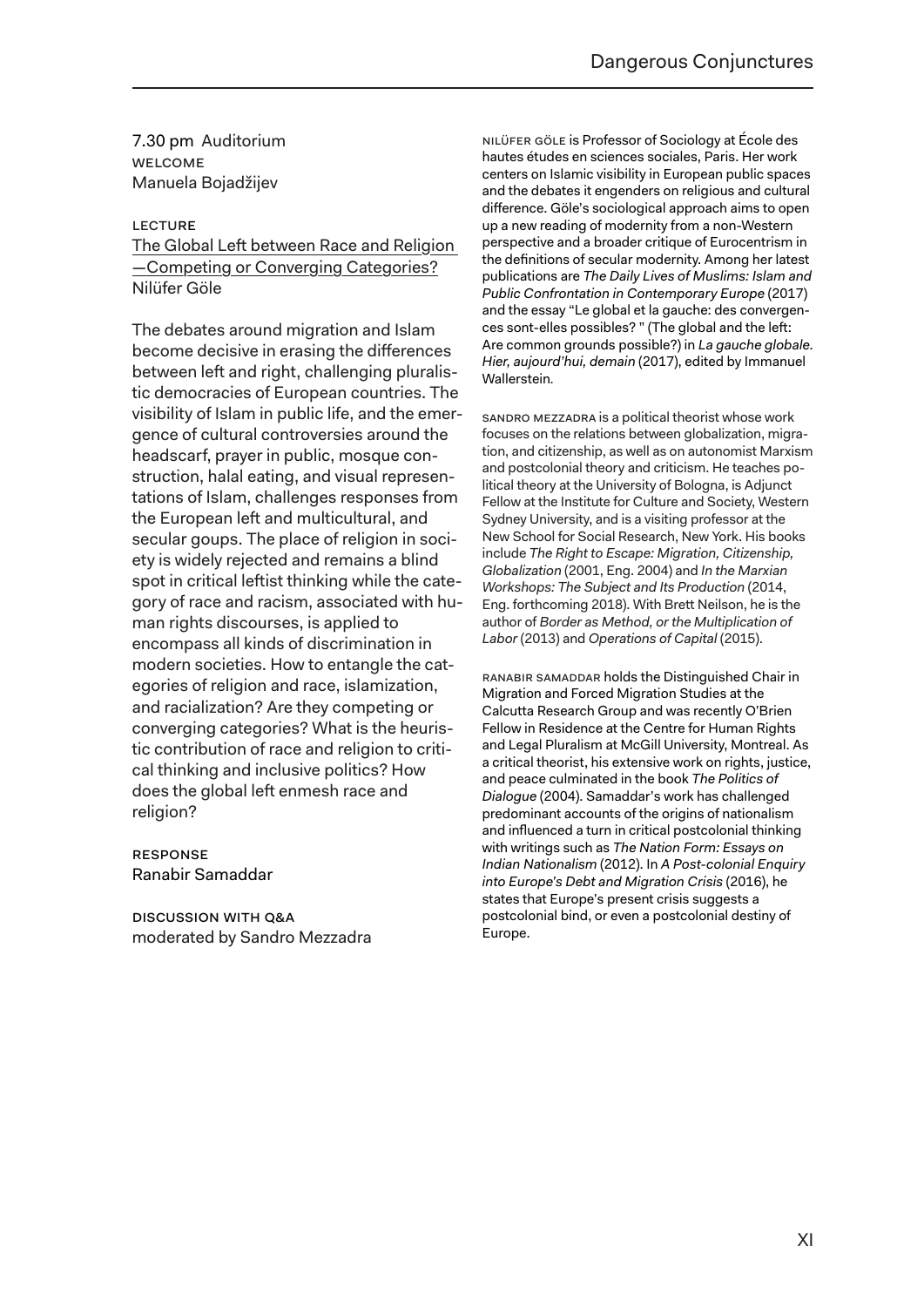10 am Auditorium **DISCUSSIONS** Current Conjunctures of Racism moderated by Vanessa Eileen Thompson and David Theo Goldberg

This final session aims to bring together and to confront the debates and focal points of the previous three sessions by focusing on the conjunctural analysis of race, class, and nation in current times of uncertainty and unsettlement. How are racisms produced and reproduced in global capitalism? What are current conjunctures of racisms in view of the changes of the nation-state system, on the one hand, and what would a rereading of newly emerging fascisms look like through the lens of *Race, Nation, Class*, on the other? How do we retheorize the relation between existing uncertainties between race, class, and nation? How do they draw on gender as constitutive for racial capitalism, racial (neo)liberalism, and "post-racisms"? What are the race / class / nation(alist) dimensions of today's most urgent concerns, such as migration, and religion or the authoritarian state?

Departing from a discussion on the current conjunctures of racism, to class relations, and nationalisms, the session then moves toward counterstrategies and modes of resistance in these times of global unsettlement. By engaging with current conjunctures, we will discuss articulations of current possibilities.

#### PART 1

Uncertainties and Unsettlements: Migration, Religion, Free Speech Baidik Bhattacharya, Raquel Gutiérrez Aguilar, Shahram Khosravi, Sandro Mezzadra

#### PART 2

Dangerous Conjunctures and Re-productive Relations Zimitri Erasmus, Verónica Gago, Maya Indira Ganesh, Kelly Gillespie, Kaushik Sunder Rajan

#### PART 3

Fascisms' Re-turns in Digital Times: Re-reading *Race, Nation, Class* Brenna Bhandar, Ruth Wilson Gilmore, Nishant Shah, Françoise Vergès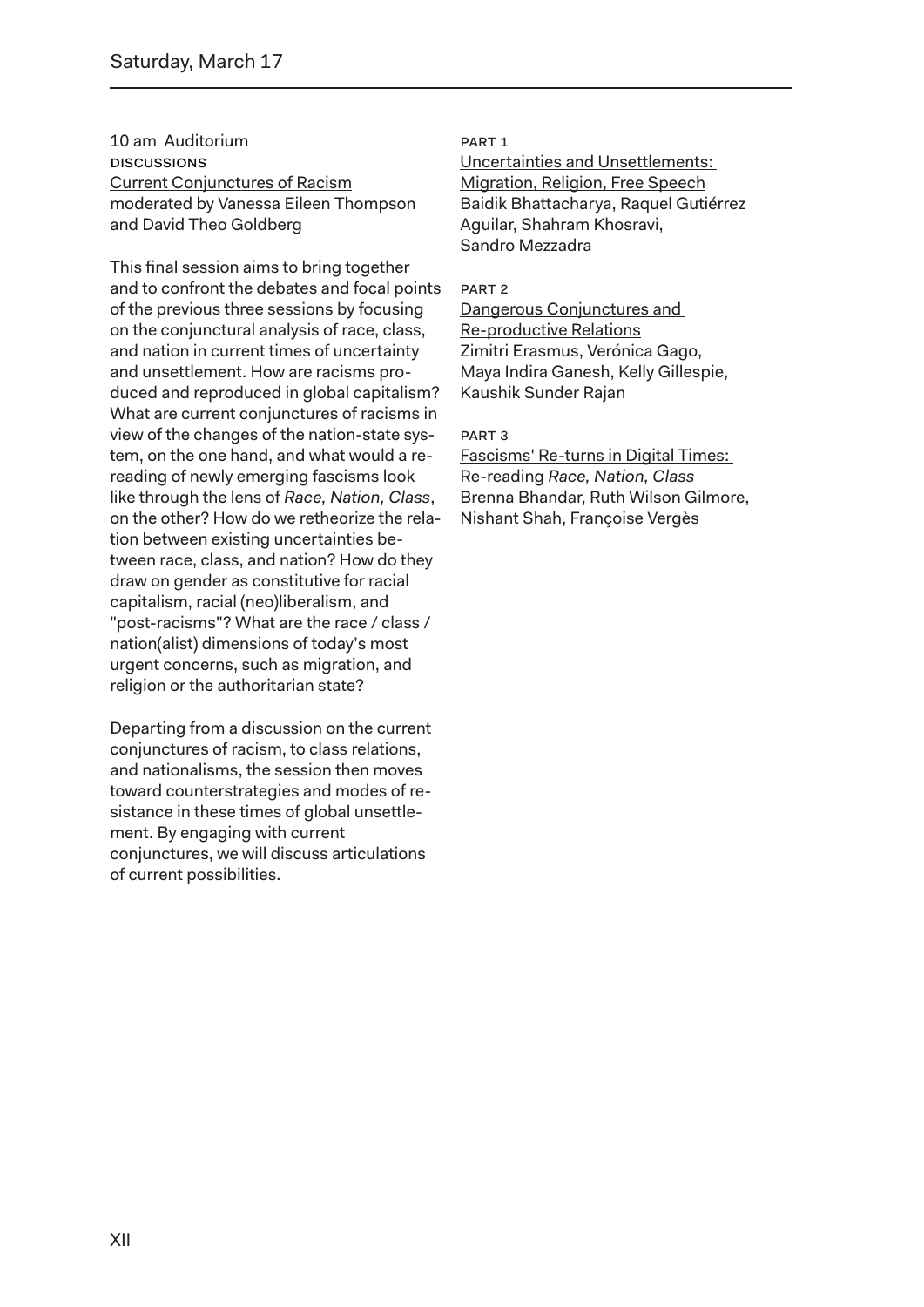Brenna Bhandar is Senior Lecturer in Law at SOAS, University of London. Her forthcoming book, *Colonial Lives of Property: Law, Land and Racial Regimes of Ownership* (May 2018), explores the relationship between racial formations and modern property law in settler colonial contexts. In particular, she examines the articulations of race and ownership that emerge through the appropriation of indigenous lands in Canada, Australia, and Palestine. With Jonathan Goldberg-Hiller, she co-edited the volume *Plastic Materialities: Legality, Politics and Metamorphosis in the Work of Catherine Malabou* (2015).

Baidik Bhattacharya is Assistant Professor of English Literature at the University of Delhi. His current research encompasses the future of postcolonial writing in the age of globalization and a critical evaluation of the current debates on "world literature." He is the co-editor of *The Postcolonial Gramsci* (2011). His most recent publications are *Postcolonial Writing in the Era of World Literature: Texts, Territories, Globalizations* (forthcoming 2018), "Reading Rancière: Literature at the Limit of World Literature" (2017), and "On Comparatism in the Colony: Archives, Methods, and the Project of Weltliteratur" (2016).

Zimitri Erasmus is Associate Professor of Sociology at the University of the Witwatersrand, Johannesburg. Her scholarly work critiques the continued use of apartheid race categories, racialized biomedicine, recreational genetics, engaging with theories of creolization and anti-racism as decolonizing praxis. Her book *Race Otherwise* (2017) conceptualizes the boundaries between racial identities as thresholds that are to be crossed through politically charged acts of imagination and love. Erasmus is the editor of the seminal volume *Coloured by History, Shaped by Place: New Perspectives on Coloured Identities in Cape Town* (2001). In 2010, she was a Harvard-UCT Mandela Mellon Fellow.

Verónica Gago is Professor of Social Sciences at the University of Buenos Aires and a professor at the Instituto de Altos Estudios Sociales (IDAES), Universidad Nacional de San Martín. She was part of Colectivo Situaciones, a militant collective actively engaging with social and political movements in Argentina, which deeply influences her work. Gago has published numerous articles on issues of capital, social movements, and popular economies. Her book *Neoliberalism from Below: Popular Pragmatics and Baroque Economies* (2017) examines how Latin American neoliberalism is propelled not only by corporate and state institutions but also by popular and migrant economies that assume neoliberalism as a battlefield.

Maya Indira Ganesh works at the intersection of new media, digital technologies, gender, visual advocacy, and human rights as a researcher, writer, and information activist. She spent the past eight years with the Tactical Technology Collective in Bangalore and Berlin, where she was Director of Applied Research. As a doctoral candidate at Leuphana University of Lüneburg, she is investigating machine learning, ethics, and accountability. Her research includes work with engineers and scientists in academia, private corporations, and standards organizations. She contributes to the technology theory blog *Cyborgology*. Ganesh has presented at activism, art, and academic events such as re:publica, transmediale, and Chaos Communication Congress and at the Canadian Centre for Architecture, Montreal, among others.

Kelly Gillespie is Senior Lecturer in the Department of Anthropology at the University of the Western Cape, Cape Town. She was a founder and convener of the Johannesburg Workshop Theory and Criticism, a project on theory from the South, based at the Wits Institute for Social and Economic Research, Johannesburg. Her work focuses on areas such as criminal justice, political and legal anthropology, South African history, race, and sexuality. Among her most recent publications is "Anthropology before the Commission: Ethnography as Public Testimony" in *If Truth Be Told* (2017). Her book *Idle Acts: Criminality and the Dialectics of Punishment in Post-Apartheid*, on criminal justice as the unreconciled remains of apartheid, is forthcoming.

RUTH WILSON GILMORE IS Professor of Geography and Director of the Center for Place, Culture and Politics at the Graduate Center, City University of New York. She writes about racial capitalism, organized violence, organized abandonment, changing state structure, criminalization, labor, and social movements. A second edition of the prize-winning *Golden Gulag* (2007) will appear later in 2018. Recent works include "Beyond Bratton" in *Policing the Planet* (2016) and "Abolition Geography and the Problem of Innocence" in *Futures of Black Radicalism* (2017). Gilmore has lectured in Africa, Asia, Europe, and North America. She is a co-founder of many grassroots organizations including California Prison Moratorium Project and Critical Resistance.

DAVID THEO GOLDBERG is Director of the Humanities Research Institute and Executive Director of the Digital Media and Learning Research Hub at the University of California, Irvine. He holds faculty appointments as a professor of comparative Literature, Anthropology, Criminology, Law, and Society at UC Irvine. His work focuses on political theory, race and racism, ethics, critical theory, and digital humanities. Among his publications are *The Threat of Race* (2009) and *Between Humanities and the Digital* (ed. with Patrik Svensson, 2015). In his latest book, *Are We All Postracial Yet?* (2015), Goldberg argues that the apparent advent of a "postracial" age indicates a new logic of raciality. Goldberg is a member of HKW's Program Advisory Board.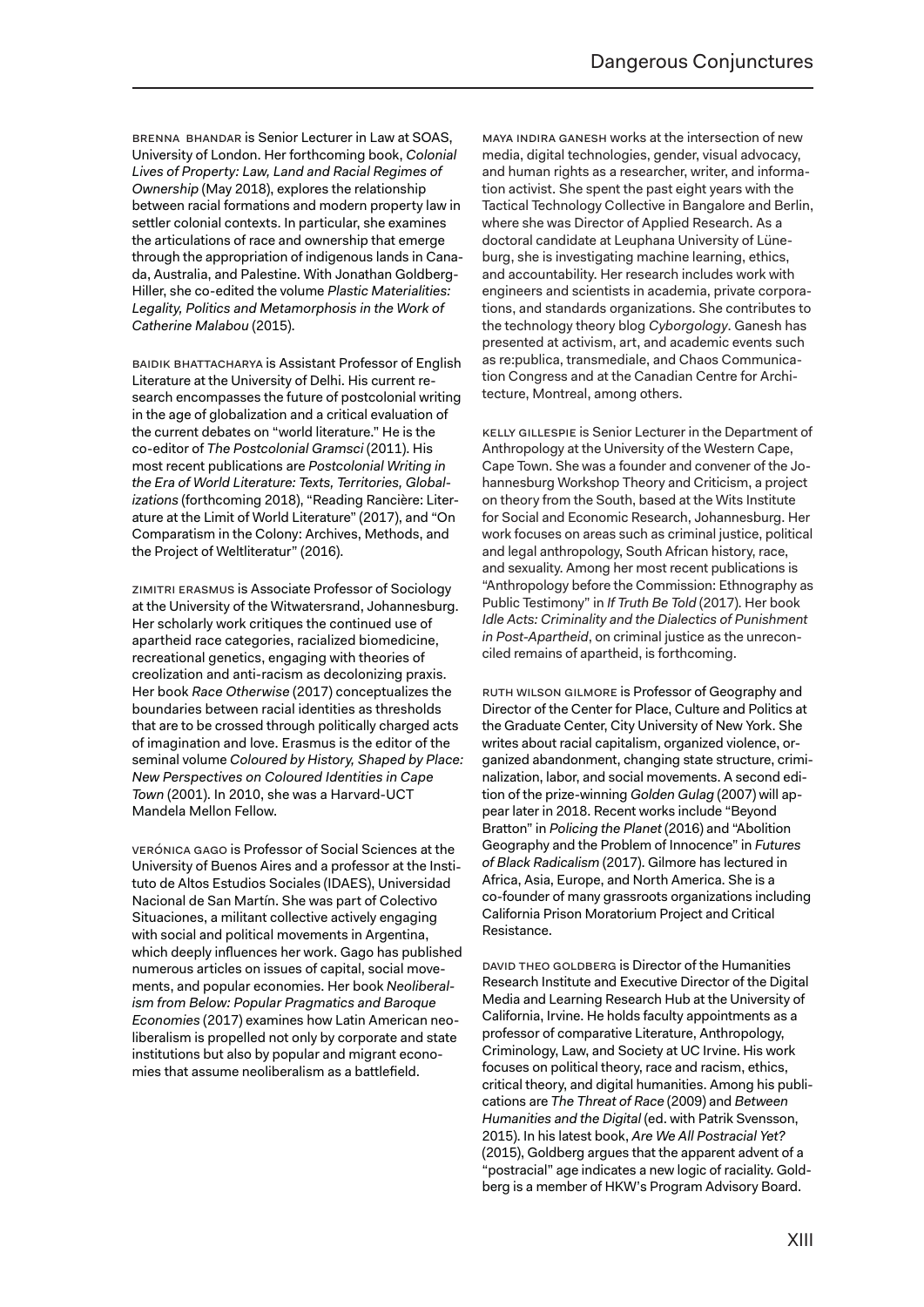raquel Gutiérrez Aguilar is Professor of Sociology at Benemérita Universidad Autónoma de Puebla. She has a background in philosophy, mathematics, and activism. Her research and activism engages with the experience of indigenous and peasant struggles in Latin America in the 1980s and 1990s, reframing them in terms of a "popular-communitarian" horizon in more recent social and political changes, including perspectives from Latin American feminism. Among her publications are *¡A desordenar! Por una historia abierta de la lucha social* (Call to Disorder: For an Open Narrative of the Social Struggle, 1995), *Rhythms of the Pachakuti: Indigenous Uprising and State Power in Bolivia* (2014), and *Horizontes comunitariopopulares* (Popular-Communitarian Horizons, 2017).

SHAHRAM KHOSRAVI is an anthropologist with research focuses on mobility, border studies, migration, precarity, and waithood. He is currently Professor of Social Anthropology at Stockholm University. He is editor of *After Deportation: Ethnographic Perspectives* (2018) and author of *Precarious Lives: Waiting and Hope in Iran* (2017), *The "Illegal" Traveller: An Auto-ethnography of Borders* (2010), and *Young and Defiant in Tehran* (2008). He has also contributed to diverse magazines and journals, such as Exiled Ink! and Collective Exile. Khosravi recently participated in talks and conferences at HAU Hebbel am Ufer, Berlin (2017), HKW (2017), and CAMP / Center for Art on Migration Politics, Copenhagen (2016), among others.

Sandro Mezzadra is a political theorist whose work focuses on the relations between globalization, migration, and citizenship, as well as on autonomist Marxism and postcolonial theory and criticism. He teaches political theory at the University of Bologna, is Adjunct Fellow at the Institute for Culture and Society, Western Sydney University, and is a visiting professor at the New School for Social Research, New York. His books include *The Right to Escape: Migration, Citizenship, Globalization* (2001, Eng. 2004) and *In the Marxian Workshops: The Subject and Its Production* (2014, Eng. forthcoming 2018). With Brett Neilson, he is the author of *Border as Method, or the Multiplication of Labor* (2013) and *Operations of Capital* (2015).

Nishant Shah is Professor of Culture and Aesthetics of Digital Media at Leuphana University of Lüneburg and Dean of Research at ArtEZ University of the Arts, the Netherlands. His work lies at the intersections of technology, affect, identity, and in social and political movements configuring ways in which we learn to become human in the midst of technologies. Shah lectures widely and has published *Whose Change Is It, Anyway?: Towards a Future of Digital Technologies and Citizen Action* in *Emerging Information Societies* (2013), "Queer Mobiles and Mobile Queers: Intersections, Vectors, and Movements in India" (2016), and "The State of the Internets: Notes for a New Historiography of Technosociality" (2017).

Kaushik Sunder Rajan is Professor of Anthropology and Co-director of the Chicago Center for Contemporary Theory at the University of Chicago. His work engages social theories of capitalism, science, technology studies, and postcolonial studies, holding a special interest in the global political economy of biomedicine, with a comparative focus on the United States and India. He has lectured and published widely in the United States and beyond. In his first major study, *Biocapital: The Constitution of Postgenomic Life* (2006), he examines genomics and post-genomic drug development marketplaces in the US and India. His most recent book, *Pharmocracy: Value, Politics, and Knowledge in Global Biomedicine* (2017), elucidates the political economy of global pharmaceuticals as seen from contemporary India.

Vanessa Eileen Thompson is a research associate at the Institute of Sociology at Goethe-Universität Frankfurt. She was previously a fellow at the Department of Black Studies at the University of California, Santa Barbara. Her research and teaching are focused on critical racism studies, post- and decolonial feminist theories and methodologies, Black studies, gender and queer studies, critical security studies, and transformative justice. Thompson is also engaged in these fields as an activist. She most recently published the article "Nationalismen der Anerkennung – Gedenken, Differenz und die Idee einer 'europäischen Kultur der Erinnerung'" (Nationalisms of recognition: Commemoration, difference and the idea of a "European culture of remembrance," with V. Zablotsky, 2017).

Françoise Vergès holds the Chair of Global South(s) at the Fondation Maison des sciences de l'homme, Paris. Her work is concerned with slavery, colonialism, postcolonialism, and the French republican coloniality of power, identifying South-South exchanges taking place at different levels. Vergès collaborates with artists and filmmakers and acted as a project advisor for Documenta11 (2002) and the La Triennale 2012 in Paris. Her latest publications include the chapter "The Capitalocene: Is the Anthropocene Racial?" in *Futures of Black Radicalism* (2017) and the book *Le ventre des femmes. Capitalisme, racialisation, féminisme* (The black woman's womb: Capitalism, race, feminism, 2017), analyzing the racial politics of reproduction from slavery to today and the failures of French feminism to grasp that central dimension.

2 pm, 3 pm, 4 pm, 5 pm, 6 pm, 7 pm Vortragssaal Film Intersecting Optics: A Dialogue on *Race, Nation, Class* 30 years on D: Charles Heller and Lorenzo Pezzani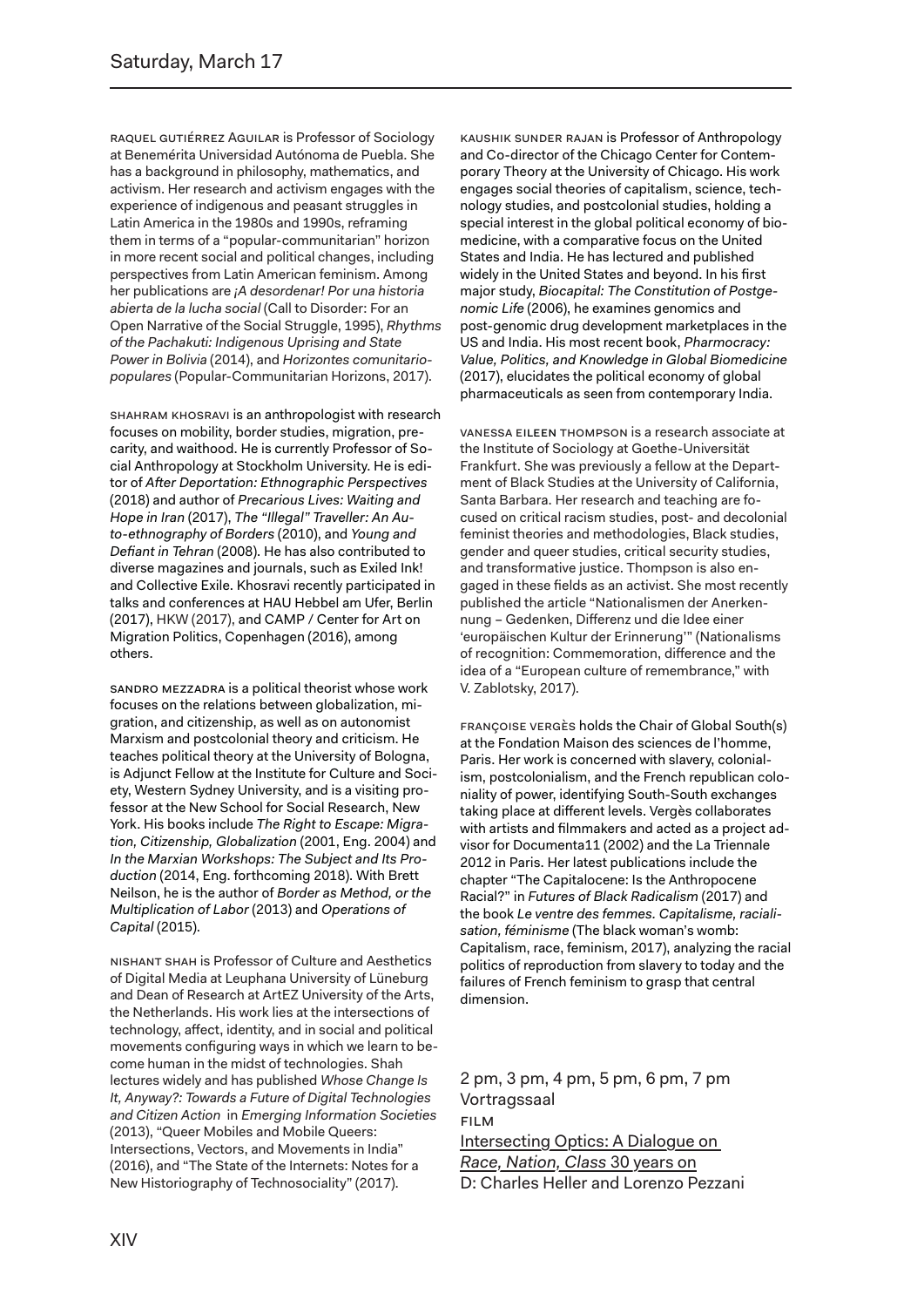2 pm Foyer **CONVERSATION** Data Discrimination, Dystopia, and the Future of Citizenship Maya Indira Ganesh, Nishant Shah

The technical transformation of the body and the possibilities generated by digital communication and networking are often linked to the hope for a world in which racism has become obsolete. This hope is undone by the observation that racial discrimination is also registered in technological apparatuses. Digitization offers not only emancipatory opportunities but also fundamentally new methods of discrimination. Digital technologies increasingly regulate social interaction, raising new questions about citizenship. Will racism be made invisible in the digital age? What do racist configurations in technical apparatuses mean for a critique of contemporary racism?

Maya Indira Ganesh works at the intersection of new media, digital technologies, gender, visual advocacy, and human rights as a researcher, writer, and information activist. She spent the past eight years with the Tactical Technology Collective in Bangalore and Berlin, where she was Director of Applied Research. As a doctoral candidate at Leuphana University of Lüneburg, she is investigating machine learning, ethics, and accountability. Her research includes work with engineers and scientists in academia, private corporations, and standards organizations. She contributes to the technology theory blog *Cyborgology*. Ganesh has presented at activism, art, and academic events such as re:publica, transmediale, and Chaos Communication Congress and at the Canadian Centre for Architecture, Montreal, among others*.*

Nishant Shah is Professor of Culture and Aesthetics of Digital Media at Leuphana University of Lüneburg and Dean of Research at ArtEZ University of the Arts, the Netherlands. His work lies at the intersections of technology, affect, identity, and in social and political movements configuring ways in which we learn to become human in the midst of technologies. Shah lectures widely and has published *Whose Change Is It, Anyway?: Towards a Future of Digital Technologies and Citizen Action* in *Emerging Information Societies* (2013), "Queer Mobiles and Mobile Queers: Intersections, Vectors, and Movements in India" (2016), and "The State of the Internets: Notes for a New Historiography of Technosociality" (2017).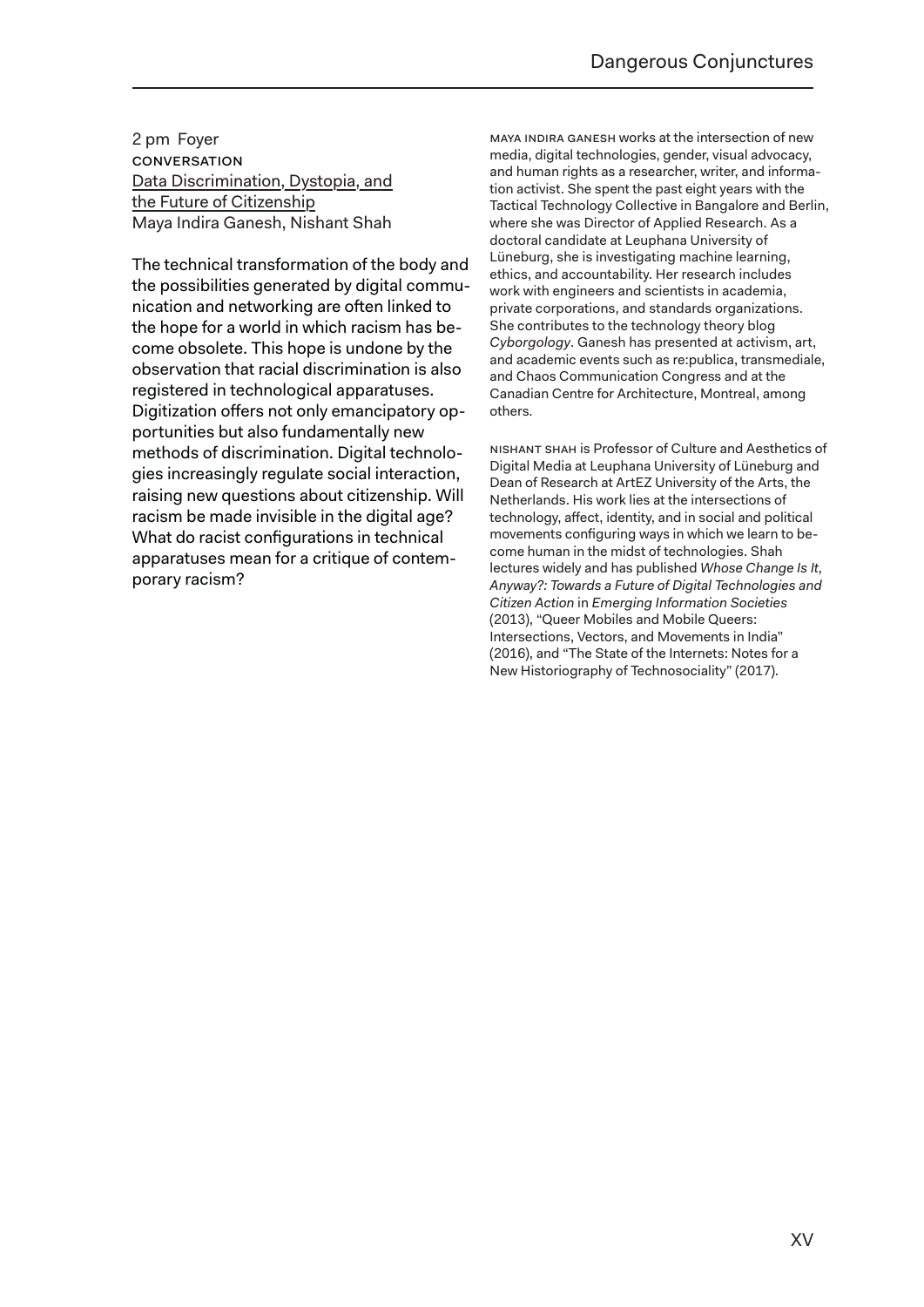3 pm Auditorium **CONVERSATION** Where Is the Nation-Form? Social Communities between Religion, Populism, and Resistance Petar Bojanić, Nilüfer Göle, Ranabir Samaddar

At present we are experiencing a reform of nationalism. Populist rhetoric conjures up communities defined by the inclusions and exclusions of the nation-form and an essentializing concept of culture. The central role of religion as an identity-forming feature is particularly striking. Does the current success of populism follow the mechanisms of nationalism and racism analyzed by Balibar and Wallerstein, or are we witnessing an entirely new phenomenon? Is the resurgence of religion in populist discourse an indicator of the resurrection or rather of the crisis of the nation-form?

PETAR BOJANIĆ is Director of the Institute for Philosophy and Theory at the University of Belgrade and Director of the Center for Ethics, Law and Applied Philosophy, Belgrade. He is also Director of the Center for Advanced Studies – South East Europe at the University of Rijeka. His expertise is located in the areas of political philosophy, social ontology, and Jewish political thought. This involves research on institutional agency as a fellow at the Käte Hamburger Center for Advanced Study in the Humanities "Law as Culture." Selected publications include *World Governance* (ed. with Babić Jovan, 2013), *Semantics of Statebuilding: Language, Meanings and Sovereignty* (ed. with Vojin Rakić et al., 2013), and V*iolence and Messianism* (2017).

Nilüfer Göle is Professor of Sociology at École des hautes études en sciences sociales, Paris. Her work centers on Islamic visibility in European public spaces and the debates it engenders on religious and cultural difference. Göle's sociological approach aims to open up a new reading of modernity from a non-Western perspective and a broader critique of Eurocentrism in the definitions of secular modernity. Among her latest publications are *The Daily Lives of Muslims: Islam and Public Confrontation in Contemporary Europe* (2017) and the essay "Le global et la gauche: des convergences sont-elles possibles?" (The global and the left: Are common grounds possible?) in *La gauche globale. Hier, aujourd'hui, demain* (2017), edited by Immanuel Wallerstein.

Ranabir Samaddar holds the Distinguished Chair in Migration and Forced Migration Studies at the Calcutta Research Group and was recently O'Brien Fellow in Residence at the Centre for Human Rights and Legal Pluralism at McGill University, Montreal. As a critical theorist, his extensive work on rights, justice, and peace culminated in the book *The Politics of Dialogue* (2004). Samaddar's work has challenged predominant accounts of the origins of nationalism and influenced a turn in critical postcolonial thinking with writings such as *The Nation Form: Essays on Indian Nationalism* (2012). In *A Post-colonial Enquiry into Europe's Debt and Migration Crisis* (2016), he states that Europe's present crisis suggests a postcolonial bind, or even a postcolonial destiny of Europe.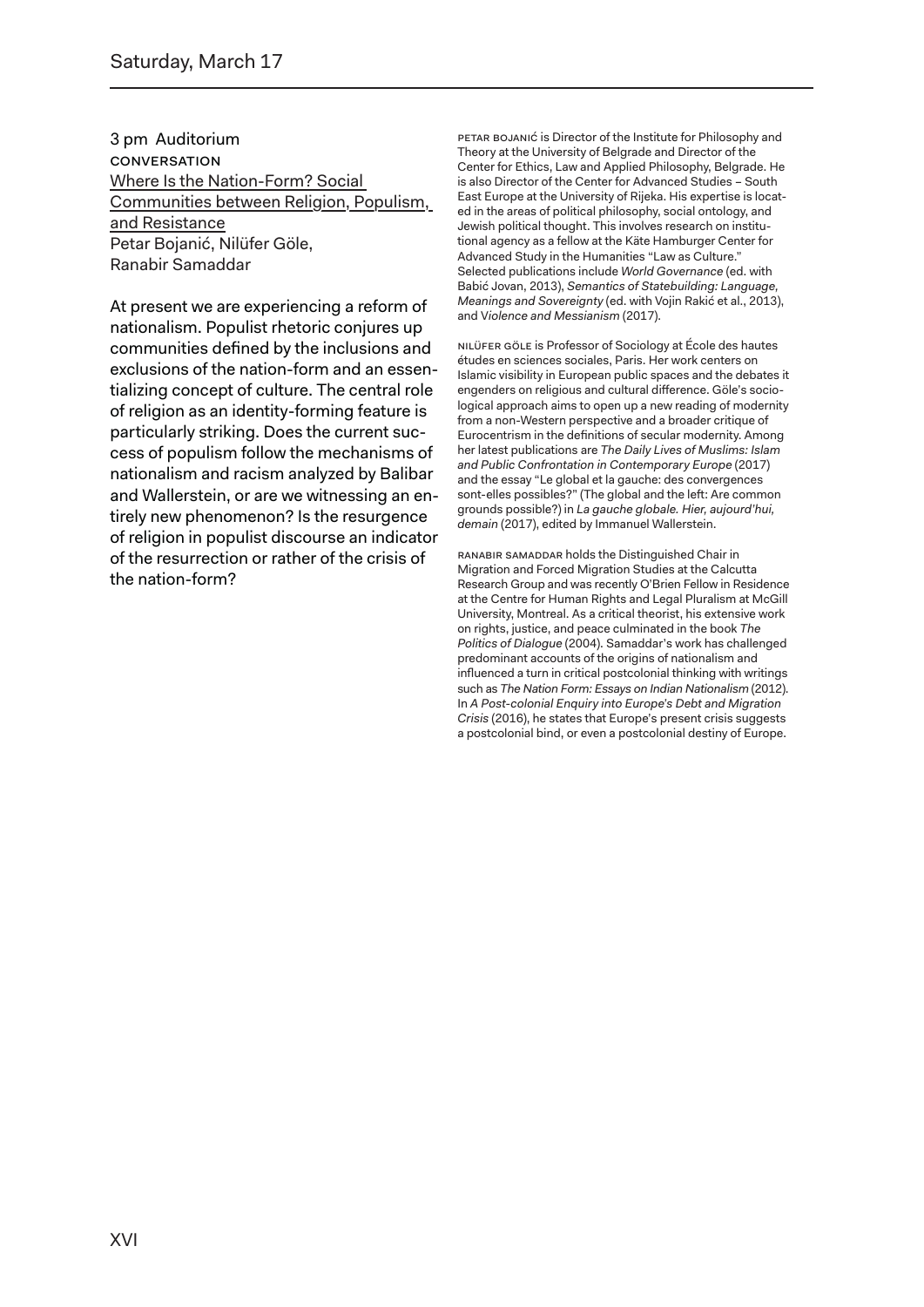3.30 pm Foyer conversation Where Is Racism? Global Apartheid, the Proliferation of Racisms, and New Antiracisms Norman Ajari, Kelly Gillespie, John Solomos

Spatial segregation was a hallmark of racism during apartheid in South Africa. As a historical form, apartheid was fought and overcome, yet racist structures continue to manifest themselves spatially in countries throughout the world. In recent years, government responses to urban unrest in France, the US, and elsewhere have exposed how much state racism resorts to colonial ideologies and practices in terms of spatial organization. How do state segregation policies interact with postcolonial structures, and how can anti-racist critics expose this interaction?

Norman Ajari is a postdoctoral researcher at the University of Toulouse - Jean Jaurès, where he also obtained his PhD in 2014. Ajari's interests include political and social philosophy, race, postcolonial studies as well as African and French contemporary philosophy. His book *De la dignité. Essai sur la vie humaine et sa negation* (On dignity. Essay on human life and its negation) is forthcoming. Some of his articles and book chapters include *De la montée en humanité: violence et responsabilité chez Achille Mbembe* (On the rise in humanity: violence and reponsibility in Achille Mbembe's work, 2013) and *Frantz Fanon: Poétique de l'actualité et critique de la culture* (Frantz Fanon: Poetics of topicality and critical theory of culture, 2016). Ajari is a board member of the Fondation Frantz Fanon.

Kelly Gillespie is Senior Lecturer in the Department of Anthropology at the University of the Western Cape, Cape Town. She was a founder and convener of the Johannesburg Workshop Theory and Criticism, a project on theory from the South, based at the Wits Institute for Social and Economic Research, Johannesburg. Her work focuses on areas such as criminal justice, political and legal anthropology, South African history, race, and sexuality. Among her most recent publications is "Anthropology before the Commission: Ethnography as Public Testimony" in *If Truth Be Told* (2017). Her book *Idle Acts: Criminality and the Dialectics of Punishment in Post-Apartheid*, on criminal justice as the unreconciled remains of apartheid, is forthcoming.

John Solomos is Professor of Sociology and Head of the Sociology Department at the University of Warwick, Coventry. He has researched and written widely on the history and contemporary forms of race and ethnic relations in Britain, the politics of race, equal opportunity policies, political mobilization, multiculturalism, and social policy. With Martin Bulmer, he has acted as Editor of the international journal *Ethnic and Racial Studies* since 1995. Among his publications are *The Empire Strikes Back: Race and Racism in 70s Britain* (with Hazel V. Carby et al., 1982), *Race and Racism in Britain* (2003), and *Race, Multiculture and Social Policy* (with Alice Bloch and Sarah Neal, 2013).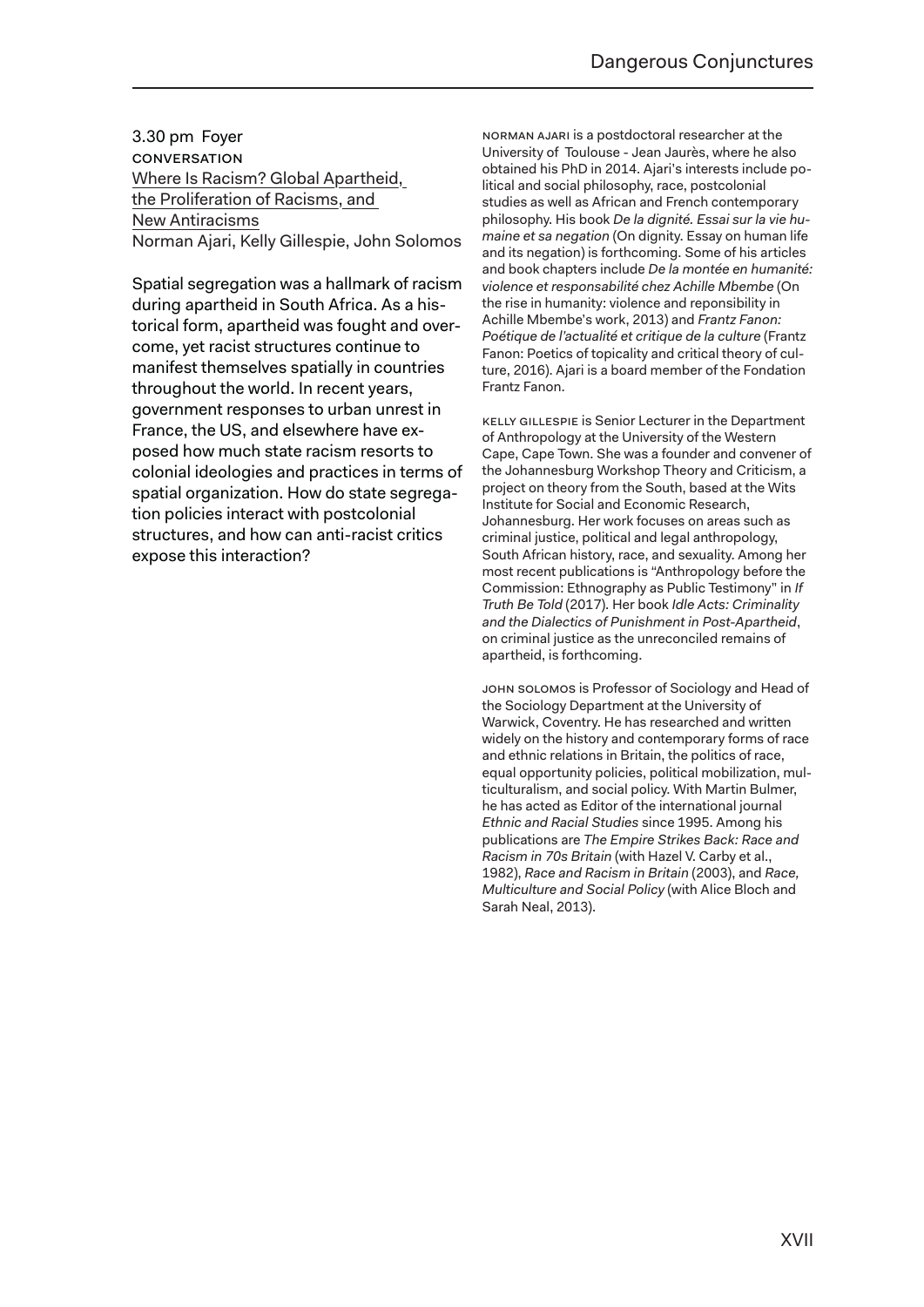4.30 pm Auditorium **CONVERSATION** Where Are Class Relations? On Contradiction and Compromise Karl Dahlquist, Verónica Gago, Alex Taek-Gwang Lee

Class compromise defuses class contradictions, and thus attenuates social antagonisms. Does the termination of class compromise and the crisis of the welfare state inevitably entail a renaissance of racist exclusion patterns? And what about societies where class compromise has never been as important as in Europe? A critical theory of racism must take into account forms of social conflict in light of the specific stratification of each particular society and analyze the articulation of present class conflicts within new racisms.

Karl Dahlquist is a visiting postdoctoral fellow at the Institute for Research on Migration, Ethnicity and Society at Linköping University and is completing a dissertation on Leo Strauss's thoughts on Thomas Hobbes and liberalism in the Department of Political Sciences at York University, Toronto. He has also written on Sigmund Freud, Egon Schiele, Niccolò Machiavelli, and Aby Warburg. His latest published article is "The Young Macpherson on the Transition into Socialism and the Rise of Fascism" (2018).

Verónica Gago is Professor of Social Sciences at the University of Buenos Aires and a professor at the Instituto de Altos Estudios Sociales (IDAES), Universidad Nacional de San Martín. She was part of Colectivo Situaciones, a militant collective actively engaging with social and political movements in Argentina, which deeply influences her work. Gago has published numerous articles on issues of capital, social movements, and popular economies. Her book *Neoliberalism from Below: Popular Pragmatics and Baroque Economies* (2017) examines how Latin American neoliberalism is propelled not only by corporate and state institutions but also by popular and migrant economies that assume neoliberalism as a battlefield.

Alex Taek-Gwang Lee is Professor of British and American Cultural Studies at Kyung Hee University, Seoul. He has written extensively on French and German philosophy and its non-Western reception, Korean cinema, popular culture, art, and politics. He has lectured and published widely in South Korea and beyond. In a quest to discuss today's continued importance of communist principles with contributions from intellectuals across the world and particularly Asia, he co-edited the book *The Idea of Communism 3* with Slavoj Žižek (2016). His book *The Rise and Decline of Radicalism in the Post-war World Order* is forthcoming. 5 pm Foyer **CONVERSATION** On Social Reproduction: Gender and Sexual Politics Chris Tedjasukmana, Kalindi Vora

According to Balibar and Wallerstein, racist and sexist structures are functionally similar: both employ varying market conditions that call for adapted employment practices and ideologies that legitimize ethnic and other exclusions. Currently, reproductive work is outsourced in the form of surrogate motherhood and care chains of paid and unpaid health and social work. The destabilization of traditional household and family structures has impacted gender and class relations. How do racist and sexist exclusion and inclusion mechanisms articulate under these circumstances? How can anti-racism and anti-sexism be thought together, and where can these struggles converge?

CHRIS TEDJASUKMANA is a member of the activist publishing collective Kitchen Politics: Queerfeminist Interventions, which publishes books on issues such as reproductive labor, biotechnology, and queer communities of care. He is Assistant Professor of Film Studies at the Freie Universität Berlin and the principal investigator of the research project on Video Activism Between Social Media and Social Movements (funded by the Volkswagen Foundation). He is the co-editor of the German media studies journal *Montage AV* and is currently writing his habilitation on video activism in networked publics.

Kalindi Vora is Associate Professor for Gender, Sexuality and Women's Studies and Director of the Feminist Research Institute (FRI) at University of California, Davis. Her research is situated in feminist science and technology studies, postcolonial and transnational South Asian and diaspora studies, critical race studies, and cultural studies of gendered labor and globalization. In her most recent book, *Life Support: Biocapital and the New History of Outsourced Labor* (2015), Vora uses a combination of ethnographic, literary, and cultural studies methods to examine the ongoing legacies of colonial biopolitics in contemporary transnational Indian labor markets. With Neda Atanasoski, she is the co-author of the forthcoming book *Surrogate Humanity: Race, Technoliberalism and the Engineering of Contested Futures.*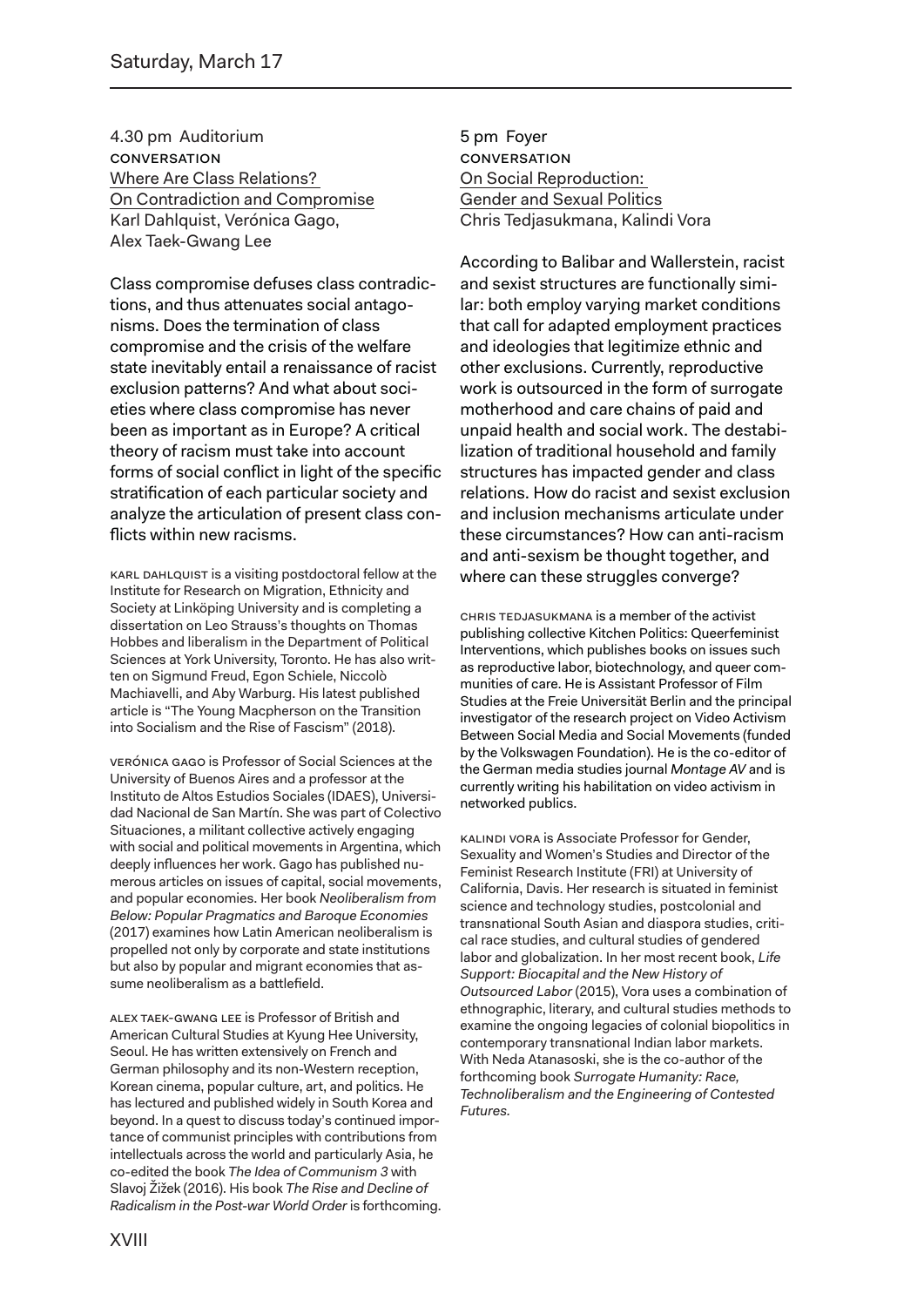6 pm Auditorium conversation Where Are the New Geopolitics? Social Antagonisms and Shifts in the Nation-State System Maria Chehonadskih, Wang Hui, Nasser Mufti, Antonio Negri

Today, the relationship between the nation-state and geopolitical strategy poses new questions. To what extent do societal developments and antagonisms, especially with regard to newly emerging nationalisms and racisms, embroil geopolitical situations, and how can this interaction be interpreted? Is it possible to recast the manner in which contemporary racism is enacted on a global scale through a joint analysis of geopolitics and racist state policies? Do the current global shifts in the nation-state system also offer a practical critique of racist structures?

MARIA CHEHONADSKIH is a philosopher and critic. She received her PhD in philosophy from the Centre for Research in Modern European Philosophy, Kingston University London. Her research and work concentrates on Soviet epistemologies across Marxist philosophy, literature, and art, as well as on post-Soviet politics. She has published numerous texts in journals and magazines such as Radical Philosophy, South Atlantic Quarterly, Moscow Art Magazine, and Alfabeta2. In 2014, she co-curated together with Ilya Budraitskis the exhibition *Shadow of a Doubt* at the Garage Museum of Contemporary Art, Moscow, which was dedicated to the topic of conspiracy.

Wang Hui is Professor of Literature and History at Tsinghua University and Director of Tsinghua Institute for Advanced Study in Humanities and Social Sciences, Beijing, and has been a visiting professor at Harvard University and University of California, Los Angeles and Berkeley. Considered as one of China's foremost critical intellectuals, his work focuses on contemporary Chinese literature and intellectual history. In 1997, Hui published the groundbreaking article "Contemporary Chinese Thought and the Question of Modernity," analyzing the neoliberal restructuring of China and its official propagandists. He is author of *The End of Revolution: China and the Limits of Modernity* (2010), *China from Empire to Nation-State* (2014), and most recently *China's Twentieth Century: Revolution, Retreat and the Road to Equality* (2016).

NASSER MUFTI is Assistant Professor in the Department of English, University of Illinois in Chicago. His research focuses on nineteenth-century British postcolonial literature as well as critical and political theory. He has a special interest in literary approaches to the study of nationalism. Mufti recently published the book *Civilizing War: Imperial Politics and the Poetics of National Rupture* (2017), in which he argues that narratives of civil war animated nineteenthcentury British imperialism and decolonization in the twentieth century. Articles by Mufti include "Walking in Bleak House" (2016) and "Bio-politics and Greater Britain" (2016).

Antonio Negri is an activist, sociologist, philosopher, and one of the central figures of Italian autonomist Marxism. He taught at the University of Padua and the University of Paris VIII. Influenced by his long-standing participation and engagement in political struggles, his work is devoted to studies of political philosophy and the analysis of capitalism and globalization. Among his many publications are *Insurgencies: Constituent Power and the Modern State* (1999) and *Pipeline: Letters from Prison* (2015). With Michael Hardt, he co-authored the path-breaking book *Empire*  (2000), followed by *Multitude* (2004), *Commonwealth* (2009), and most recently *Assembly* (2017)—a series that reshaped ways of understanding resistance and revolution in an age of globalization.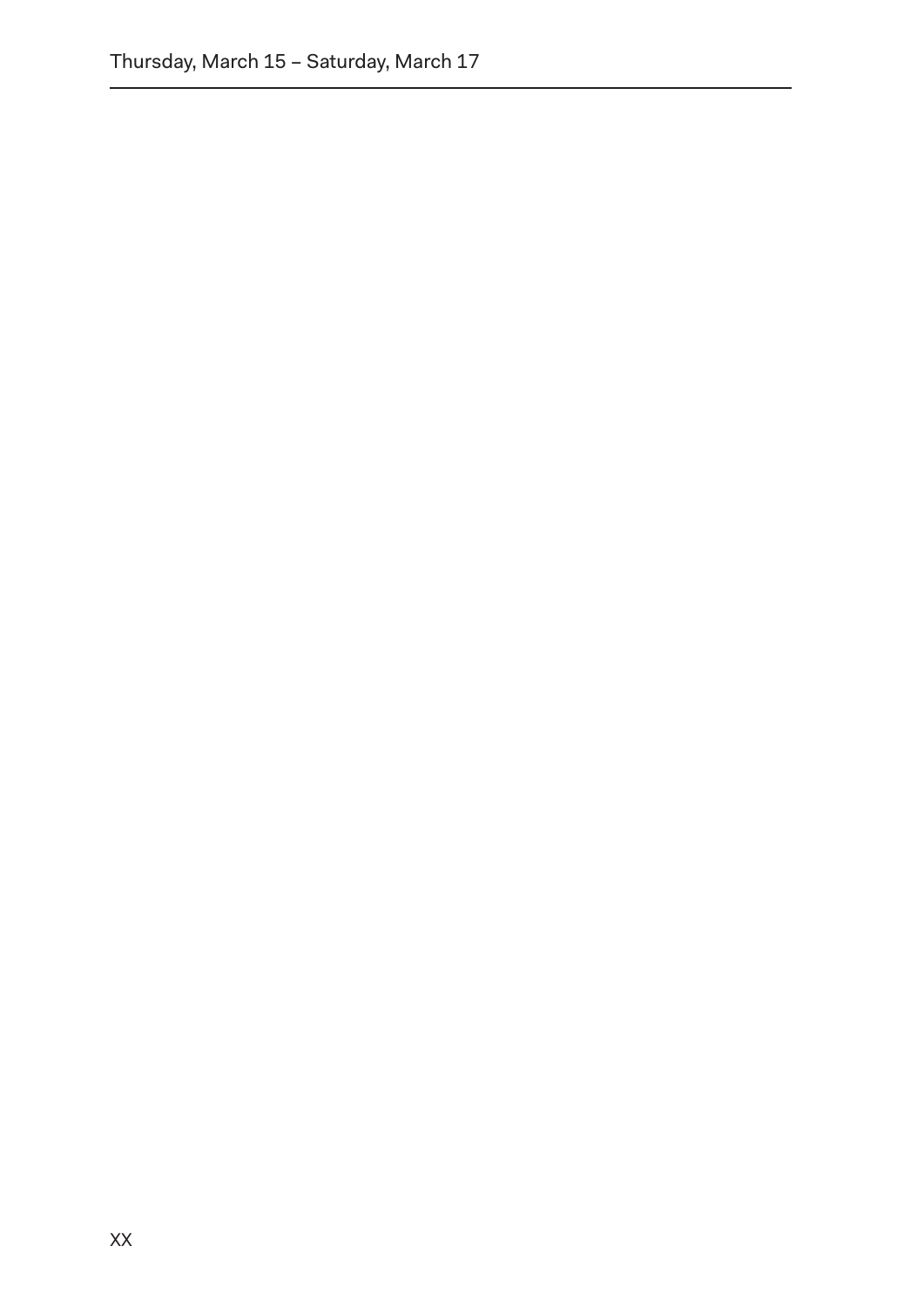Bojadžijev: In some ways, this book is less simplistic than a lot of the discussions we hear today. Introducing these difficult categories, which were ignored largely throughout the 1980s from an interdisciplinary as well as integrated perspective, on an international, almost global scale, was akin to providing oxygen to Marxism, to renew it. The investigation into each of the main categories carves out their contradictory and unstable condition, their limitations and dependencies—this is still an absolutely appropriate approach even today (which at the same time makes rereading the book so rewarding and calls for its re-editing for our times). Can you elaborate on this conception of your integrated approach?

Wallerstein: Well, in a sense, we were trying to re-open the discussion of all three categories from agreed-upon analyses which we came to think of as somewhat simplistic. These areas were open for an attempt to re-utilize them for more useful theoretical and political discussion. All we wanted to do was to get people to discuss "race" *and* "nation" *and* "class" and to talk about how the three of them fit together. That discussion is still going on today; in fact, it's going on more strongly than when we published the book.

The big message of the book is that "race" and "nation" and "class" are categories that should not be analysed separately, that's the first thing, and they are three different pairs of glasses looking at the same phenomenon. If your analysis is from the angle of one or the other, it misses the point. So, the whole issue is, what is the relationship of "race" to "nation" to "class," and the answer is, it's a kind of 80 percent overlap. If you self-identify or analytically identify others and use racist terminology—I shouldn't call it racist terminology—class terminology —you get the same picture, but not quite. It makes a good deal of difference to your theoretical and to your political analysis, which pair of glasses you want to use. And my answer is that at different times I want to use a

different pair of glasses. So, if I say the working class, which is an old Marxist category, supposedly proletariat, it turns out that the people who are proletarians by traditional definition, are not the whites from the dominant class, but the blacks or people of colour who are suppressed, etc. And so what's missing when one deals with them separately is not to see that 80 percent of the people who are proletarians are in fact an under-group according to "class," or "race," or "nation." And so, number one is that they're all the same but not quite, and two, one has to decide how one opens the door. And the way in which one decides to open the door has enormous consequences for how you think about the issue and how you act upon it—and this is not something that can be settled permanently. So, what is today a useful "class" category or a useful "nation" category, may not work tomorrow, as it is constantly changing.

> Bojadžijev: But at the same time, the categories are not "equal." They are all ambiguous, as the subtitle says. But aren't they problematized in different ways and to different ends?

Balibar: The overlapping of the categories and the necessity of overcoming a rigid and mechanistic understanding of either "race," "class," or "nation" and studying their interaction—this is more or less what people today would call intersectional theory, in the broad sense of the term. But that leads me to something else: When we discussed the title or rather the subtitle of the book—bearing in mind it was published in French first, the English edition came out very soon after that, but the first edition is the French— Immanuel had proposed, correct me if I'm wrong, the subtitle which was *Ambivalent Identities*—and I said that I didn't like the word "ambivalent" so much, it wasn't exactly what I had in mind, and I proposed *Ambiguous Identity*.

I think, in fact, the two adjectives are not unrelated. If you insist that identities are ambivalent, you think of class identity, national identity, race identity, what you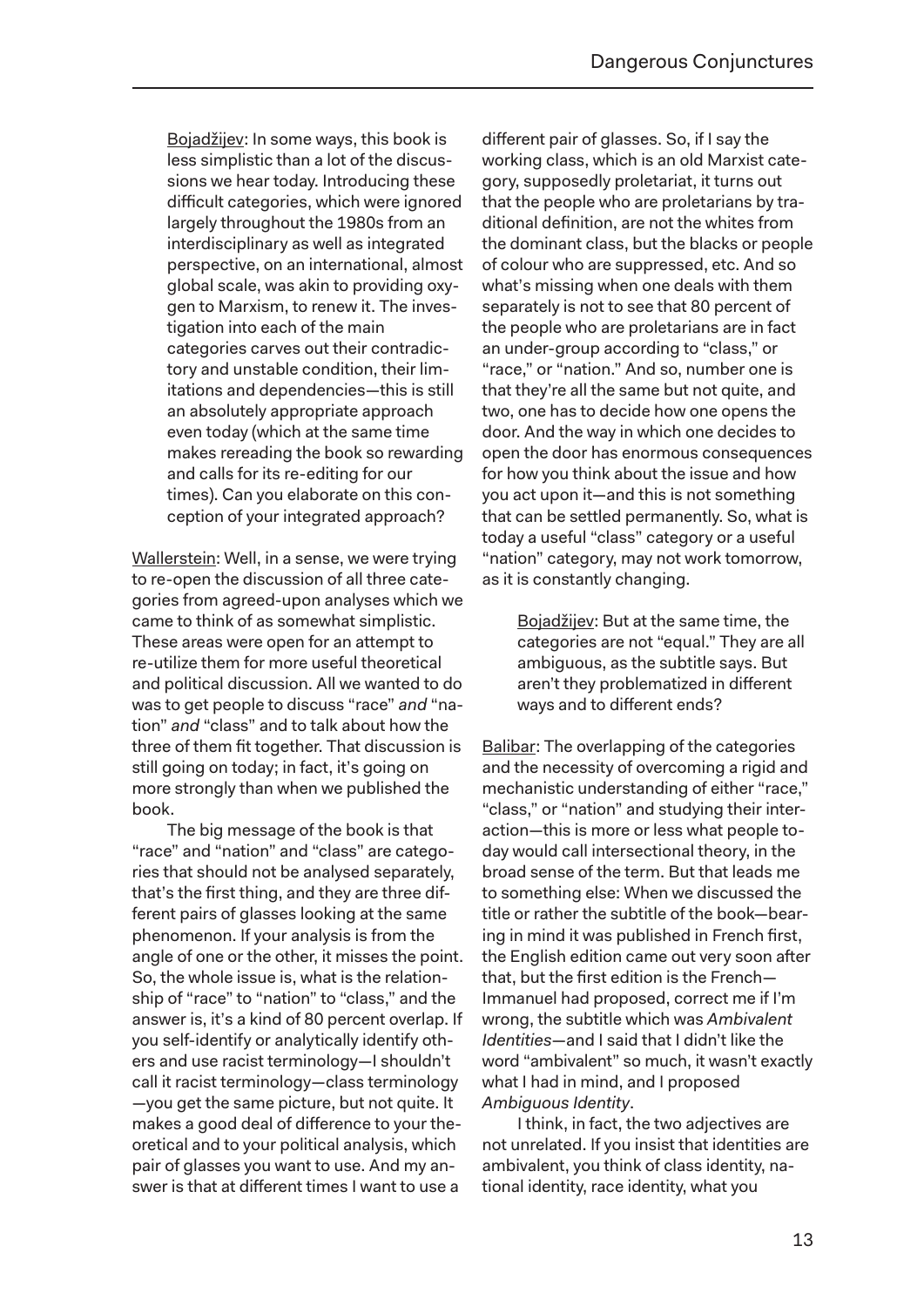essentially suggest to the reader is that the effects can go in very different directions. Nationalism, of course, is the nation. Nationalism is not a stigma. Nationalism is the organic ideology of whichever political and social movement or institution creates or defends a nation. So clearly, you look at anti-imperialist liberation struggles, which for both of us were essential elements in our intellectual and political consciousness. Immanuel had been directly involved in Africa and other places in what would become the third-world emancipation struggles, and I had been awakened to political consciousness, because I was a student at the time of the war of independence of Algeria. So here is an example of nationalism that is not only progressive but without which you have no liberation, no emancipation. It's from a left point of view a necessary and a positive factor. But, at the other end, you have what in English is called jingoism, you have all sorts of xenophobic forms of nationalism in imperial nations like France or the US, and others—these are the most visible aspects which go in the absolutely opposite direction. So, can you say the same about "race" to some extent? Can you say the same about "class?" Perhaps. Immanuel gave the example of certain forms of class consciousness in the centre, which include, in fact, racist and sexist dimensions. So, on the one side, none of these identities is rooted in the objective structures of capitalism, the world-system, imperialism and Euro-centrism, and on the other side, they are identities that are created subjectively. All of them are ambivalent from the broad historical point of view, something that traditional Marxism has had enormous difficulties understanding.

But "ambiguous" is also, in my view at least—and we agreed on that in the end a necessary category because of intersectionality. If you look at concrete collective identities, and if you take into account movements, forces that become active in politics and society, they're never purely class identities or national identities, or race or ethnicity. Of course, that was one of our

elements, the cultural dimension of socalled new racial discourses. You never have something that is pure; you always have something that is ambiguous. If you look at things from that point of view—and I use the term intersectional deliberately—there are several things that are dramatically missing, at least missing in the title. And the blatant, the most visible is gender.

That's another equally decisive identity —one whose objective foundations are perhaps even older than capitalism and patriarchy—and, of course, possesses decisive, subjective dimensions and consequences. If you look at the book, the only one of us who takes it into account is Immanuel, not me. I say something, which remains important in my mind, about the fact that racist schemes or genealogical schemes in modern bourgeois nations are closely linked to the function that the bourgeois state and the bourgeois society grants to the family as a social structure. Through those references, I implicitly include gender or sexual differences, but that's very indirect. Immanuel, however, explicitly says in the book that there are two great anthropological structures, which function to produce hierarchies and stratifications among the workforce or the labour force in the capitalist world-system, and these are "race" and "gender." He draws a very powerful parallel or analogy between the two.

Bojadžijev: Yes, the introduction of the term household structure is very helpful in this respect. Something that gets lost in debates about intersectional matters is particularly the combination of the household structure and the reproduction of the family within the genealogical scheme regarding inheritance and property. I think these aspects are more present in the book than one would expect from the title.

Balibar: We are not using the same conceptual framework. But yes, the fact remains that we didn't dare place it as one of our key objects, and that would have perhaps put us in a somewhat more uneasy situation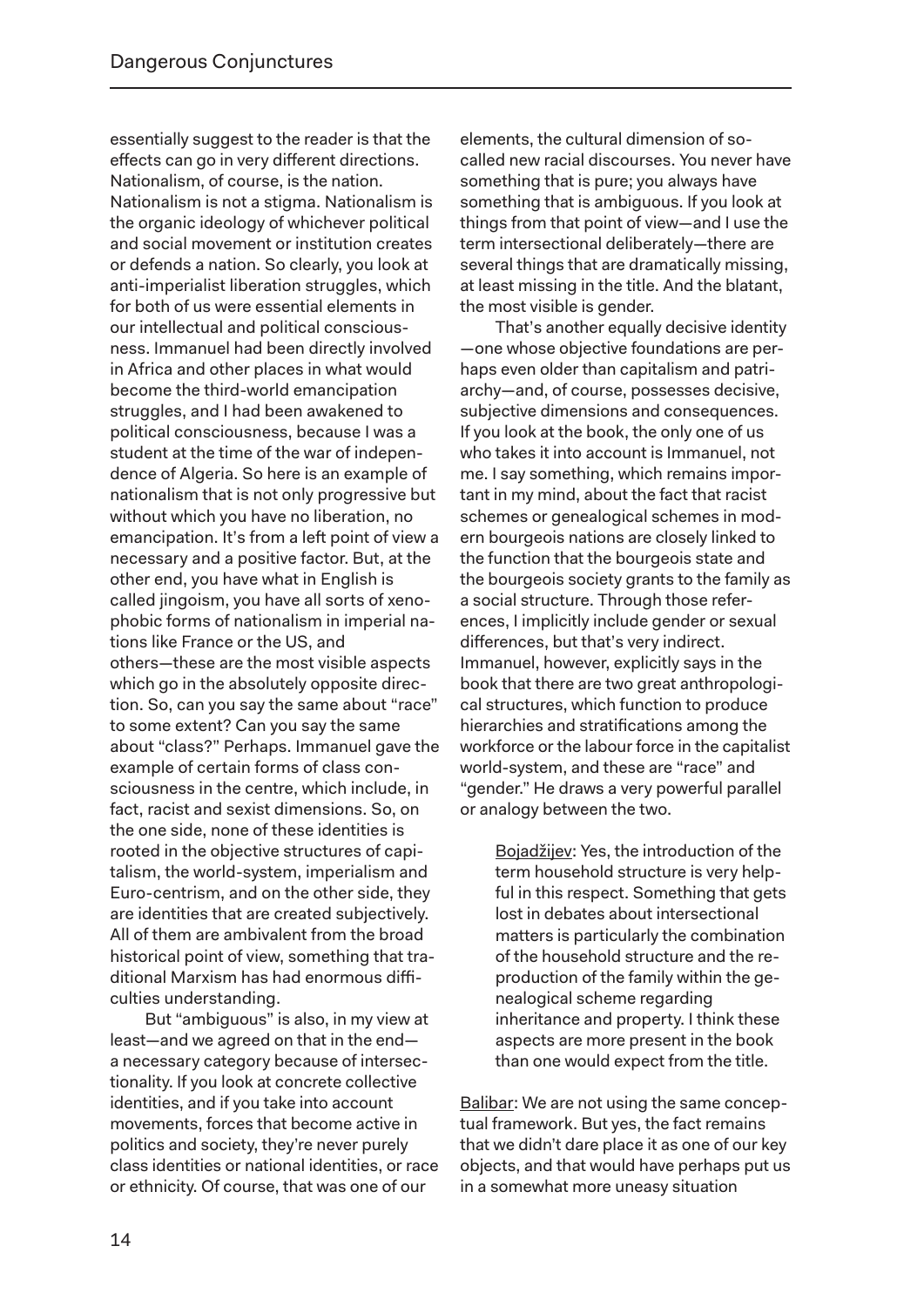because we would have had to include different feminists in the discussion. Some of them came, of course, and I want to mention one woman by her name—Colette Guillaumin—whose work on the racist ideology I heavily relied upon, it's absolutely crucial that Guillaumin was—she died not very long ago—a very powerful feminist. Her understanding of the kinds of naturalization, of social differences, or essentialization of gender, and race identities or characters, were part of one single intellectual, theoretical project, which was very important, at least for me. We had contradictory points of view on "nation," "class," and even on "race," but those could have been handled. Contradictory points of view on gender and sexuality for us, I'm afraid, we'd never be able to handle.

> Bojadžijev: It's good that you're saying that. I would like to focus on a term you have already implicitly mentioned by referring to Althusser—"overdetermination." It seems you have in some ways already elaborated overdetermination by looking into these three historical categories.

Balibar: I think that Immanuel practices overdetermination, but doesn't have significant use for overdetermination [laughs].

Wallerstein: He's a philosopher.

Balibar: It's not philosophy, Immanuel, that's just theory.

Wallerstein: It's a matter of training. As opposed to reality, we are all formed in certain ways. And if you go through a programme called philosophy, you read certain things which you would not read if you go through another programme.

Balibar: It's true, but our understanding around Althusser or understanding of philosophy always lacked a lot of empirical foundation or basis that we would've needed, although we read as much as we could. So, it was very much oriented

towards the social sciences at the same time. But it's true that I inherited from Althusser these abstract categories of overdetermination and also sometimes underdetermination, which he'd produced essentially to say something about political conjunctures, revolutionary conjunctions. When revolutions succeed or fail, it's not just because the laws of capitalism determine inevitable consequences; it's because some heterogeneous social and ideological factors are crystallizing in what he would describe as a moment of crisis. To Immanuel's work I was introduced as he was among a group of social scientists with a Marxist background. He was borrowing from Braudel and others and introduced the idea that capitalism is not just a mode of production with its internal tendencies, but that it's a global world-system where colonization is central and where you have antagonisms and differences between different types of economies and societies, although in the same system. So, after reading the first volume of Immanuel's great history of the capitalist world-system I came to the hypothesis that this was the framework in which abstract categories such as overdetermination, could be applied in a productive and meaningful manner.

> Bojadžijev: Since we've talked about the integral analysis a little bit, can you say something more about the discrete definitions or determinations of those terms? You somehow suggested that in the 1980s, when you had this discussion, there was a crisis of these terminologies. Terms like "race" and "racism" were changing. Considering the situation historically against today—has the idea of racism changed, and if so, how?

Wallerstein: Well, we have rhetoric confusion. Just today I read in the New York Times or on the web, somewhere, that our dear US president Trump—trying to defend himself against various things—said, "I am not a racist." So, he seems to think that to call someone a racist is an insult, and he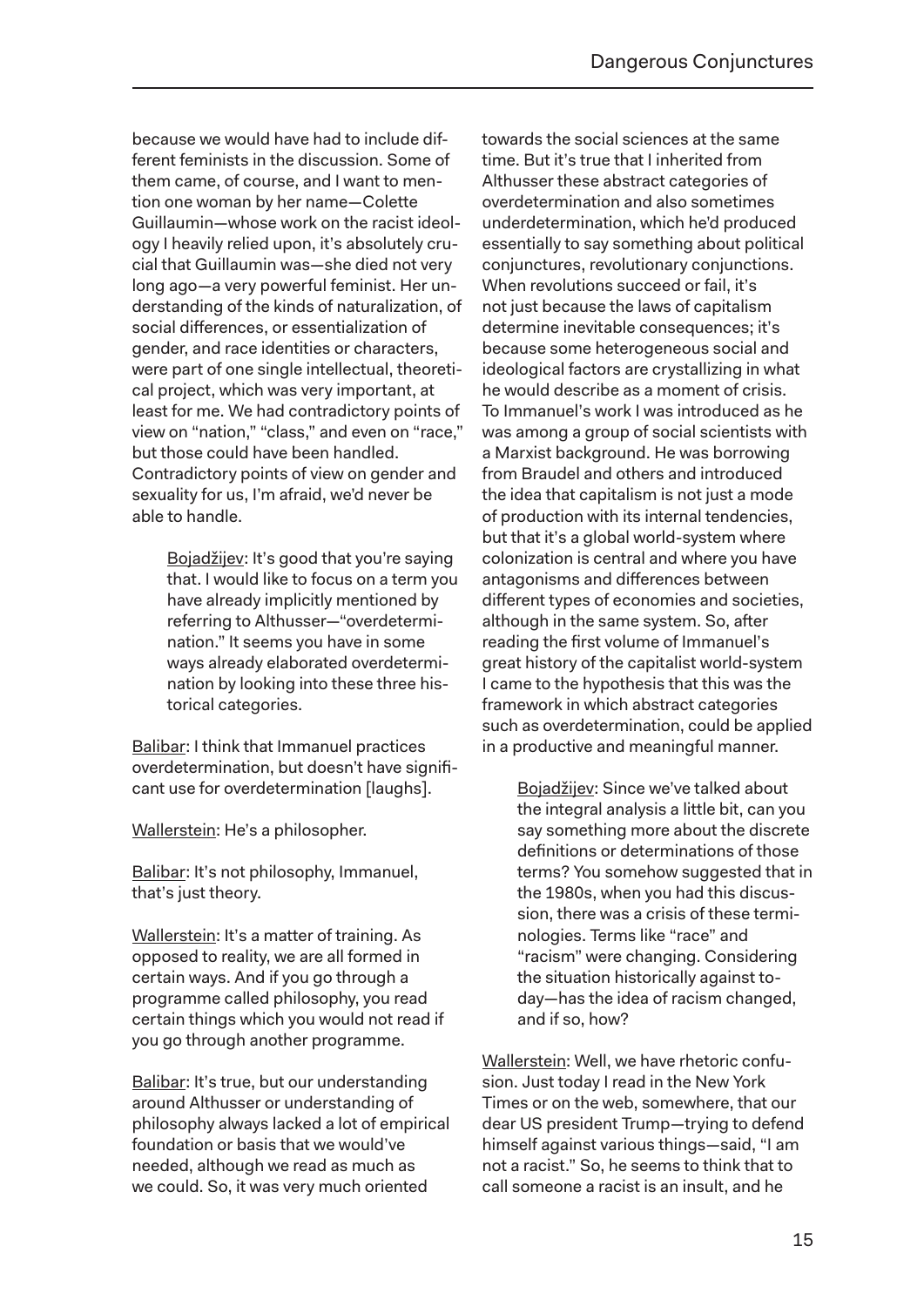denies that he is one. It's a kind of deference to anti-racism theoretically. So, noticing people are doing that, it seems to me that on the one hand, you could say that's very good because he has to say, "I'm not a racist," and he wouldn't have felt that way fifty years ago. On the other hand, we know that's nonsense, he is obviously of the most virulent and the most shameless variety, but he has to defer. So, from a long-term point of view, anti-racism has achieved something if it forces people like Trump to deny that they are racist.

So, regarding the very use of the term "race" or the very use of the term "nation" everybody, well, mainly Trump—has made "nation" their main category: "Make America Great Again." He went to the United Nations, gave a speech and said, "I'm for making America great again, I'm for defending our nation, and I'm sure the rest of you are too, all of you out there, you're all doing the same thing." And in a sense, he's right. Everybody is, at the moment for a whole series of good reasons, very protectionist and even those who are anti-protectionist in rhetoric. A good example is Canada—the country now has an official rhetoric of anti-protectionism, but it's also bringing a case to the appropriate body, the World Trade Organization, complaining that the US is stopping the entry of Canadian lumber. So, Canada wants to defend its right to make or to restrain the intrusion of others into its economic sphere.

Balibar: Turning to your point, I think with "race," here, the symmetry has to be somehow broken, at least from my point of view. "Race" on one side, "nation" and "class" on the other side, are different problems, maybe. I say that, and immediately it comes to my mind that you could object to that, "race" is a very plastic and fluid category. If you look at things from a historical point of view in which you need to include, of course, institutions, representations, semantics, pseudo-scientific discourses, and so on, you realize that "race" is not a category whose meaning can be fixed. Of course, from Immanuel's point of view this

has to do with the fact that the capitalist world-system, as it was built on colonization and later, post-colonization, includes very strong hierarchies and categorizations of populations based on their ethnic origin, which includes all sorts of visible and invisible characters.

But that doesn't mean that the category "race" always means the same. I continued to work on this issue, and I collaborated with others. So, at some point, I became aware of the fact that we all use "race" in official discourse—and it remains the case in most of the anti-racist discourse. And that was relatively recently officialized in the wake of the Second World War when the United Nations was created, when the Universal Declaration of Human Rights was written, and when UNESCO famously published two successive declarations. It's a strange history, because the declarations of "race" and "racism" were elaborated under the aegis of UNESCO, therefore the United Nations, by a group of social scientists and biologists. So, they published the first in 1950 and, immediately after that, they published a second one in 1951, which did not officially cancel the first, but in fact introduced very, very decisive qualifications. Why was that? Because the first had been written essentially by anthropologists (Lévi-Strauss famously was one of them), but others as well, Mexicans and Americans; and the second one was a reaction of the biologists who declared that "race" is not a biological category, it's a biological myth. But that is not true, there are biological differences that matter, even if they are not to be described in the silly way in which Social Darwinians put it; I mean the categorization, when you are in the US, and you apply for a job, sometimes you have to fill out a form. It's officially for equality and anti-discriminatory policy, but you have to cross boxes: Caucasian, African American, or Hispanic. What are these? What they wanted to include were three forms of discrimination. But all of them are grounded in pseudo-biological categories, in anti-Semitism leading to the Shoah, the extermination of the Jews and other groups by the Nazis, in the colour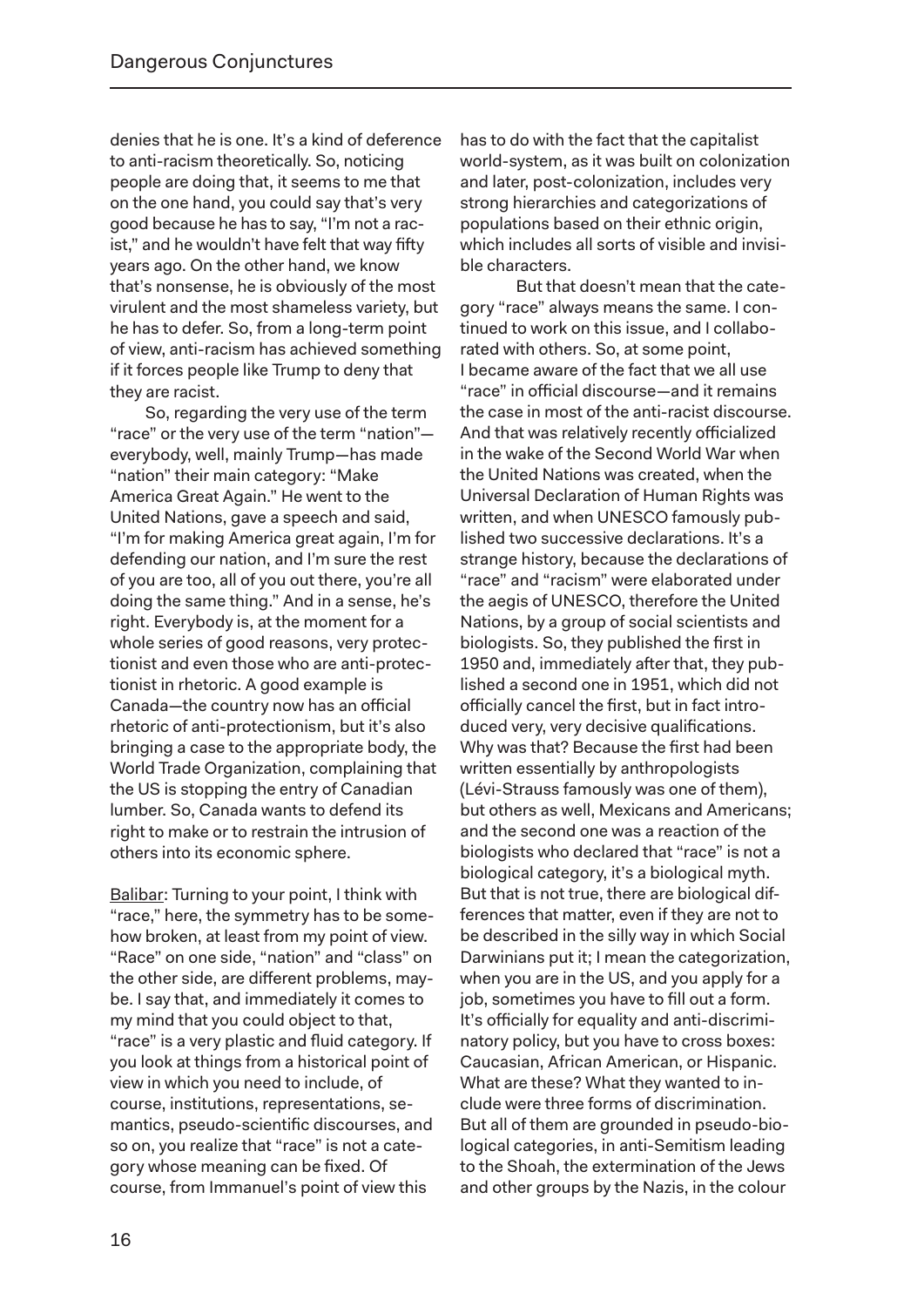bar in the US, the racial difference of blacks or negroes, as they were called at the time which, essentially, was a legacy of slavery. and all sorts of colonial racial hierarchies and discriminations in French or British colonies.

So that's a moment of apparent stabilization of the category, and if you go back to earlier periods when these stratifications emerged in the Spanish colonies and so on, even the word "race" doesn't mean the same; it's applied, for example, to the aristocratic races. And if you continue to the present you see the progressive emergence of something that some scholars, and I more or less contributed to that, would call a "racism without races," which means that discriminations are no longer based exactly on the same criteria, but the discriminations are there. I think in the global world we now inhabit, where many social structures are transformed, "race" is not going to disappear just because such a mixture of populations is coexisting. It will perhaps become intensified, especially to create antagonisms between different types of workforces.

So, as for "nation" and "class," I was not shocked, but embarrassed by the fact that Immanuel, when his friends and colleagues would describe what they called anti-systemic movements, would include socialism and nationalism, therefore classbased and nation-based movements in the same category, more or less. And then immediately after that, he insisted that in different parts of the world the articulation is not the same, so socialism seems to be more important as an anti-systemic movement in the North and nationalism more important, although not unique, in the South. And to me, that was very disturbing, because I didn't want to put "class" and "nation" in the same category as social structures, and now I'm increasingly becoming ultra-Wallersteinian, or post-Wallersteinian, which is a break with Althusser and classical Marxism.

Wallerstein: Classical Marxism had enormous trouble with the concept of nation.

Balibar: Exactly, so they always wanted to see the "nation" as a superstructure and "class" as a more basic structure. And Immanuel is right; both terms have an institutional dimension, and they are stretches of the capitalist world-system, which are antithetic in a sense, never smoothly converging, but both just as important as the other.

> Bojadžijev: And would you say this is the case today?

Balibar: That's where we might quarrel. In the most recent form of our collaboration, Immanuel describes what he sees as the general crisis of the capitalist world-system today, and its consequences for all political strategies. I did not believe that capitalism was in a general crisis; I thought it was a moment of mutation. Immanuel might respond that this is a verbal distinction. But one of the implications from my point of view is not that "nation" and "class" are going to disappear, but that they are progressively having a different function in this system.

> Bojadžijev: As historian and sociologist at the same time you invested a dialogical book on the question of racism. In Germany the term "race"—and this is something that has a conceptual impact—is not used, because of the particular history; it is taboo. The German translation of the book is the only one that has *Rasse, Klasse, Nation* in the chronology and not *Race, Nation, Class*. At that time, even in the 1980s, people thought of the combination "race," "nation" and *then* "class" as problematic, that to put "class" in the middle would disrupt "race".

Wallerstein: The very concept of "race" is linked inevitably with the reality of a hierarchy. If you have a hierarchy—some people over here are considered more privileged, ought to have more privileges, more money, more of everything—then you want to know why and you've got to come up with some explanation of what justifies the hierarchy. And the minute you do that, you're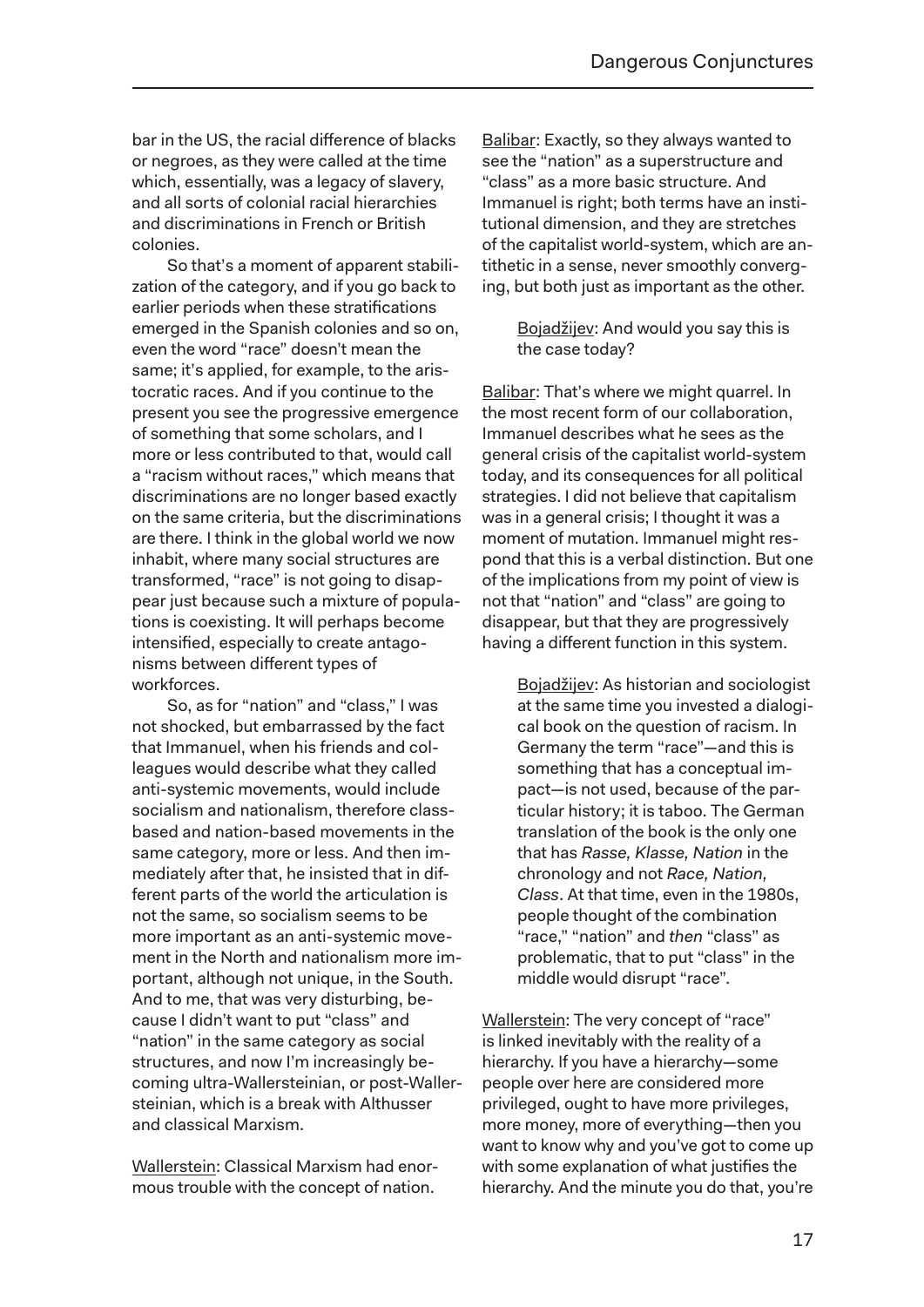a racist. You just use different terminology to do that, but that's why it doesn't disappear. As long as you're in a hierarchical system, you've got to be in a racist system. Racism is simply the justification for the legitimacy of some people having a better standard of living than other people in multiple ways, regarding housing, schooling, income, and everything—their social respect. Some people are doing better than other people and what justifies that, and you come up with some justification, they have the right to do this because … it's inevitable, and you're now into racist terminology.

> Bojadžijev: Yes, I agree. However, this dislocates the problematic to another one. Here, the racist explanation of hierarchies is reified and then displaced to a different problem—the problem of capitalist exploitation, of property. What is very intriguing in your book is the treatment and the productivity of that racist terminology as one that doesn't rely on, or refer back to, a racist knowledge production that explains why we think racism exists.

Balibar: That is very complicated.

Bojadžijev: Or to put it in other terms, your approach to racism, as a "generalized antisemitism," renewed and radicalized the insights of critical theory that started from the assumption, as Adorno put it, that "antisemitism is the gossip about the Jews." Therefore, we will not be able to explain anti-Semitism by the presence of the Jew, but rather how "the Jew" is invented and reproduced by anti-Semitism's taxonomies. And these taxonomies not only rely on a set of racialized entities but rather on how they are overdetermined by other historical constructions such as gender relations, the historical forms of the "nation," as well as by the accumulation of capital and the quality of class struggle. Each becomes the translating medium of the other, to arrive at a rigorous understanding of "racisms without races." Thus, racism

assumes a distinct form in its own *contemporary time* marked by many contingencies—nationalism, modes, practices, and discourses of anti-racism, the modes of exploitation, etc. *across the globe*.

Two questions arise from such a distinct form of racism. First, if there is/shall be a unity of terms, how are we to understand the dynamics of the variety of different forms or formations of racisms, historically contingent, variable, situated? And second, if we take overdetermination as the procedural or methodological basis of understanding racism, we may become stuck in an unending cycle of mutual determinations and reciprocal constitutions without any exit in sight. Faced with such a situation, we may have to return to our arsenal of old concepts and ask: "'determination' or 'contradiction'?" Or, is it a matter of determining the principal contradiction? Or to put it provocatively, is "class" the external and determining factor of racism and nationalism? Or, is it the historical contingency, since we cannot but have those historical concepts of "race," "nation," and "class," as well gender relations, as the guiding categories in reality?

Balibar: That's what I wanted to address. Returning to what Immanuel said; and I'm not suggesting that Immanuel ignores anti-Semitism, but it just applies more or less directly to two of the classical forms of racism included in the UNESCO declaration. Those are colonial discrimination of "subjected races" and, of course, apartheid, the colour bar, the legacy of slavery in the US, but it simply doesn't apply to the case of anti-Semitism. In the case of anti-Semitism, you don't have this, at least not explicitly; you almost have the opposite. It's not the case that Jews are to be kept in an inferior racial position; it's the case that they are seen as internal enemies, as people who are better than the others in becoming capitalist professionals, and so on. So, they are seen, psychologically speaking, more as a threat at the same level.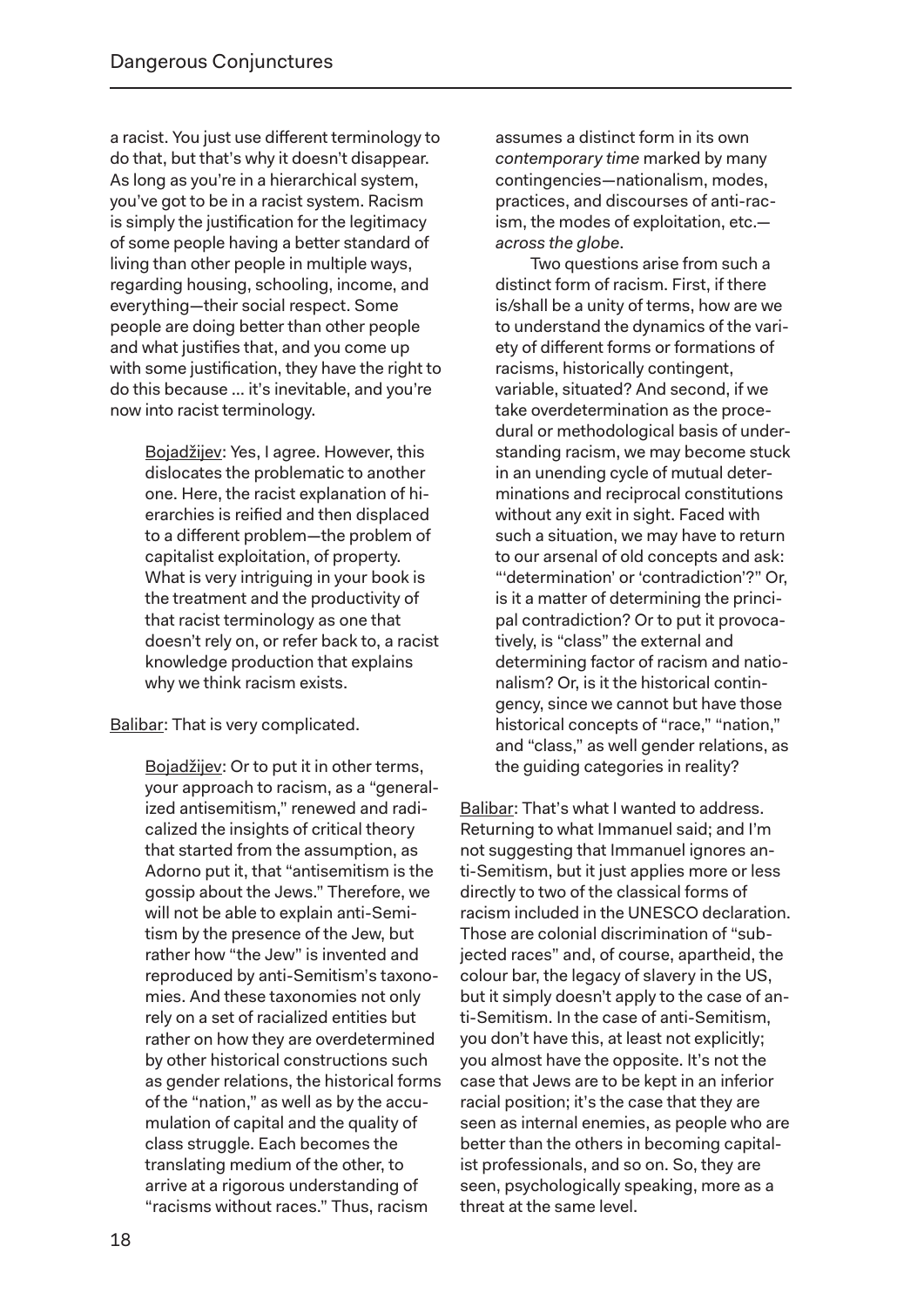Wallerstein: It's no different from Trump's appeal: that's the situation of people who in reality are an underclass and who are resentful of this, and decide to denominate those who are oppressing them by some category, such as "intellectuals." So, you've got the use of the concept of "race" there as a method of the under-group deciding to push their way up a hierarchy by invoking this. Now, that seems to me that we're talking about anti-Semitism classically. Who were being anti-Semites? You have the idea of Shylock in the *Merchant of Venice*, these clever people who are suppressing you, many will turn against them, and that becomes antisemitism.

Balibar: Yes, I agree. But it's more about one could put in place all sorts of brackets and quotation marks—suppressing or even eliminating an enemy or competitor. I think many dichotomies or distinctions are proposed in order to classify and organize different forms of racism. When that becomes too complicated, then you tend to forget some of the general forces or tendencies that Immanuel is underlining. On the other hand, there are some that cannot be eliminated, they form part of the reason in our understanding or description of the function of racism, for the political function of racism, in today's world; Immanuel would insist more directly on the economic function and, therefore, on the articulation of "class."

And I would insist more on the articulation with "nation." And therefore, the link between racism, xenophobia, and a certain understanding of the national identity as a homogenous category has to do with the fact that you need to take into account the cultural factor in the definition of "race." Even if you don't make Nazi Germany the paradigm according to which everything has to be understood, which was the tendency, understandably, in post-war discourses (of Adorno, Horkheimer, and others) you have to take into account that certain forms of racism lead to extermination or elimination more generally. And other forms lead to keeping the structures and forms of exploitation and hierarchies as stable and as immutable as possible. So, of

course, there's a lot of overlap between all of that. That's what Arendt taught us. If you look at what colonization was in Africa in the nineteenth or twentieth century in Congo and similar places, you don't only have exploitation, but also extermination or an extremist dimension. There is, of course, a grey zone, but there are different poles. I'm not sure we can completely explain anti-Semitism or describe it with the same categories.

Today Islamophobia is growing in our country, in Europe, and now also in the US. But perhaps it was always there, it was just not a central issue, whereas now because of 9/11 and other things, ideological needs of Trump and his likes, this is becoming the case. But in Europe, it's been central for two or three decades now because of, of course, the growing population of migrants from Turkey, North Africa, Sub-Saharan Africa, and so on, plus other cultural factors; Islamophobia is a central issue for anti-racism. And it's very difficult here in France; it is a terrible country for that, also because of our form of state secularism, plus the absolute denial and refusal to critically reflect on our colonization in the past in North Africa: these have all led to a virulent Islamophobia, which is proud of itself, and which denies its racist characteristics.

> Bojadžijev: Which are the strands of research or the missing aspects of the analysis present in *RNC* that you have continued to pursue, or tried to rework? How would you rewrite the book today? Would you include other core categories?

Balibar: Yes, something that is not in the book is religion. I think that neither of us at the time, or at least explicitly, considered that it was important.

Wallerstein: The new Archbishop of Paris, Monsieur Au Petit, confirmed in an interview published in Le Monde that the new taboo word is *religion*. To speak of God is not considered something one should do; and when he recently spoke to an audience made up mostly of Muslims they applauded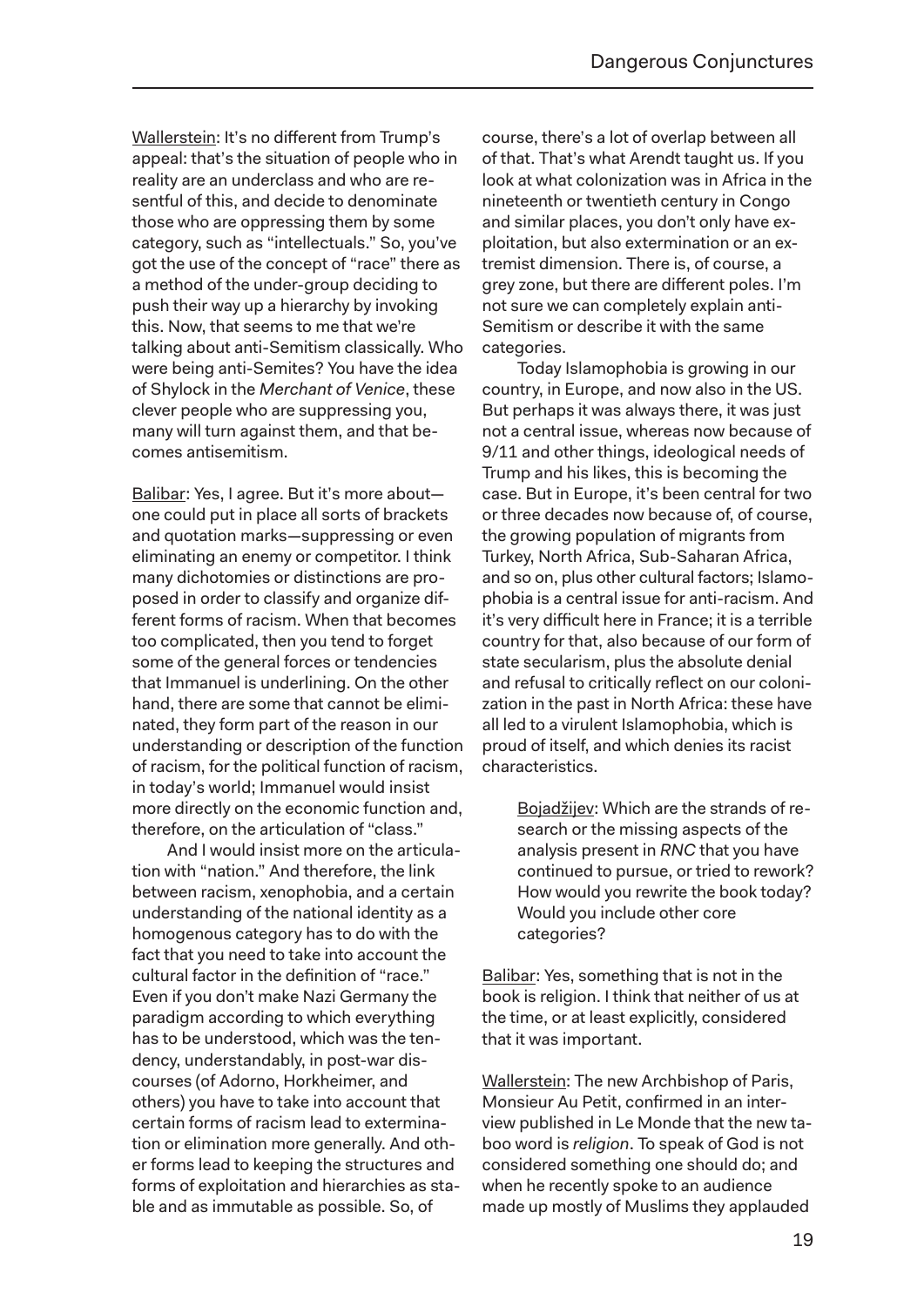him, telling him because "at least you speak about God."

Balibar: Yes, yes, yes. Now, what are the taboo words?

Wallerstein: I find it interesting that Pope Francis in his discourse—I don't say he doesn't speak of God—but he speaks of refugees and migrants, so this is a different brand of Catholicism.

> Bojadžijev: Not very successful in Eastern Europe, I would say.

Balibar: No, not very successful, but all the more remarkable, because one of his predecessors came from there, which induced a turn in the political function of the church.

> Bojadžijev: Well, there's one relevant question about religion.

Balibar: I don't know if anyone wants to speak about religion.

> Bojadžijev: The rise of a new right and also authoritarian regimes across the globe pairs up with very different rightwing religious movements. If you think of India, Russia, Turkey, even of the US, or smaller states like Poland, Croatia, Serbia, it seems there's an unholy liaison or alliance between right-wing forces that are racist, rightwing nationalist movements, and also an authoritarian form of domination with a nationalist rhetoric. How do you understand the current situation in light of this development of retreating to nationalism, retreating to a religiosity with a very strong right-wing rhetoric? How is this going to unfold?

Balibar: Just a remark on that point: there is something that bothers me, and I have no answer to that. When we insist, when we observe that religion is now more visible, and perhaps even objectively playing a greater role in political changes and conflicts, this is not purely limited to Europe.

India is a terrible case. And after all, in the Eastern European region, it also played a crucial role not so long ago, and it remains so. It's murderous.

Bojadžijev: And institutionalized.

Balibar: So, enlightened people like us, historians, philosophers, would perhaps like to see this as a kind of regression. So instead of entering a new world in which there would be all sorts of conflicts based on economic interests, education, political ideologies, once again, we are buried and dramatically caught in religious hatreds, which seems to be something of the past. But, apparently, this is not something of the past, but rather of a past that has a bright future. Why is that? In the logic of what I said before—and it's the logic of our book, too, I believe—maybe it is that the categories are flexible and transform themselves, we might be tempted to say, and I have this temptation sometimes to say that in fact, this is a new brand of nationalism. It's a new class if you like; it's a new discourse which hides, in fact, nationalist rhetoric. So often, this religious discourse is used in a nationalistic way, to create, to exclude, to purify the collective body, to exclude foreigners, who are becoming scapegoats and targets as religious enemies; Christians in Pakistan, Muslims in Europe, and so on.

So, that's the logic of nationalism. But sometimes I also become more critical of my intellectual training and, of course, perhaps I'm under the influence of some postcolonial or post-modernist discourses we have today. Some time ago a French journalist, Jean Birnbaum, published a book, which was relatively successful, in which he said that the Left doesn't want to know and to hear about religion—it is a taboo for them. They do not realize how powerful a factor religion was in history and that is, in fact, to put it briefly, because historical materialism and economic determinism are blinding them, etc. So, I would not adopt that language squarely, but I am not sure that religion today is not just a cover name for nationalism. That is a big, big question to me.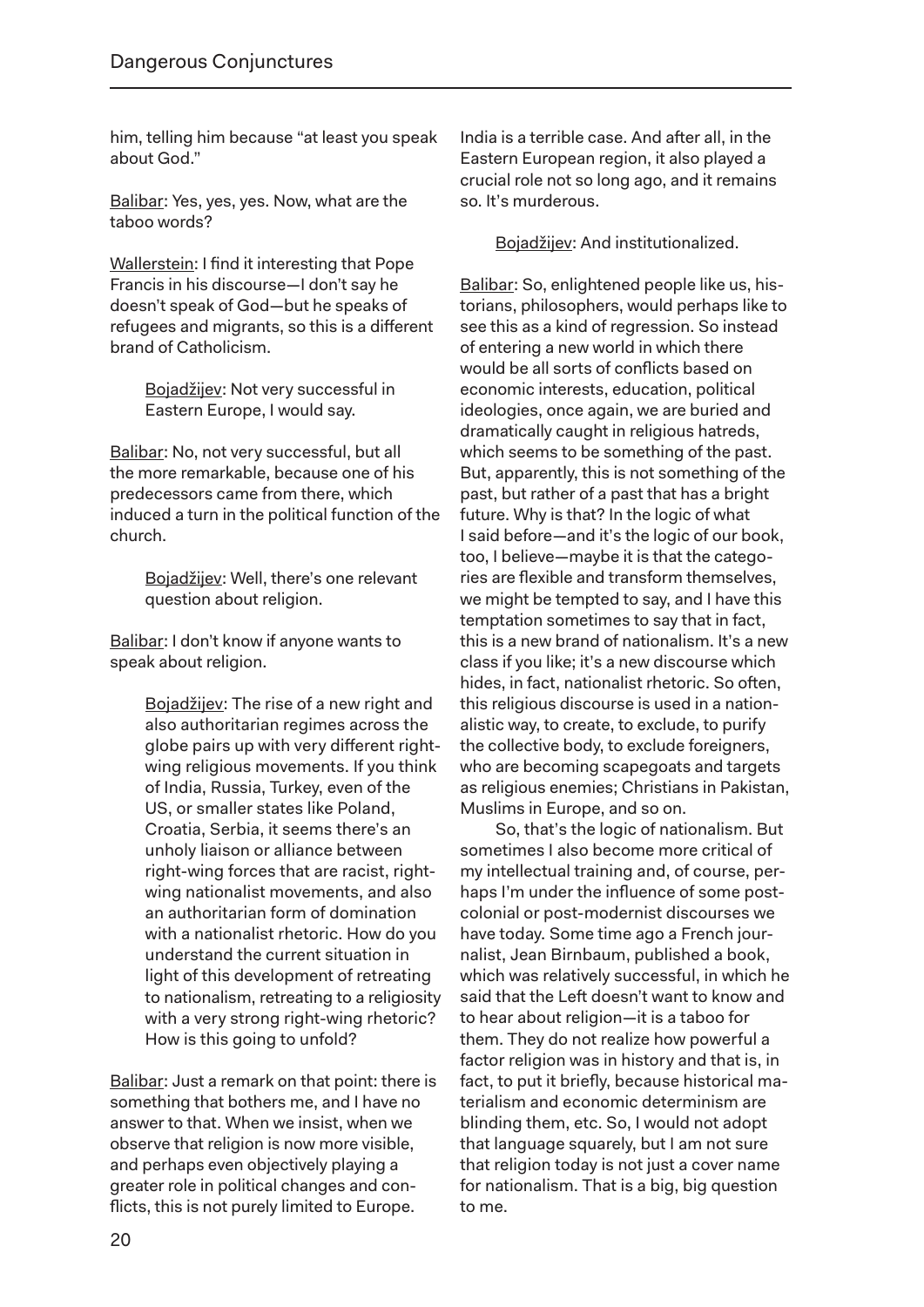Bojadžijev: But in some ways, you could argue that your book contributes to secularism or a secularization—to a secularization of an understanding of racism and nationalism, even, of class relations.

#### Balibar: Next seminar.

Bojadžijev: Okay, good. One last question. Do you think there is an option to go beyond racism?

Wallerstein: I think the capitalist system is in structural crisis and it will come out of it either as a new hierarchical system which will be ultra-racist or—which is one thing that's never existed historically ever—a relatively egalitarian system. So, yes, it's possible, it's possible that we will go beyond racism, but it's unpredictable. Ask me that question in forty years from now, okay; by then we will either have it or not, because we will be in this bifurcation which I see us in. It will be something much worse or much better. And I think, unless you want a long discourse now, I had better stop there. But I think that the answer to your question: Will we ever go beyond racism, is "Maybe."

Balibar: I sometimes make fun of Immanuel's prediction that the future will be either worse or better, which I said is not very different from a tautology. But in fact, I like his idea of bifurcation very much, except I tend to believe that bifurcation is not in the future, but the bifurcation is now.

Wallerstein: That's right, we've been in it for a while.

Balibar: Immanuel has a list of political issues, which he presents as immediate or middle-term political objectives that are crucial for the Left and would also make it possible for something like the global left to crystallize and become an active factor, and, therefore, have the historical tendency of a world to go either one way or the other. It's a simplification, but it's a dilemma. And anti-racism or the critique of every form of racism, including anti-refugees,

anti-migrant, xenophobia, that's all included. Now the last thing I want to say is, the future is not predictable, the future is not inevitable. If we believe in the kind of postcapitalism that, worst case, is a more unequal and oppressive system, which could succeed the forms of historical capitalism where we will have racial discrimination and hatred and violence as a central feature, then, this becomes all the more urgent.

For Immanuel, that's Lévi-Strauss more or less, human diversity is always a problem for humans. Human diversity means we are not all the same, and these diversities are not fixed, they are ethnic, they are linguistic, they are perhaps religious in the broad sense, there are differences of sexuality, and that will never disappear. It is a problem. How do we handle diversity? You cannot resolve the problem by just invoking universal principles of equality and liberty. It is not inevitable that human diversity will become instrumentalized to build hierarchies and form racist oppression; but, from my point of view—and I don't say that the classical idea of communism would ignore that there was a huge underestimation of the fact that this will remain a problem. Maybe the question is whether diversity is bound to remain somehow conflictual.

Wallerstein: Yes, and also that it is not inevitable. It remains forever in the future, that we categorize people in one of ten different ways, give the category names, say, you belong to that group, or you belong to that group, and then what is the relationship with the group, one is higher, one is lower, and you've got racism.

Balibar: Absolutely, but the point in our study and others as well, is that you cannot just overcome these categorizations, which go along with hierarchies, discrimination, oppression, by changing the psychology of people. There are objective conditions.

> Bojadžijev: You seem to suggest that diversity precedes conflict, but maybe it's the other way around?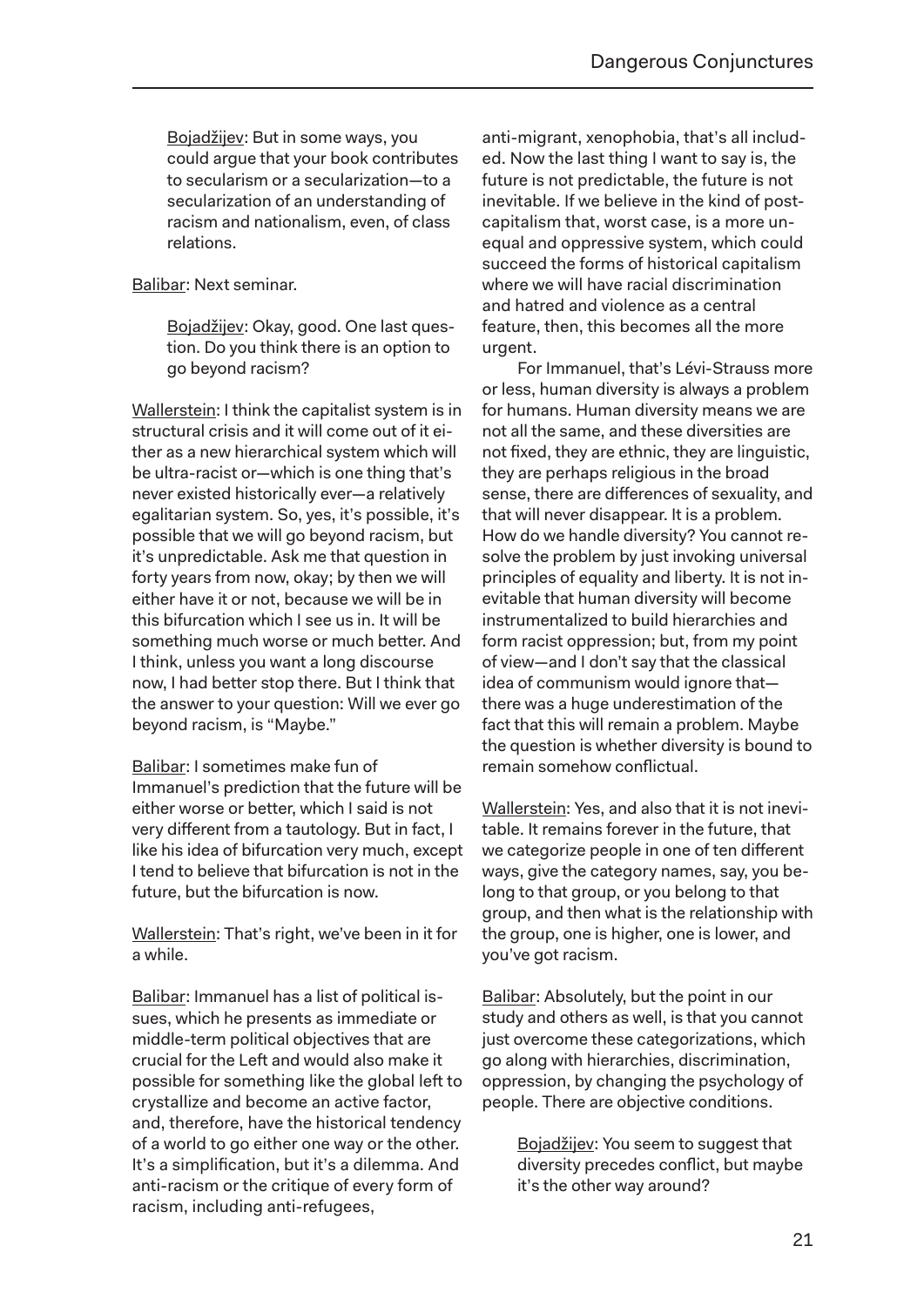Wallerstein: Diversity is simply the recent rhetoric, recognizing the reality of racist categories within the economic system. We come along and say, "No, diversity is a good thing." And that means we have to do something to improve the situation of group "X" vis-à-vis the larger society, by assisting them in various ways. But that's a rhetoric of reformism, improving your situation by doing "X," which doesn't eliminate racism.

> Bojadžijev: Thank you very much for taking the time to speak to me; it has been a pleasure.

Balibar: Thank you. I guess we've never had such a long and detailed conversation about our common enterprise. It's terrible to see how much time has passed, but it's good to see that it leaves traces, friendships, problems, and contact with people like you.

Wallerstein: Thank you for organizing the meeting.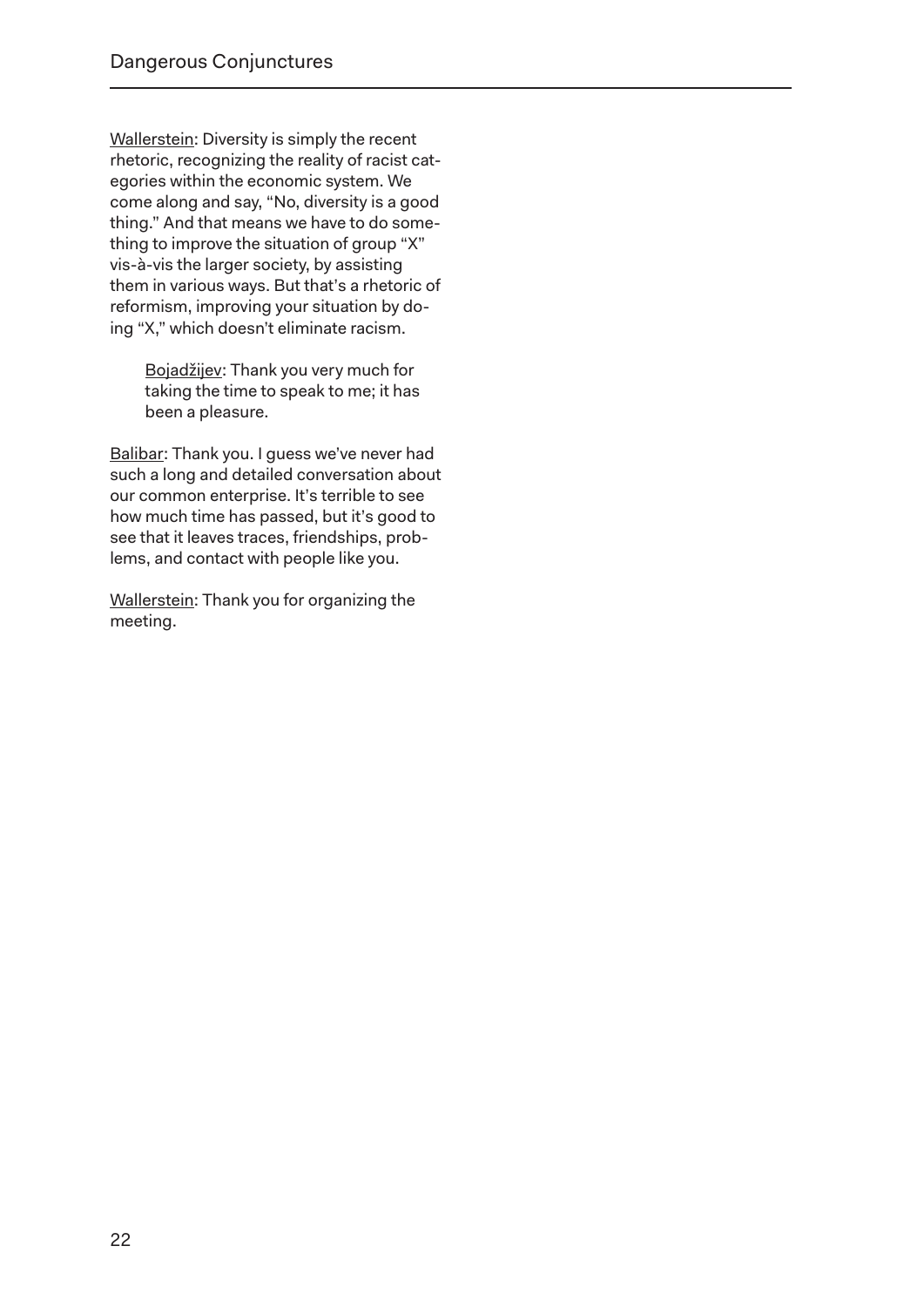*Dangerous Conjunctures Resituating Balibar/Wallerstein's "Race, Nation, Class"* is organized by the Department of Literature and Humanities.

**Curated by** Manuela Bojadžijev and Katrin Klingan in collaboration with David Theo Goldberg and Françoise Vergès (*Racisms Today?*), Kaushik Sunder Rajan (*The Nation-Form: Histories and Presence*), Verónica Gago and Sandro Mezzadra (*Rethinking Class and Class Politics Today*)

**Head of Project**: Katrin Klingan **Dramaturgy, Scenography**: Janek Müller **Project Coordinator:** Hannah Jacobi, Ulrike Jordan **Project Assistants:** Anujah Fernando, Gala Nettelbladt **Interns**: Leonie Karwarth, Sophia Lohmann

**Head of Production**: Claudia Peters **Production Coordinator**: Nadja Herrmann

**Program Coordinator**: Doris Hegner **Program Assistants**: Niklas Hoffmann-Walbeck, Gereon Rahnfeld

**Management**: Liona Neubert **Management Assistant**: Anna Chwialkowska

#### **Technical Department**

**Technical Director HKW:** Mathias Helfer **Head of Event Engineering**: Benjamin Pohl **Head of Sound and Video Engineering:** André Schulz **Chief Electrician**: Adrian Pilling **Hall Manager**: Benjamin Brandt **Event Technician:** Jason Dorn **Sound and Video Technicians**: Aics Dekker, Andreas Durchgraf, Simon Franzkowiak, Hardy Hartenberger, Tassos Papiomytoglou **Cinema Projectionist**: René Christoph **Lighting Technicians:** Eduardo Adao Abdala, Bastian Heide **Stage Technicians**: Stephan Barthel, Lucas

Kämmerer, Marcus Köhler, Frederick Langkau, Carsten Palme, Leonardo Rende, Nickolas Tanton, Patrick Vogt

#### **Head of Exhibition Construction and Installation:** Gernot Ernst

**Exhibiton Construction and Installation**: Oliver Buchi, Oliver Dehn, Martin Gehrmann, Stefan Geiger, Matthias Henkel, Gabriel Kujawa, Sladja Nedeljkovic, Andrew Schmidt, Stefan Seitz, Elisabeth Sinn, Norio Takasugi, Christophe Zangerle

**Interpretation:** Tanja Barbian, Susanna Bartilla, Carola Dinklage, Lilian-Astrid Geese, Simone Hess, Derek Holtemann-Young, Matthias Jansen, Santiago Killing-Stringer, Claire Lochet, Lioba Minz, Francesca Ruffo, Claudia Sierich, Kate Vanovitch, Katrin Zimmermann

#### **Department of Communications**

**Acting Head, Editorial Office:** Sabine Willig, Franziska Wegener **Editorial Office Trainee:** Anna Etteldorf **Press Office:** Anne Maier, Olga Nevzorova **Internet**: Jan Koehler, Fabian Hartjes, Kristin Drechsler, Susanne Held **Social Media / Editorial Assistant:** Laura Mühlbauer **Public Relations**: Christiane Sonntag, Sabine Westemeier **Documentation Office**: Olga Baruk, Pakorn Duriyaprasit, Josephine Schlegel **Editors Journal 100 Years of Now:**  Kirsten Einfeldt, Ralf Rebmann

**Cultural Education – Program Coordinator**: Eva Stein, Aleksandar Zivanovic

#### **Program Booklet**

**Editing**: Melissa Canbaz, Anujah Fernando, Niklas Hoffman-Walbeck, Ulrike Jordan, Sophia Lohmann **Translation**: Loren Balhorn, Herwig Engelmann, Lilian-Astrid Gesse, Johannes Liess **Proof Reading**: Jaclyn Arndt, Martin Hager **Design:** NODE Berlin Oslo

#### **Reader**

*Balibar/Wallerstein's "Race, Nation, Class": Rereading a Dialogue for Our Times*  **Editors:** Manuela Bojadžijev and Katrin Klingan **Managing Editor**: Martin Hager **Editorial Associates**: Hannah Jacobi, Ulrike Jordan **Copy-Editing**: Amanda Gomez, Hannah Sarid de Mowbray, Irwin Beeckman, Siddhartha Lokanandi, Manuela Kölke **Assistance:** Leonie Karwarth, Sophia Lohmann

**Contract Processing**: Doris Hegner, Liona Neubert, Anna Chwialkowska

#### **Film**

*Intersecting Optics: A Dialogue on "Race, Nation, Class" 30 years on* **Directors**: Charles Heller and Lorenzo Pezzani **Film and Edit**: Laure Vermeersch **Sound:** Régis Muller

Part of *100 Years of Now*, supported by the Federal Government Commissioner for Culture and the Media due to a ruling of the German Bundestag

Haus der Kulturen der Welt is a division of Kulturveranstaltungen des Bundes in Berlin GmbH (KBB)

**Director:** Bernd Scherer (V.i.S.d.P.) **General Manager:** Charlotte Sieben